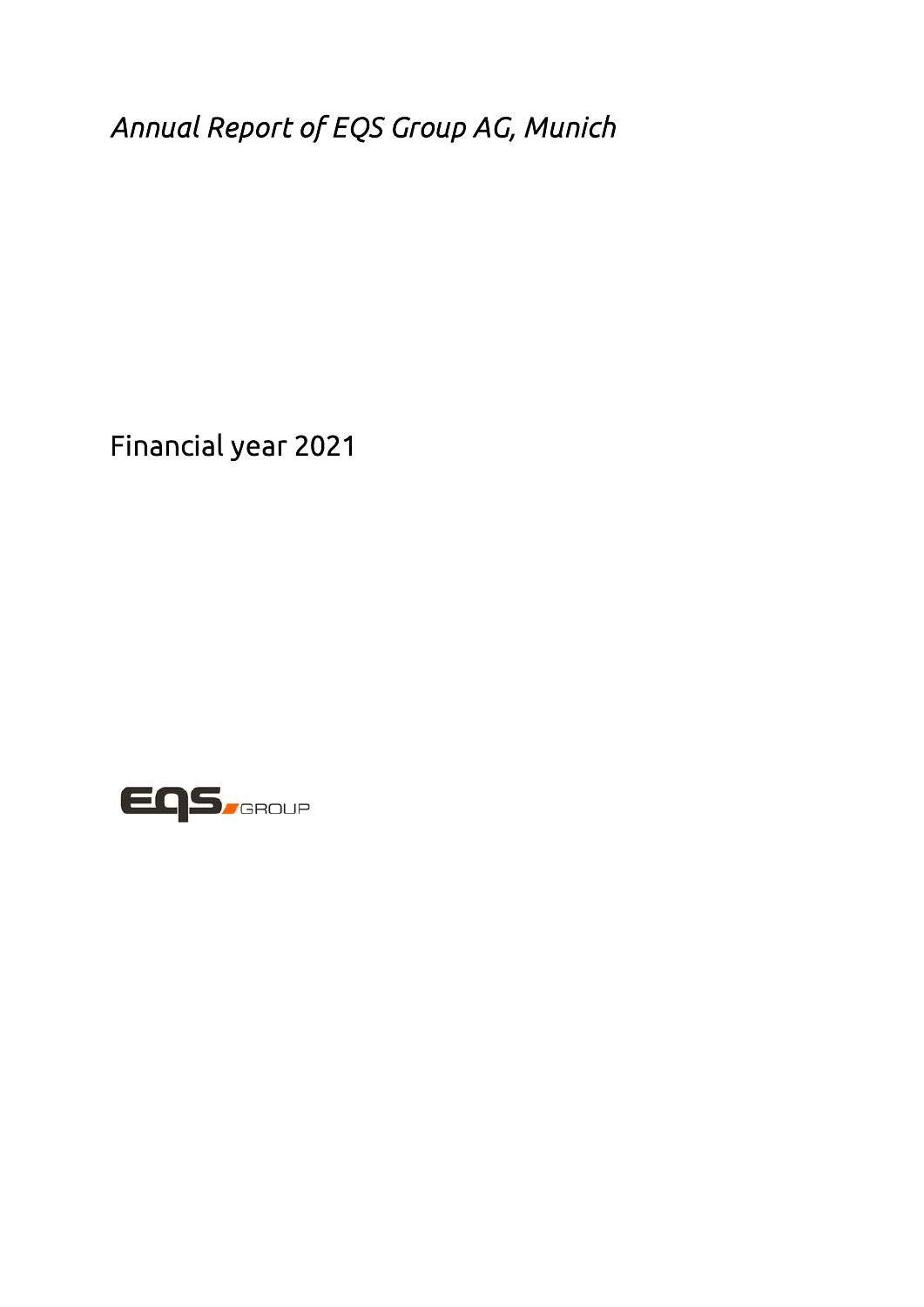#### EQS Group AG, Muich Balance sheet as of December 31, 2021

|     |                                                                             | Dec. 31, 2021<br><b>EUR</b>   | Previous year<br><b>EUR</b> |    |                                          | Dec. 31, 2021<br><b>EUR</b>    | Previous year<br><b>EUR</b> |
|-----|-----------------------------------------------------------------------------|-------------------------------|-----------------------------|----|------------------------------------------|--------------------------------|-----------------------------|
| А.  | Fixed Assets                                                                |                               |                             |    | A. Equity                                |                                |                             |
|     | Intangible assets                                                           |                               |                             |    | Issued capital                           | 8,659,476.00                   | 7,524,890.00                |
|     | Internally-created industrial property rights and similar rights and assets | 9,599,289.72                  | 7,868,483.83                |    | (Conditional capital)                    | (3.941.125)                    | (3.587.445,00)              |
| 2.  | Concessions, industrial property rights and similar rights and values       |                               |                             |    | Less calculated value of own shares      | $-11,000.00$                   | $-7,361.00$                 |
|     | and similar rights and assets as well as licences to such rights and assets | 2,038,512.54                  | 1,398,395.86                |    |                                          | 8,648,476.00                   | 7,517,529.00                |
| 3.  | Goodwill                                                                    | 4,616,559.22<br>16,254,361.48 | 0.00<br>9,266,879.69        |    | II. Capital reserve                      |                                | 63,426,190.42 21,218,017.34 |
|     |                                                                             |                               |                             |    |                                          |                                |                             |
| Ш.  | Tangible assets                                                             |                               |                             |    | III. Retained earnings                   | 2,835,112.63                   | 6,305,345.77                |
|     | Property, plant and equipment                                               | 919,071.47                    | 926,073.40                  |    |                                          | 74,909,779.05                  | 35,040,892.11               |
| Ш.  | Financial assets                                                            |                               |                             |    | <b>B.</b> Provisions                     |                                |                             |
| 1.  | Shares in affiliated companies                                              | 116,480,382.60                | 7,233,948.55                |    | 1. Tax provisions                        | 31,351.00                      | 0.00                        |
| 2.  | Loans to affiliated companies                                               | 17.685.551.32                 | 15,245,443.66               |    | 2. Other provisions                      | 1,394,714.21                   | 1,219,550.08                |
| 3.  | Participations                                                              | 200.00                        | 14,976.00                   |    |                                          | 1,426,065.21                   | 1,219,550.08                |
| 4.  | Other loans                                                                 | 641,634.65                    | 538,043.59                  |    |                                          |                                |                             |
|     |                                                                             | 134,807,768.57                | 23,032,411.80               | C. | Liabilities                              |                                |                             |
|     |                                                                             |                               |                             |    | Liabilities to credit institutions       | 59,495,834.97                  | 4,595,343.13                |
| В.  | Current assets                                                              |                               |                             |    | Advance payments received on orders      | 75,875.00                      | 111,391.00                  |
|     |                                                                             |                               |                             |    | Liabilities from deliveries and services | 1,279,187.83                   | 727,415.05                  |
|     | Inventories                                                                 |                               |                             |    | Liabilities from affiliated companies    | 2,224,258.18                   | 1,485,404.23                |
|     | Work in Progress                                                            | 122,003.36                    | 69,393.14                   | 5. | Other liabilities                        | 17,542,379.70<br>80,617,535.68 | 577,934.69<br>7,497,488.10  |
| ΙΙ. | Receivables and other assets                                                |                               |                             |    |                                          |                                |                             |
| 1.  | Receivables from deliveries and services                                    | 3,325,861.36                  | 3,175,541.93                |    | D. Deferred income                       | 3,550,624.72                   | 2,569,224.61                |
| 2.  | Receivables from affiliated companies                                       | 687,136.39                    | 536,308.63                  |    |                                          |                                |                             |
| 3.  | Other assets                                                                | 470,937.80                    | 75,011.88                   |    | E. Deferred tax liabilities              | 3,401,185.96                   | 2,597,607.92                |
|     |                                                                             | 4,483,935.55                  | 3,786,862.44                |    |                                          |                                |                             |
| Ш.  | Cash in hand, bank balances                                                 | 4,348,125.79                  | 10,554,780.87               |    |                                          |                                |                             |
| C.  | Prepaid expenses                                                            | 1,314,976.47                  | 498,083.80                  |    |                                          |                                |                             |
| D.  | Deferred tax assets                                                         | 1,654,947.93                  | 790,277.68                  |    |                                          |                                |                             |
|     |                                                                             |                               |                             |    |                                          |                                |                             |

| Liabilities |
|-------------|
|             |

| Dec. 31, 2021<br><b>EUR</b> | Previous year<br><b>EUR</b> |    |                                          | Dec. 31, 2021<br><b>EUR</b> | Previous year<br><b>EUR</b> |
|-----------------------------|-----------------------------|----|------------------------------------------|-----------------------------|-----------------------------|
|                             |                             |    | A. Equity                                |                             |                             |
|                             |                             |    |                                          |                             |                             |
|                             |                             | ı. | <b>Issued capital</b>                    | 8,659,476.00                | 7,524,890.00                |
| 9,599,289.72                | 7,868,483.83                |    | (Conditional capital)                    | (3.941.125)                 | (3.587.445,00)              |
|                             |                             |    | Less calculated value of own shares      | $-11,000.00$                | $-7,361.00$                 |
| 2,038,512.54                | 1,398,395.86                |    |                                          | 8,648,476.00                | 7,517,529.00                |
| 4,616,559.22                | 0.00                        |    |                                          |                             |                             |
| 16,254,361.48               | 9,266,879.69                | н. | Capital reserve                          | 63,426,190.42               | 21,218,017.34               |
|                             |                             | Ш. | Retained earnings                        | 2,835,112.63                | 6,305,345.77                |
| 919.071.47                  | 926,073.40                  |    |                                          | 74.909.779.05               | 35.040.892.11               |
|                             |                             | В. | Provisions                               |                             |                             |
| 116,480,382.60              | 7,233,948.55                | 1. | Tax provisions                           | 31,351.00                   | 0.00                        |
| 17,685,551.32               | 15,245,443.66               | 2. | Other provisions                         | 1,394,714.21                | 1,219,550.08                |
| 200.00                      | 14.976.00                   |    |                                          | 1.426.065.21                | 1,219,550.08                |
| 641,634.65                  | 538.043.59                  |    |                                          |                             |                             |
| 134,807,768.57              | 23,032,411.80               | C. | Liabilities                              |                             |                             |
|                             |                             | 1. | Liabilities to credit institutions       | 59,495,834.97               | 4,595,343.13                |
|                             |                             | 2. | Advance payments received on orders      | 75,875.00                   | 111,391.00                  |
|                             |                             | 3. | Liabilities from deliveries and services | 1,279,187.83                | 727,415.05                  |
|                             |                             | 4. | Liabilities from affiliated companies    | 2,224,258.18                | 1,485,404.23                |
| 122,003.36                  | 69,393.14                   | 5. | Other liabilities                        | 17,542,379.70               | 577,934.69                  |
|                             |                             |    |                                          | 80.617.535.68               | 7,497,488.10                |
| 3,325,861.36                | 3,175,541.93                | D. | Deferred income                          | 3,550,624.72                | 2,569,224.61                |
| 687.136.39                  | 536,308.63                  |    |                                          |                             |                             |
| 470,937.80                  | 75,011.88                   | Е. | Deferred tax liabilities                 | 3,401,185.96                | 2,597,607.92                |
| 4,483,935.55                | 3.786.862.44                |    |                                          |                             |                             |
|                             |                             |    |                                          |                             |                             |

163,905,190.62 48,924,762.82 163,905,190.62 48,924,762.82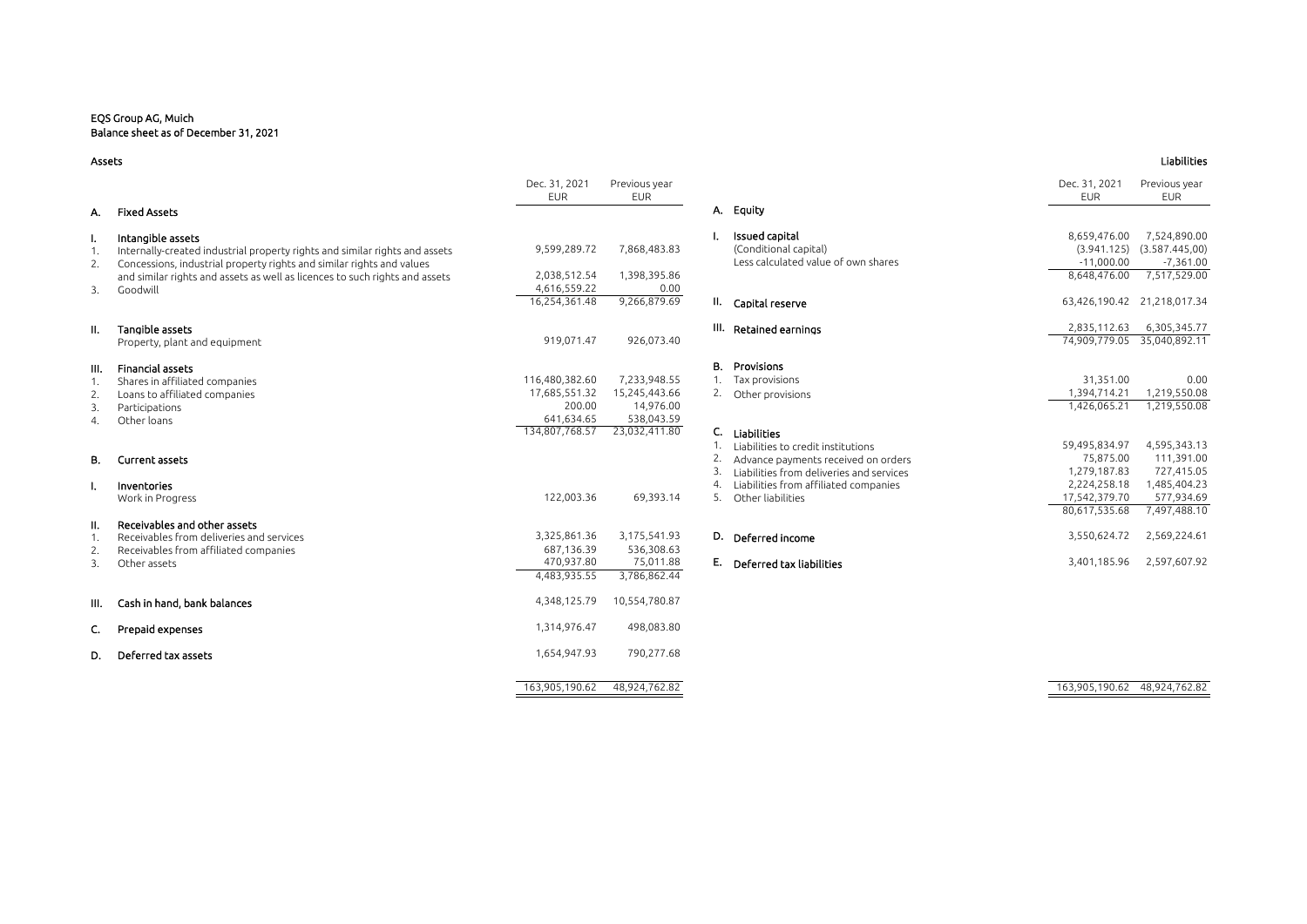#### **EQS Group AG, Munich Profit and Loss Account for the Financial Year from January 1 to December 31, 2021**

|          |                                                                                                                                    | <b>EUR</b>                          | FY 2021<br><b>EUR</b> | Previous year<br><b>EUR</b>       |
|----------|------------------------------------------------------------------------------------------------------------------------------------|-------------------------------------|-----------------------|-----------------------------------|
| 1.       | Revenues                                                                                                                           |                                     | 34,939,375.17         | 29,016,068.84                     |
| 2.       | Change in inventories of work in progress                                                                                          |                                     | $-6,784.78$           | 40,946.94                         |
| 3.       | Other capitalised personal contributions                                                                                           |                                     | 2,324,036.51          | 1,671,467.61                      |
| 4.       | Other operating income<br>- thereof from currency translation EUR 14,709.68 (Previous year: EUR 21,259.01)                         |                                     | 388,057.78            | 780,924.49                        |
|          |                                                                                                                                    |                                     | 37,644,684.68         | 31,509,407.88                     |
| 5.       | Purchased services                                                                                                                 |                                     | -8,217,348.91         | -7,276,493.94                     |
| 6.       | Personnel expenses                                                                                                                 |                                     |                       |                                   |
| a)<br>b) | Wages and salaries<br>Social security and pension costs<br>- thereof for pensions EUR -204,774.56 (Previous year: EUR -140,045.84) | $-15,970,471.01$<br>$-2,686,301.91$ |                       | -11,960,918.04<br>$-1,945,696.03$ |
|          |                                                                                                                                    |                                     |                       | -18,656,772.92 -13,906,614.07     |
| 7.       | Depreciation & amortisation                                                                                                        |                                     | -2,099,605.97         | -1,361,668.90                     |
| 8.       | Other expenses<br>- thereof from currency translation EUR -17,480.85 (Previous year: EUR -31,956.66)                               |                                     | $-9,665,744.58$       | $-6,788,108.13$                   |
|          | Operating result (EBIT)                                                                                                            |                                     | -994,787.70           | 2,176,522.84                      |
| 9.       | Income from investments                                                                                                            |                                     | 252,000.00            | 126,315.79                        |
|          | 10. Income from loans of financial assets<br>- thereof from affiliated companies EUR 243,916.81 (Previous year: EUR 200,219.57)    |                                     | 254,748.94            | 209,503.18                        |
|          | 11. Other interest and similar income<br>- thereof from discounting EUR 0.00 (Previous year: EUR 511.25)                           |                                     | 6,633.98              | 95,056.77                         |
|          | 12. Expenses from loss transfer                                                                                                    |                                     | $-220,132.93$         | $-534,813.70$                     |
|          | 13. Depreciation on financial assets and marketable securities                                                                     |                                     | $-1,418,309.00$       | $-617,000.00$                     |
|          | 14. Interest and similar expenses<br>- of which from compounding EUR -2.231,33 (Previous year: EUR -2,345.94)                      |                                     | $-1,673,630.91$       | $-182,056.48$                     |
|          | - of which to affiliated companies EUR -6.023,98 (Previous year: EUR -1,732.45)                                                    |                                     | $-3,793,477.62$       | 1,273,528.40                      |
|          |                                                                                                                                    |                                     |                       | $-1,444,828.21$                   |
|          | 15. Taxes on income and earnings<br>- of which expenses from deferred taxes EUR 366,392.21 (Previous year: EUR-1,437,491.60)       |                                     | 322,441.21            |                                   |
|          | 16. Result after Taxes                                                                                                             |                                     | $-3,471,036.41$       | $-171,299.81$                     |
|          | 17. Other taxes                                                                                                                    |                                     | 803.27                | 1.45                              |
|          | 18. Net loss for the year                                                                                                          |                                     | $-3,470,233.14$       | $-171,298.36$                     |
|          | 19. Profit carried forward from the previous year                                                                                  |                                     | 6,305,345.77          | 6,476,644.13                      |
|          | 20. Balance sheet profit                                                                                                           |                                     | 2,835,112.63          | 6,305,345.77                      |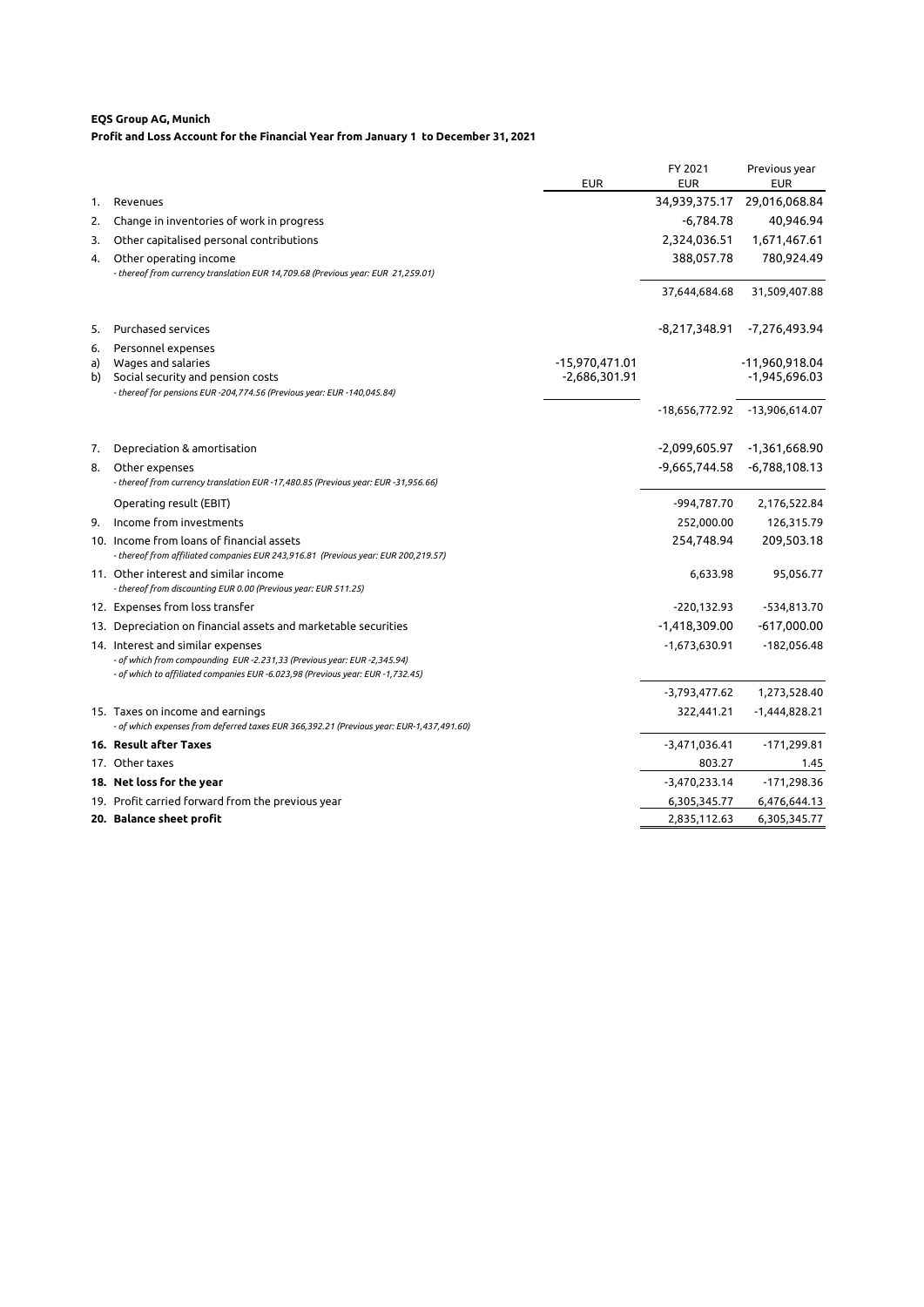# Notes to the Financial Statements for EQS Group AG, Munich, for the 2021 Financial Year

### I. General information on the company

The EQS Group AG Group has its registered office in Munich. It is entered in the Commercial Register of the Munich Local Court under the registration number HRB 31048.

### II. Information on the content and structure of the financial statements

EQS Group AG has the size characteristics of a medium-sized corporation in accordance with Section 267 (2) of the HGB (German Commercial Code). For this reason, the special accounting provisions for medium-sized corporations were partially applied in the Notes when preparing the financial statements.

The annual financial statements were prepared on the basis of the German accounting regulations in the German Commercial Code. The provisions of the German Stock Corporation Act were also observed.

The total cost method was chosen for the profit and loss account.

### III. Events of particular significance in the 2021 financial year and their impact on the financial statements as of 31.12.2021.

The merger of C2S2 GmbH, Bonn, into EQS Group AG was agreed with retroactive effect from 1 January 2021 by way of a contract dated 9 August 2021. The merger was entered in the EQS Group AG commercial register on 28 October 2021, thus becoming legally effective.

The merger was recognised in the EQS Group AG balance sheet in accordance with the acquisition cost principle and led to a complete disclosure of hidden reserves. This resulted in the capitalisation of intangible fixed assets and the residual value of goodwill.

EQS Group AG's investment in C2S2 GmbH was derecognised as part of the upstream merger.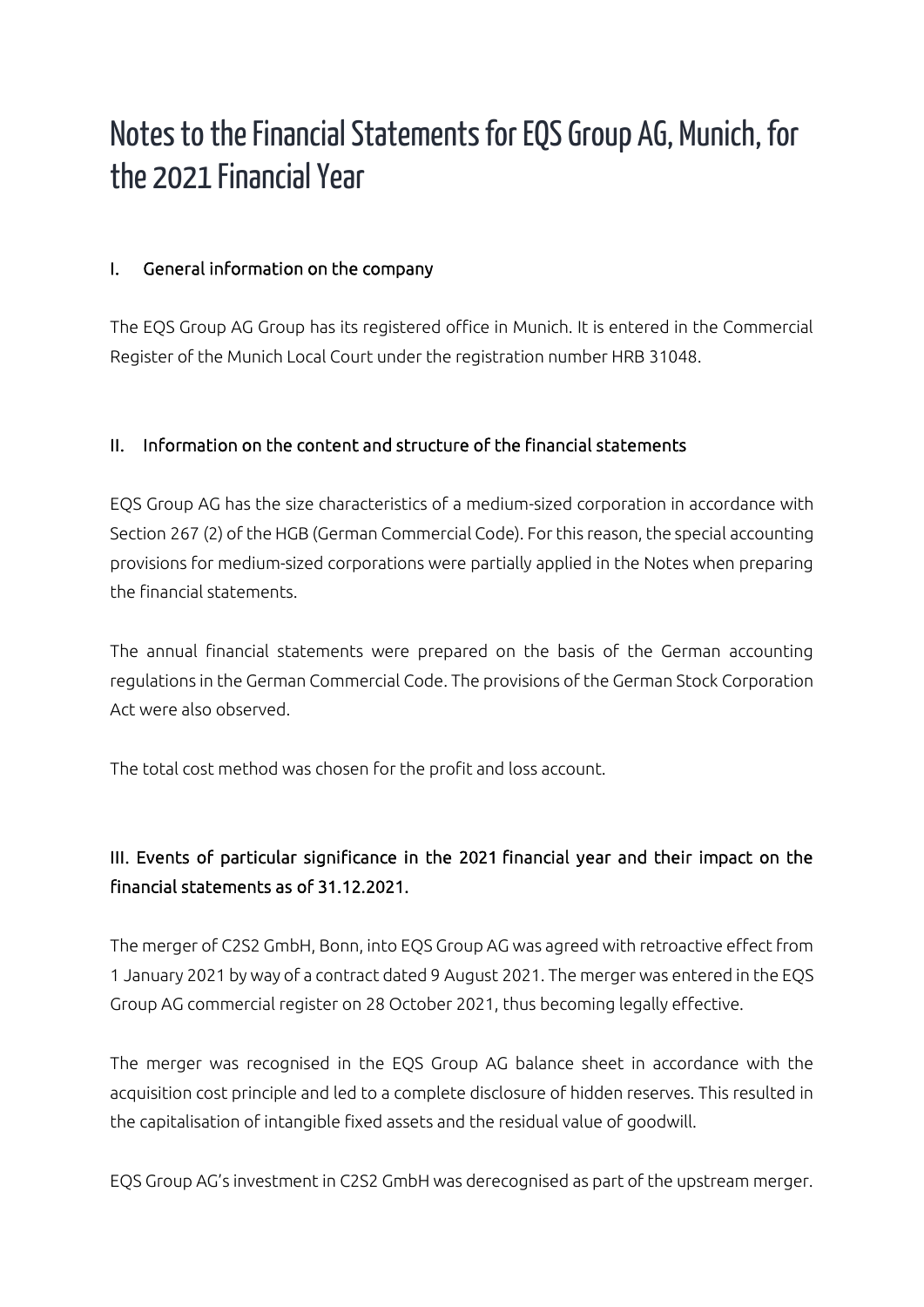In total, the merger resulted in an increase in net assets of EUR 5,436 thousand.

The merger of Got Ethics GmbH, Bückeburg, into EQS Group AG was also agreed with retroactive effect from 1 January 2021 by way of a contract dated 9 August 2021. The merger was entered in the EQS Group AG commercial register on 10 November 2021, thus becoming legally effective.

The merger was recognised in the EQS Group AG balance sheet in accordance with the acquisition cost principle and led to a complete disclosure of hidden reserves and the recognition of goodwill in the amount EUR 226 thousand.

Due to the immateriality of the transferring legal entities' 2020 P&L figures, it was possible to dispense with the presentation of adjusted previous year's figures to ensure comparability of the previous year's figures after mergers in accordance with Section 265 (2) sentence 2 of the HGB.

However, there are effects in the income statement due to the capitalised assets. These relate to the amortisation of capitalised intangible assets amounting to EUR 716 thousand, of which EUR 513 thousand relates to goodwill. This expense was not present in the 2020 financial year and will continue to be incurred at a similar level in subsequent periods.

### IV. Accounting and valuation methods and foreign currency conversion

The financial statements are prepared on a going concern basis (Section 252 (1) no. 2 of the HBG).

The option to capitalise internally generated intangible fixed assets in accordance with Section 248°(2) sentence 1 of the HGB was exercised. They were recognised at production cost less scheduled straight line depreciation and unscheduled depreciation was applied in the event of a probable permanent reduction in value. Production costs include employee labour costs plus allowable overheads. Borrowing costs were not included in the production costs. The normal useful life is currently 5 to 10 years.

The intangible fixed assets acquired against payment fixed are capitalised at the time of transfer of economic or legal ownership at acquisition cost in accordance with Section°255°(1)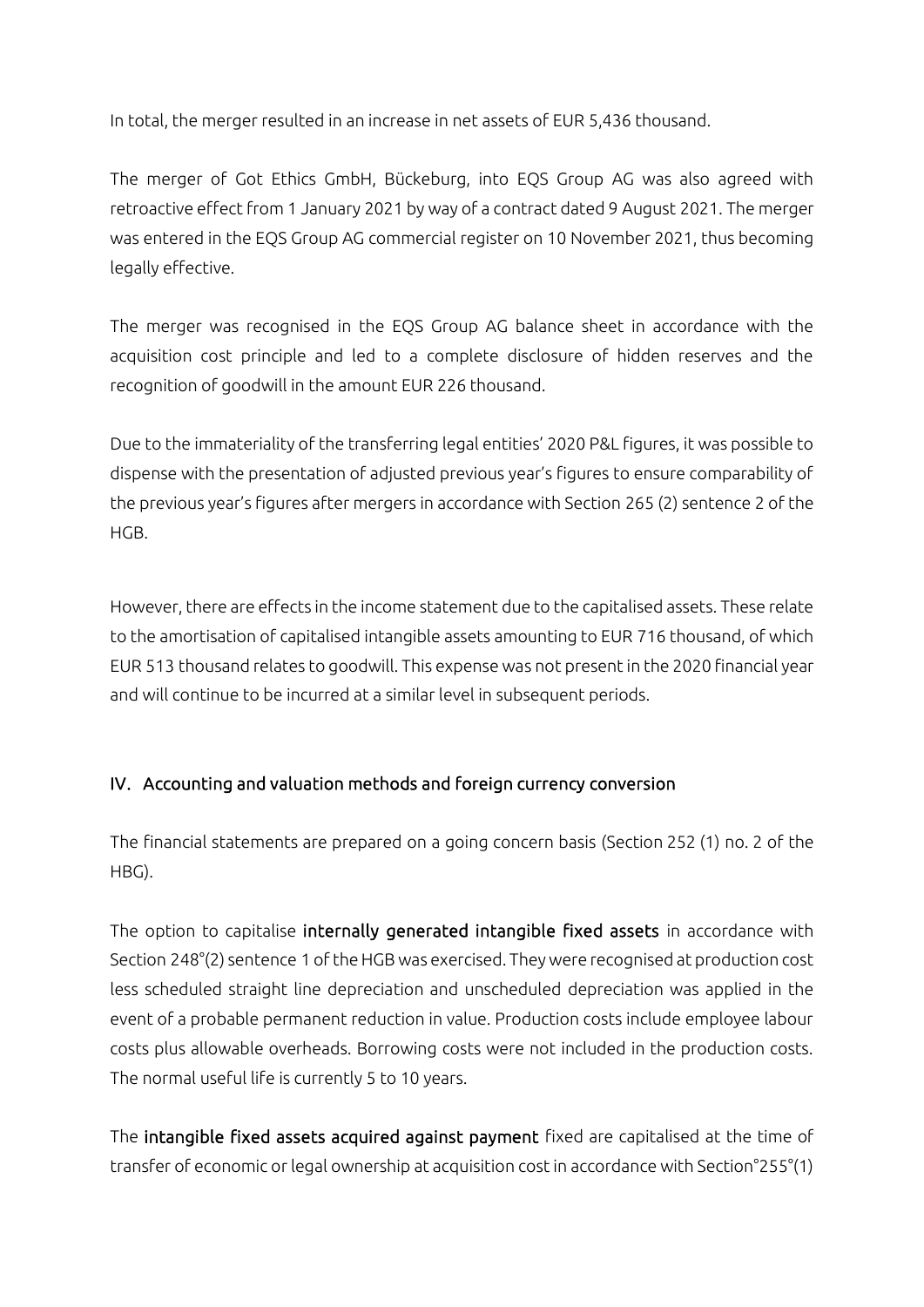of the HGB and scheduled depreciation is applied over their expected useful life as well as unscheduled depreciation in the event of a probable permanent reduction in value. The normal useful life is between 1 and 20 years.

Goodwill acquired for a consideration is capitalised at the time of transfer of economic or legal ownership at acquisition cost in accordance with Section 255 (1) of the HGB and scheduled straight line depreciation is applied over its useful life of 10 years in accordance with Section 253 (3) of the HGB, or unscheduled depreciation is applied in the event of a probable permanent reduction in value.

At the time of transfer of economic or legal ownership, property, plant and equipment is recognised at acquisition cost in accordance with Section°255°(1) of the HGB, less scheduled straight-line depreciation. The depreciation period corresponds to the normal useful life. This ranges from 3 to 23 years. Unscheduled depreciation is applied in the event of a probable permanent reduction in value. Low-value assets with an acquisition value of up to EUR 800.00 were capitalised and amortised in full in the year of acquisition.

Financial assets are recognised at acquisition cost at the time of transfer of economic or legal ownership in accordance with Section 255 (1) of the HGB; unscheduled depreciations are applied in accordance with Section°253°(3) sentence 5 of the HGB in the event of a probable permanent reduction in value. Impairment losses are reversed up to the original acquisition cost if the reasons for the permanent impairment no longer exist.

In the event of loans denominated in foreign currencies, these are converted at the foreign currency exchange rate at the time of acquisition or at the permanently lower mean spot exchange rate on the balance sheet date.

Work in progress is recognised at production cost or the lower of cost or value, corresponding to the production costs incurred to date. The strict lower of cost or market principle is observed in the valuation. Work in progress was valued based on employee hourly rates plus allowable overheads. Borrowing costs were not included in the production costs.

Receivables and other assets are generally recognised at nominal value. Identifiable individual risks in the case of doubtful receivables are taken into account by means of specific valuation allowances. To cover the general credit, interest rate and default risk of trade receivables, an appropriate general bad debt allowance is recognised on the net amount of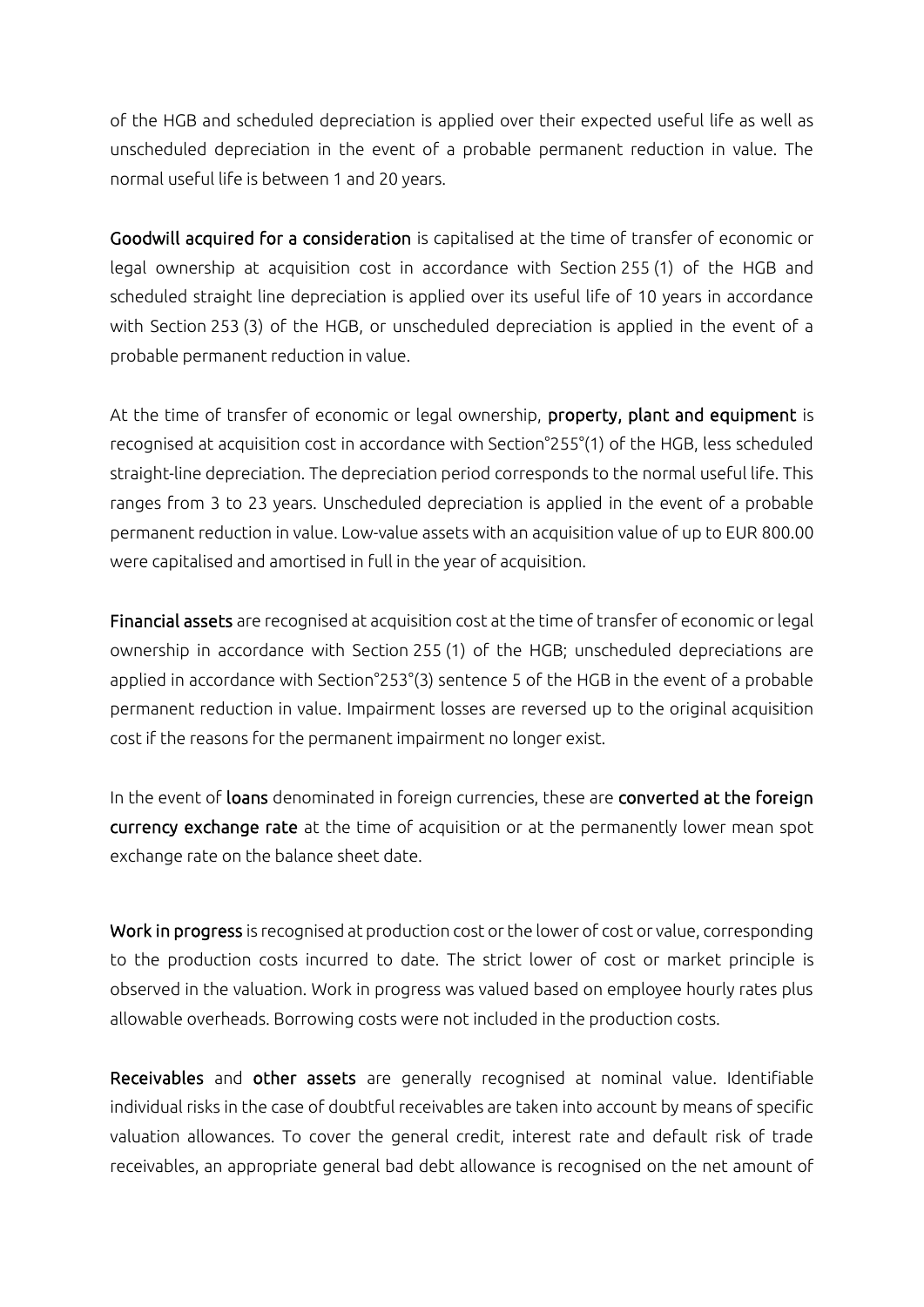receivables for which no specific allowance has been recognised.

Receivables in foreign currencies are valued at the mean spot exchange rate on the balance sheet date. In the case of long-term foreign currency receivables (residual term > 1 year), the original acquisition costs are not exceeded.

Bank balances were recognised at their nominal value. Bank accounts in foreign currencies are valued at the mean spot exchange rate on the balance sheet date.

Prepaid expenses and deferred income are calculated pro rata temporis in accordance with Section 250°(1) of the HGB.

Deferred taxes were calculated for temporary differences between the commercial and tax valuations of assets, liabilities and prepaid expenses which are expected to decrease in later financial years. The Group reports deferred tax assets and liabilities not offset. The valuation of deferred taxes is based on a tax rate of 32.95%.

The subscribed capital is recognised at nominal value. The nominal value or the accounting par value of the acquired own shares is openly deducted from the subscribed capital. The difference between the nominal or accounting par value and the acquisition cost of the acquired own shares is offset against freely available reserves and retained earnings. The acquisition costs are recognised as an expense in the current financial year.

Other provisions are recognised at the settlement amount that is necessary according to prudent business judgement. All recognisable risks and uncertain obligations as well as impending losses from pending transactions are taken into account. Other provisions with a residual term of more than one year are discounted at the average market interest rate of the past seven financial years corresponding to their residual term in accordance with Section°253°(2) of the HGB. The discount amount is reported in the financial result. When determining the settlement amount, the expected cost increases up to the settlement date are also taken into account.

Liabilities are recognised at their settlement amounts.

Liabilities in foreign currencies with a remaining term of no more than one year are valued at the mean spot exchange rate on the balance sheet date. Non-current foreign currency liabilities (remaining term > 1 year) are measured at the higher of the exchange rate at the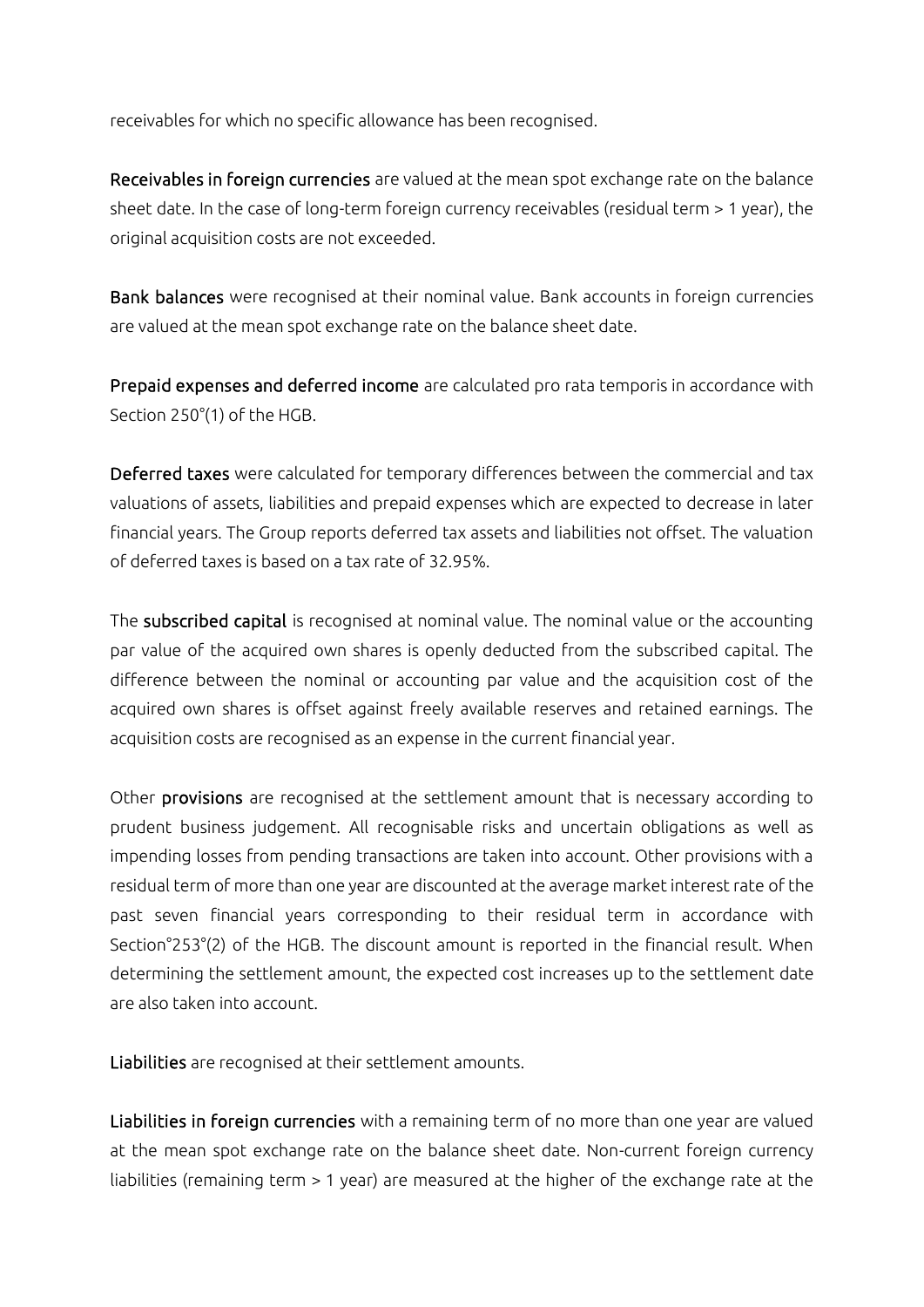time of invoicing or the mean spot exchange rate on the balance sheet date.

In principle, revenues are recognised once the service is rendered. In the case of continuing obligations with a longer performance period, the partial performances are realised pro rata temporis of the expired contract period. If amounts are received in advance for future periods, the income from the contractual relationship is only received pro rata temporis. For this purpose, deferred income is recognised in the balance sheet and reversed over the remaining term of the contract.

### V. Notes to the balance sheet

The development of the individual fixed asset items is shown in the fixed assets schedule attached as Annex 1 to the Notes. With regard to the list of shareholdings pursuant to Section°285°(11) of the HGB, we refer to Annex 2 to the Notes.

Intangible assets include internally generated intangible assets of EUR 9,599 thousand (previous year: EUR 7,868 thousand), of which EUR 144 thousand from the merger with C2S2 GmbH, and an acquired customer base of EUR 1,125 thousand (previous year EUR 1,305 thousand), which will be amortised on a scheduled basis over 15 years. Furthermore, software (EUR 562 thousand), orders on hand (EUR 77 thousand) and a customer base (EUR 288 thousand) were capitalised from the acquisition of C2S2 GmbH. The depreciation period is between 1 and 20 years.

Research and development costs for the 2021 financial year amount to EUR 5,430 thousand. EUR 2,324 thousand of this are attributed to internally generated intangible assets.

Goodwill (EUR 4,904 thousand) from the merger with C2S2 GmbH was capitalised under Goodwill. The merger with Got Ethics GmbH resulted in goodwill of EUR 226 thousand. The depreciation period is 10 years.

Property, plant and equipment include additions from the mergers with C2S2 GmbH, Bonn, and Got Ethics GmbH, Bückeburg, amounting to EUR 21 thousand.

Financial assets include acquisition costs totalling EUR 110,553 thousand for the purchase of 100% of the shares in Got Ethics A/S, Copenhagen, and ICS International Compliance Software Beteiligungs Group GmbH, Frankfurt am Main (hereinafter "Business Keeper Group").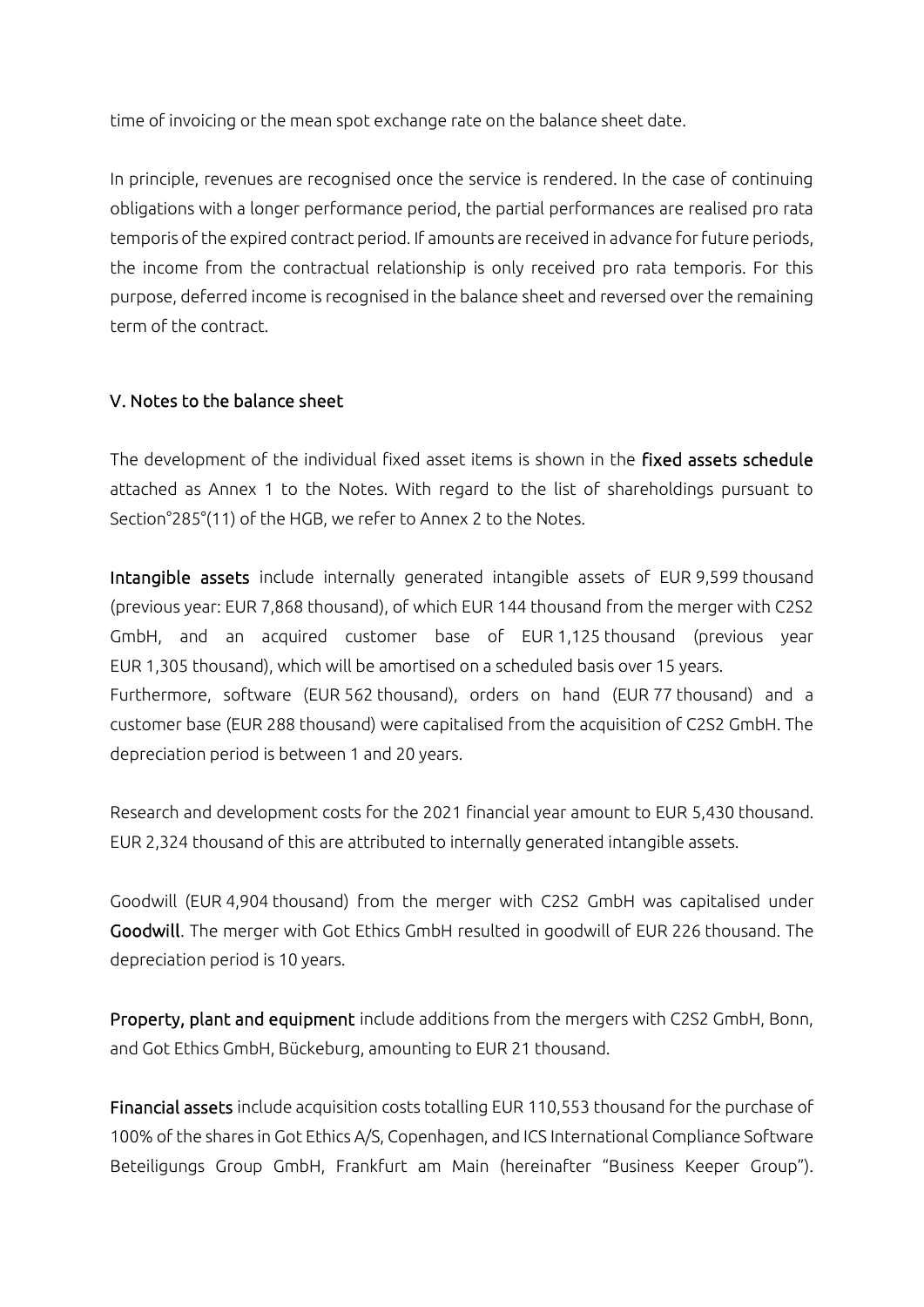Furthermore, acquisition costs totalling EUR 97 thousand are included for the founding of the companies EQS Group S.r.l., Milan, EQS Group d.o.o., Belgrade, EQS Group GmbH, Vienna, and EQS Group Regtech S.L.U., Madrid.

For the loan to EQS Asia Limited, Hong Kong, included in loans to affiliated companies, which was written off unscheduled in full in 2019 (EUR 3,646 thousand), a reversal of the impairment loss in the amount of the repayment amount of EUR 239 thousand was made in 2021, as a permanent recovery can be assumed here.

For the investment in the subsidiary EQS Financial Markets & Media GmbH, Munich, an unscheduled depreciation of EUR 1,418 thousand (previous year: EUR 617 thousand) was applied. The investment is therefore depreciated in full (previous year EUR 1,418 thousand).

As in the previous year, trade receivables have a remaining term of up to one year. Receivables from affiliated companies also have a remaining term of up to one year, as in the previous year. Other assets do not include any items with a remaining term of more than one year. Accrued income of EUR 4 thousand (previous year EUR 15 thousand) is disclosed in other assets. These are input tax amounts that are deductible in the following year.

Receivables from affiliated companies include trade receivables of EUR 619 thousand (previous year EUR 531 thousand) as well as other assets of EUR 68 thousand (previous year EUR 5 thousand).

A transfer of funds of EUR 404 thousand (previous year EUR 0 thousand) is included in other assets.

Deferred tax assets were determined on losses carried forward of EUR 1,647 thousand (previous year EUR 712 thousand) and on foreign currency differences of EUR 8 thousand (previous year EUR 78 thousand).

They developed as follows as of the balance sheet date:

| As of 01.01.2021 | EUR'000 | 790   |
|------------------|---------|-------|
| Change 2021      | EUR'000 | 865   |
| As of 31.12.2021 | EUR'000 | 1,655 |

The adjustments had a positive effect on the result in the profit and loss account. The calculation of deferred taxes was based on a tax rate of 32.95%.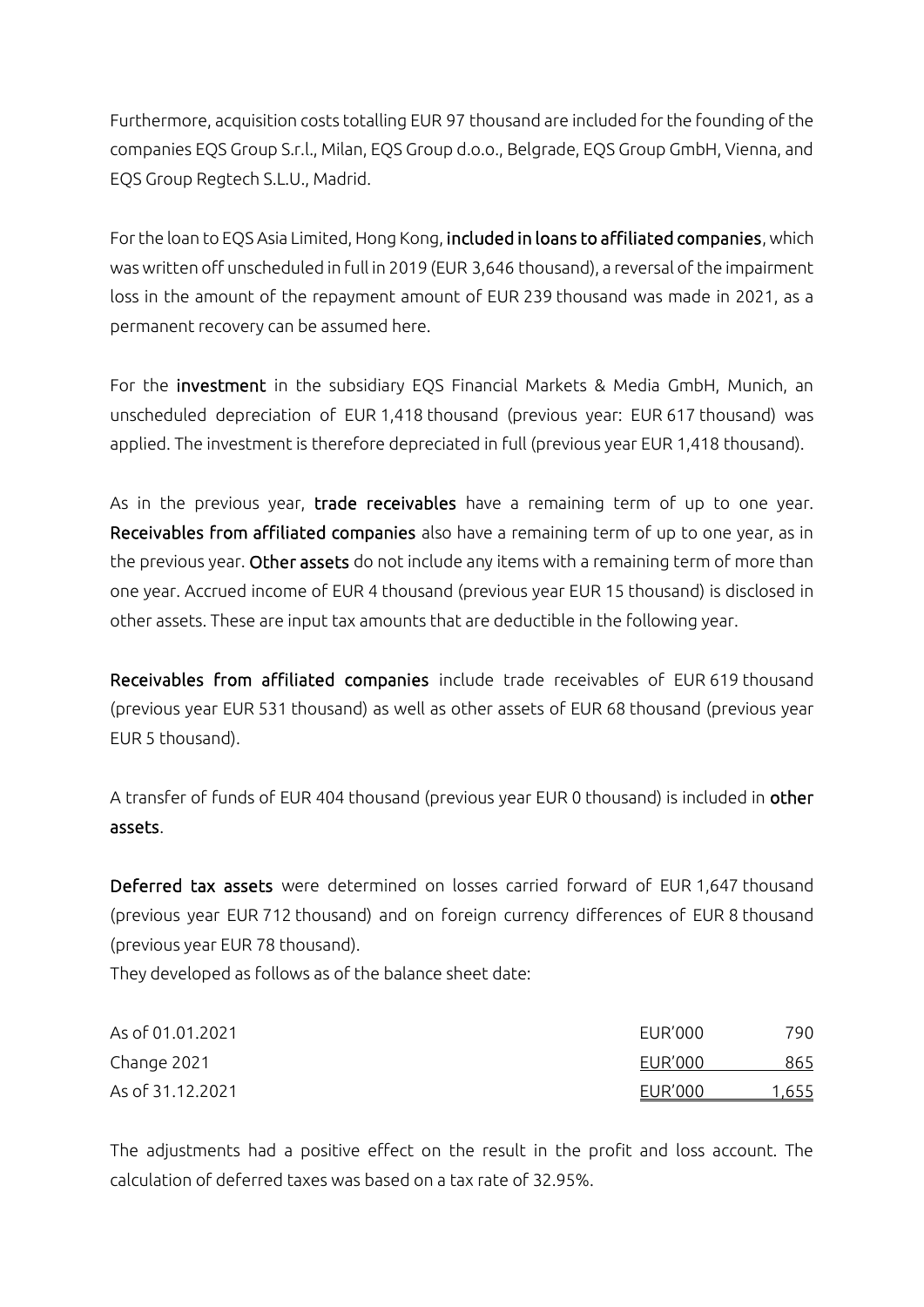The Group's subscribed capital amounts to EUR 8,659,476.00 (previous year: EUR 7,524,890.00) and is fully paid up as of 31.12.2021. It is divided into 8,659,476 (previous year: (7,524,890) no-par value registered shares. Each share grants one vote. As of the balance sheet date, the Group held 11,000 treasury shares, which were openly deducted from the subscribed capital.

By resolution of the Annual General Meeting on 17 July 2020, the Executive Board was authorised, with the approval of the Supervisory Board, to increase the share capital on one or more occasions by a total of up to EUR 3,587,445.00 until 16 July 2025 against cash and/or non-cash contributions (Authorised Capital 2020/I).

Based on this resolution, the share capital was increased by EUR 357,361.00 to EUR 7,882,251.00 and the Articles of Association were amended in Section 4 (Share Capital, Authorised Capital) by resolution of the Supervisory Board on 17 February 2021. This was entered in the commercial register on 2 March 2021.

The following resolutions were also passed by the Annual General Meeting held on 14 May 2021:

- Cancellation of the previous Authorised Capital 2020/I
- Creation of a new Authorised Capital 2021
- Cancellation of Contingent Capital 2018
- Creation of a new Contingent Capital 2021
- Amendment to Art. 4 Share Capital, Authorised Capital
- Amendment to Art. 14 Supervisory Board remuneration

By resolution of the Annual General Meeting, the Executive Board was authorised, with the approval of the Supervisory Board, to increase the share capital on one or more occasions by a total of up to EUR 3,941,125.00 until 13 May 2026 against cash and/or non-cash contributions (Authorised Capital 2021/I).

Based on this resolution, the following increases in share capital were made:

Increase in share capital by EUR 590,000.00 to EUR 8,472,251.00. The Articles of Association were amended in Art. 4 (Share Capital, Authorised Capital) by resolution of the Supervisory Board on 16 June 2021. This was entered in the commercial register on 25 June 2021.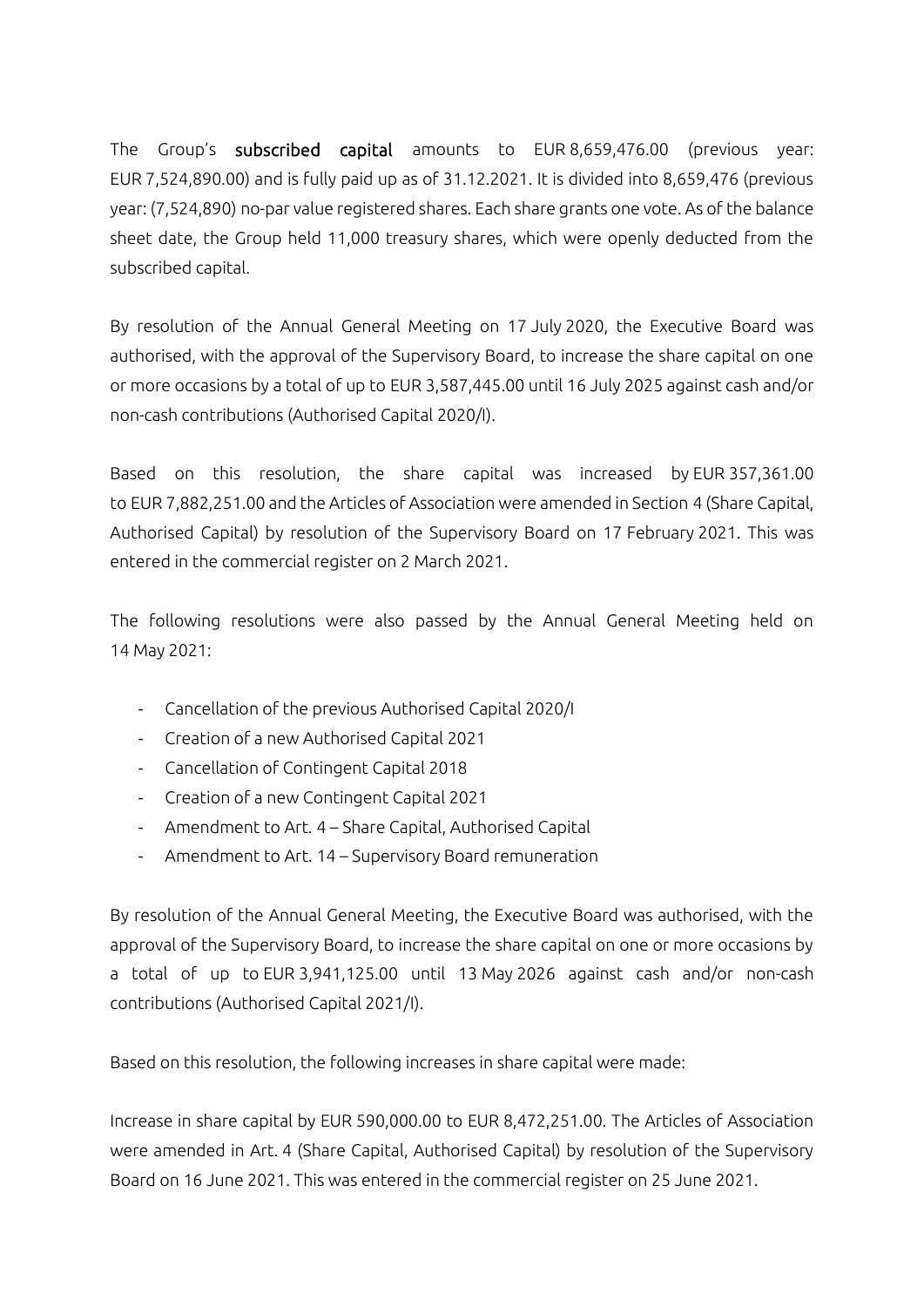Increase in share capital by EUR 187,225.00 to EUR 8,659,476.00. The Articles of Association were amended in Art. 4 (Share Capital, Authorised Capital) by resolution of the Supervisory Board on 7 December 2021. This was entered in the commercial register on 13 December 2021.

After partial utilisation, the authorised capital still amounts to EUR 3,163,900.00 as of 31.12.2021.

The cancellation of the Contingent Capital 2018 and the creation of a new Contingent Capital 2021 of EUR 3,941,125.00 was resolved by resolution of the Annual General Meeting on 14 May 2021.

The contingent capital increase is exclusively for the purpose of granting shares to the holders of convertible bonds and/or bonds with warrants issued by the Group or by a 100% direct or indirect affiliated company of the Group until 13 May 2026 in accordance with the authorisation granted by the Annual General Meeting on 14 May 2021. In accordance with the terms and conditions of the convertible bonds, the contingent capital increase also serves to issue shares to holders of convertible bonds with conversion obligations. The contingent capital increase will only be implemented to the extent that the holders of the convertible bonds and/or bonds with warrants exercise their conversion or option rights or the holders of convertible bonds with a conversion obligation fulfil their conversion obligation and to the extent that no treasury shares will be made available to fulfil these rights. The Executive Board was authorised, with the approval of the Supervisory Board, to determine the further details of the implementation of the contingent capital increase.

The Executive Board did not make use of this authorisation in the financial year.

In January 2021, in addition to the shares already purchased in 2020 for the employee plan, a further 2,679 treasury shares were purchased at a price of EUR 27.08 to EUR 29.50 (EUR 2,679 of the share capital of EUR 7,524,890 existing at that time = 0.036%).

In January 2021, 9,624 treasury shares were sold at a price of EUR 29.20 as part of the employee stock option plan (2019 tranche). In August 2021, the remaining 416 treasury shares (EUR 416.00 of the share capital of EUR 8,472,251.00 existing at that time = 0.005%) were sold at the market price of between EUR 46.80.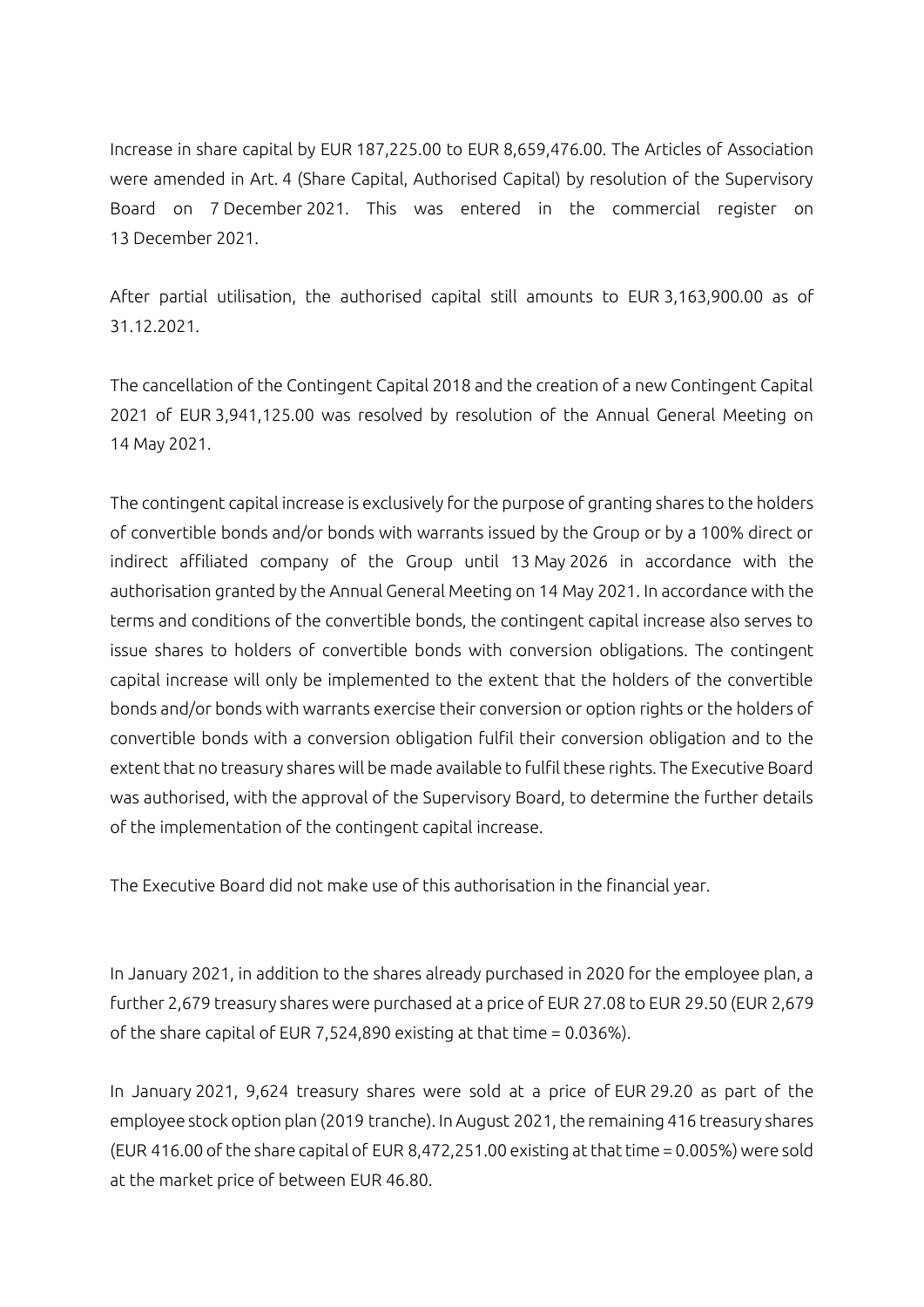From September to November 2021, 11,000 treasury shares (EUR 11,000 of the share capital of EUR 8,472,251.00 existing at that time = 0.13%) were again purchased at a price of EUR 38.60 to EUR 42.80 for the employee stock option plan (2020 tranche). These will be issued to employees as part of the employee plan in January 2022. The inventory of treasury shares of stock as of the balance sheet date is 11,000. The effect for the financial year from the repurchase and sale of treasury shares is shown in the capital reserve.

The capital reserve developed as follows as of the balance sheet date:

| As of 01.01.2020                                               | EUR'000 21,218 |        |
|----------------------------------------------------------------|----------------|--------|
| Premium from the issue of new shares                           | EUR'000        | 42.541 |
| Allocation from "My EQS Share Plan" employee stock option plan | <b>EUR'000</b> | 171    |
| Premium from the purchase and sale of treasury shares          | <b>EUR'000</b> | -504   |
| As of 31.12.2021                                               | EUR'000        | 63.426 |

The remuneration for each member of the Supervisory Board was increased to EUR 35,000.00 plus any value added tax payable on this amount by resolution of the Annual General Meeting. The chairperson of the Supervisory Board receives twice the remuneration.

The balance sheet profit includes a profit carried forward of EUR 6,305 thousand (previous year: EUR 6,477 thousand).

In the past financial year, no dividend was paid to shareholders due to the resolution of the Annual General Meeting on 14 May 2021. EUR 6,305 thousand was carried forward to the new account.

### Amounts blocked from distribution in accordance with Section 285°(28) of the HGB in conjunction with Section 268°(8) of the HGB:

The amounts blocked for distribution within the meaning of Section 268°(8) of the HGB included in equity as of 31 December 2021, amount to EUR 7,853 thousand, taking into account the deferred tax liabilities recognised on the gross amounts, of which EUR 6,198 thousand are attributable to internally generated intangible assets less deferred tax liabilities recognised thereon and EUR 1,654 thousand to deferred tax assets.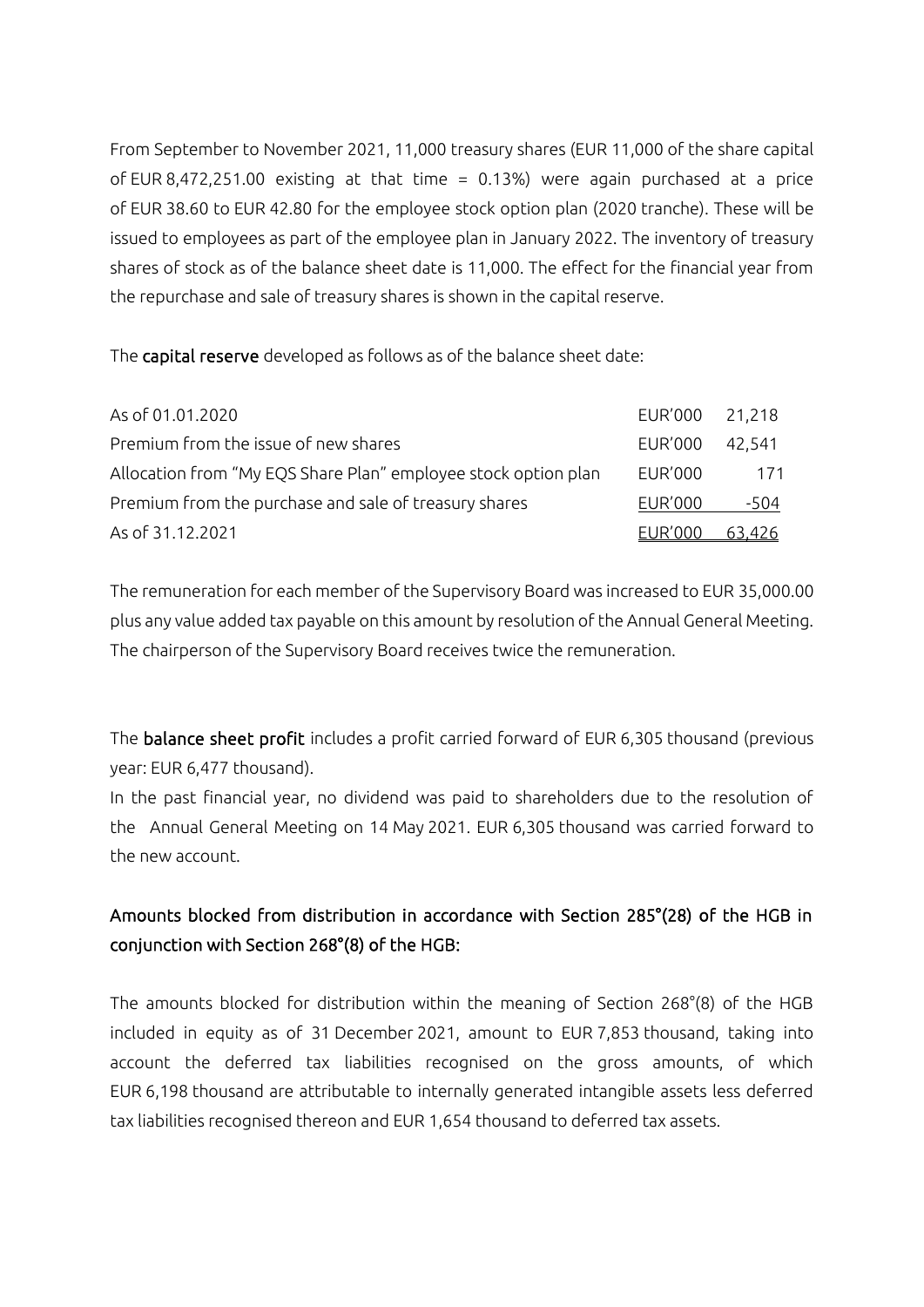The other provisions are as follows:

|                                                                 | As of          | Consumption         | Reversal         | Addition       | As of          |
|-----------------------------------------------------------------|----------------|---------------------|------------------|----------------|----------------|
|                                                                 | 01.01.2021     | 2021                | 2021             | 2021           | 31.12.2021     |
|                                                                 | <b>EUR'000</b> | <b>EUR'000</b>      | <b>EUR'000</b>   | <b>EUR'000</b> | <b>EUR'000</b> |
| Bonuses and royalties                                           | 98             | $-98$               | $\overline{0}$   | 359            | 359            |
| Employer's Liability Insurance<br>Association/Compensation Levy | 69             | $-69$               | $\mathbf 0$      | 90             | 90             |
| Provision for impending losses                                  | 15             | $-15$               | 0                | $\overline{2}$ | $\overline{2}$ |
| Obligation to dismantle rented<br>premises                      | 84             | $\mathbf 0$         | $\mathbf 0$      | 17             | 101            |
| Financial statement and audit costs                             | 110            | $-100$              | $-4$             | 157            | 163            |
| Outstanding invoices                                            | 802            | $-757$              | $-22$            | 577            | 600            |
| Retention of business documents                                 | 14             | $\mathsf{O}\xspace$ | $\mathbf 0$      | $\mathbf 0$    | 14             |
| Outstanding vacation                                            | 28             | $-22$               | $\boldsymbol{0}$ | 60             | 66             |
|                                                                 | 1,220          | $-1,061$            | $-26$            | 1,262          | 1,395          |

### The liabilities' remaining terms are as follows:

|                                      |               | Total           |                                |                                                          |                                |
|--------------------------------------|---------------|-----------------|--------------------------------|----------------------------------------------------------|--------------------------------|
| Art der Verbindlichkeit              |               | amount<br>TEUR  | Up to 1<br>year<br><b>TEUR</b> | Of which remaining term<br>Over 1<br>year<br><b>TEUR</b> | Ober 5<br>years<br><b>TEUR</b> |
| Amounts owed to credit institutions  | Previous year | 59,496<br>4,595 | 55,075<br>1,445                | 4,421<br>3,150                                           | 0<br>0                         |
| Advance payments received on orders  | Previous year | 76<br>111       | 76<br>111                      | 0<br>0                                                   | 0<br>0                         |
| Trade payables                       | Previous year | 1,279<br>727    | 1,279<br>727                   | 0<br>0                                                   | 0<br>0                         |
| Amounts owed to affiliated companies | Previous year | 2,224<br>1,486  | 2,224<br>1,486                 | 0<br>0                                                   | 0<br>0                         |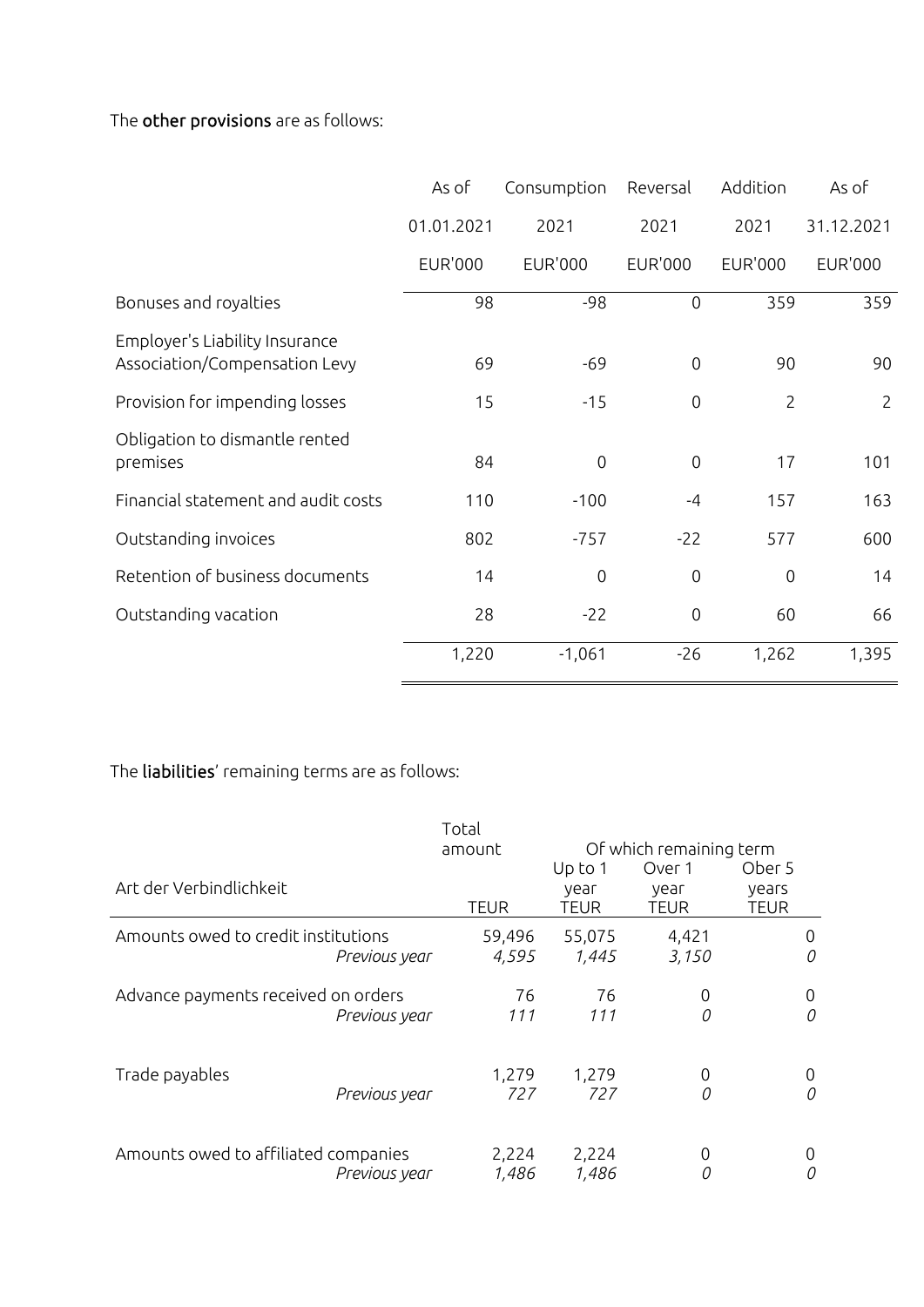| Other liabilities     | Previous year | 17,542<br>578   | 17,542<br>578   | 0              | 0      |
|-----------------------|---------------|-----------------|-----------------|----------------|--------|
| - of which from taxes | Previous year | 509<br>518      | 509<br>518      | 0<br>0         | 0<br>0 |
| - of which from taxes | Previous year | 0               | 0<br>0          | 0<br>0         | 0<br>0 |
|                       | Previous year | 80,617<br>7,497 | 76,196<br>4,347 | 4,421<br>3,150 |        |

Amounts owed to credit institutions include EUR 50,411 thousand from the loan for the purchase of the Business Keeper Group. The loan has a term until 13 June 2022 and can be extended twice by six months each time. The shares in the EQS Group AG, Switzerland, the Business Keeper Group and EQS Group A/S, Denmark were pledged as security for this loan.

Amounts owed to affiliated companies include EUR 1,398 thousand (previous year EUR 1,067 thousand) of trade payables and EUR 826 thousand (previous year EUR 418 thousand) of other liabilities.

Other liabilities include a vendor loan of EUR 17,000 thousand from International Compliance Software Holding B.V. from the purchase of the Business Keeper Group. The loan is due for payment on 5 August 2022.

Deferred tax liabilities of EUR 3,401 thousand (previous year EUR 2,598 thousand) were calculated from the difference between the capitalisation of internally generated intangible fixed assets and in connection with the C2S2 GmbH merger.

They developed as follows as of the balance sheet date:

| As of 01.01.2020 | <b>EUR'000</b> | 2,598 |
|------------------|----------------|-------|
| Change 2021      | EUR'000        | 803   |
| As of 31.12.2021 | EUR'000        | 3,401 |

The adjustments in connection with the merger (EUR 304 thousand) were recognised as not affecting net income. Furthermore, EUR 499 thousand had a positive effect on the result in the profit and loss account. The calculation of deferred taxes was based on a tax rate of 32.95%.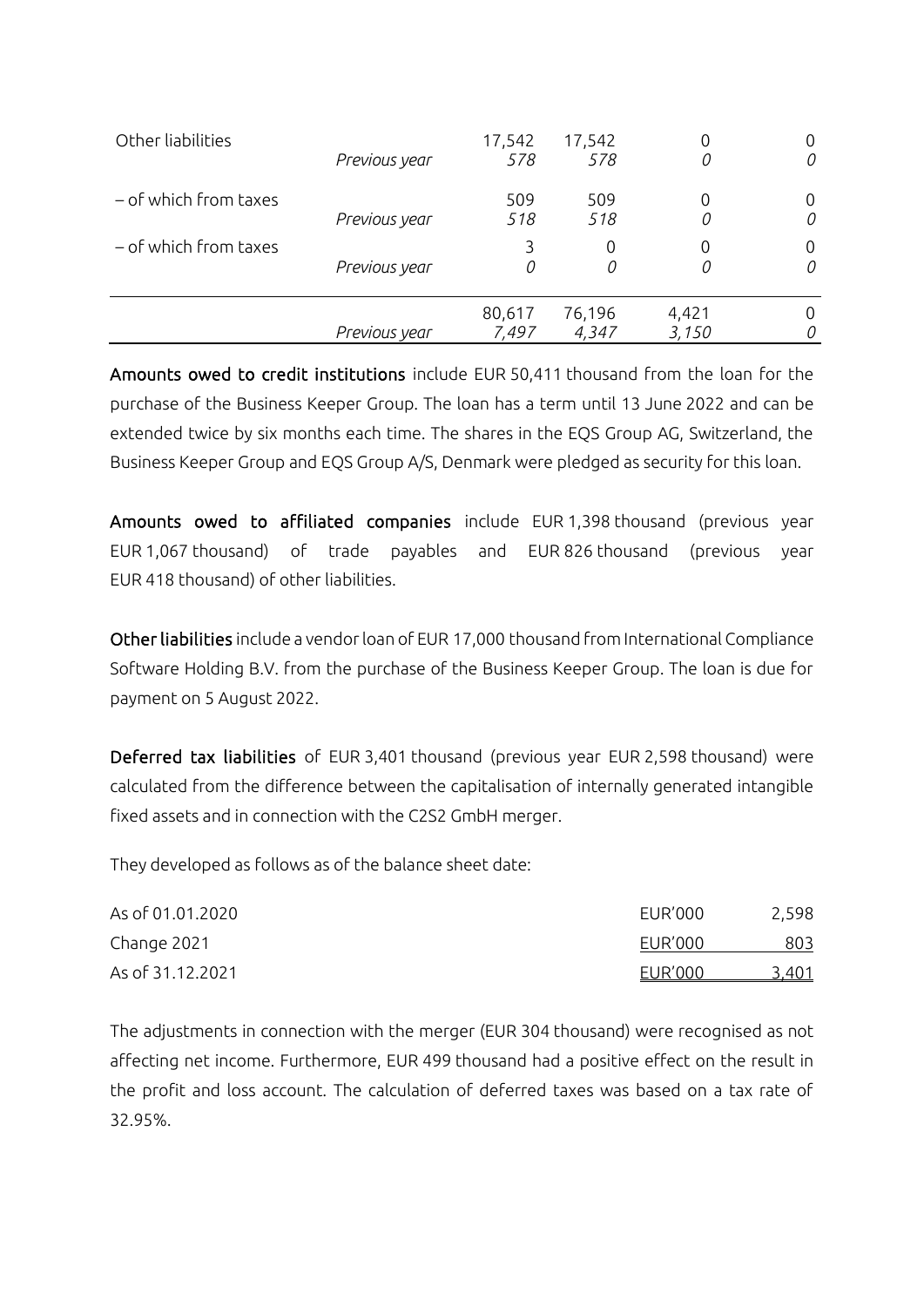### VI. Notes to the profit and loss account

### Other capitalised personal contributions:

The total amount of research and development costs in the financial year was EUR 5,430 thousand. Of this amount, EUR 2,324 thousand are recognised as internally generated intangible assets.

### Other operating income:

Other operating income includes, among other things, income from the reversal of the impairment loss in the amount of the repayment amount of the loan to EQS Asia Limited, Hong Kong, which was fully written off in 2019, amounting to EUR 239 thousand (previous year EUR 104 thousand), income from the reversal of provisions of EUR 26 thousand (previous year EUR 13 thousand), derecognition of EUR 30 thousand (previous year EUR 18 thousand) and income from currency translation of EUR 15 thousand (previous year EUR 21 thousand).

### Other operating expenses:

Other operating expenses include foreign currency losses of EUR 17 thousand (previous year EUR 32 thousand), bad debts and specific valuation allowances of EUR 146 thousand (previous year EUR 182 thousand) as well as third-party services of EUR 87 thousand (previous year EUR 161 thousand).

### Income from investments:

Income from investments relates to a profit distribution from the subsidiary EquityStory RS LLC, Moscow, of EUR 252 thousand (previous year: EUR 126 thousand).

### Depreciation in financial assets:

Depreciation in financial assets includes depreciation in accordance with Section 253°(3) sentence°5 of the HGB on the shares in the affiliated company EQS Financial Markets & Media GmbH amounting to EUR 1,418 thousand (previous year EUR 617 thousand). The shares are therefore fully depreciated as of 31.12.201.

#### Taxes on income and earnings: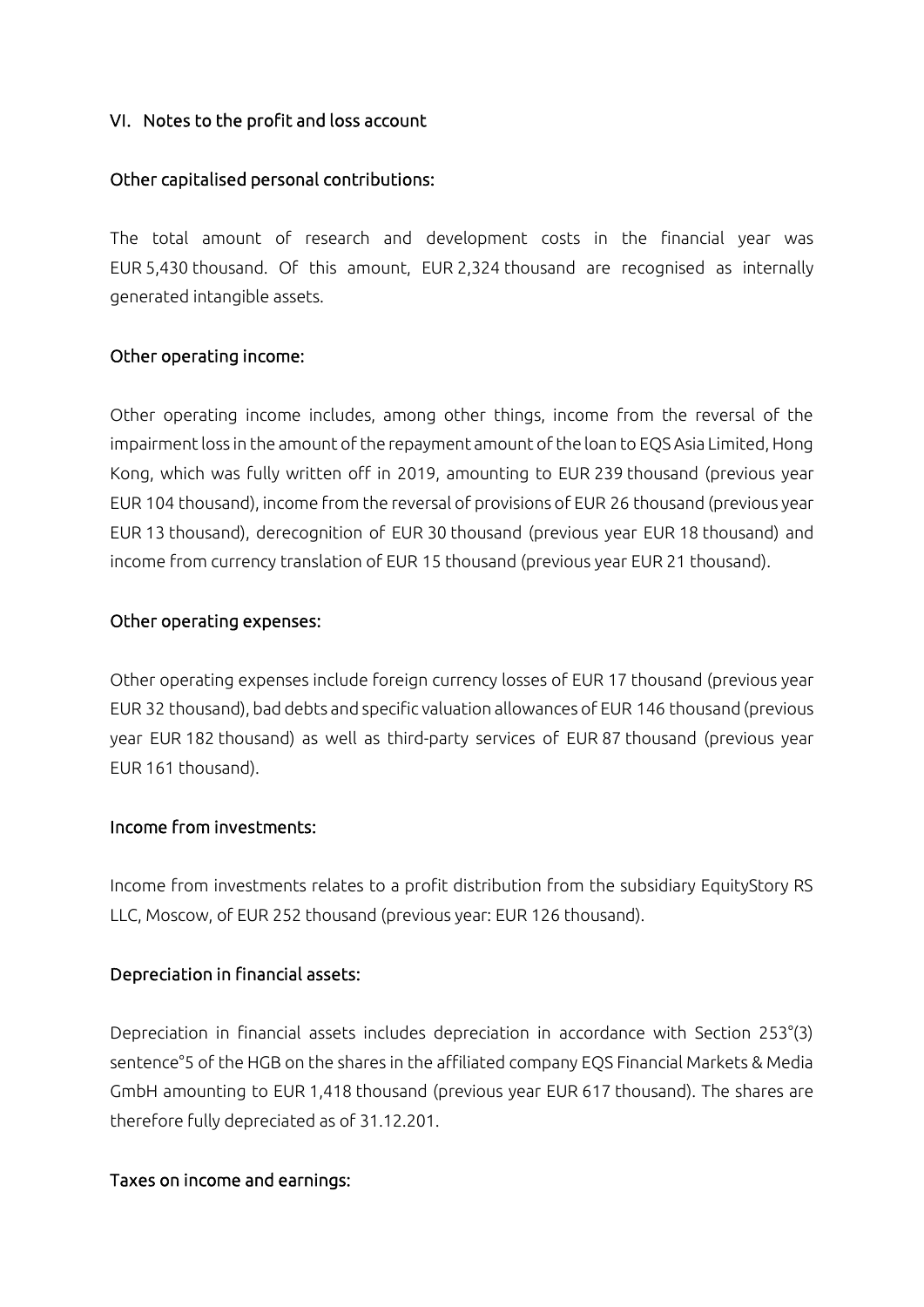The 2020 tax assessment results in a charge for income for income taxes of EUR 31 thousand. Due to the negative result in 2021, there is no actual tax expense. Deferred tax income of EUR 865 thousand and deferred tax expenses of EUR 499 thousand were recognised.

### VII. Other information

### Other financial commitments:

EQS Group AG has extended loans to affiliated companies. Based on the loan agreements, there are still binding open commitments of loans not yet drawn down in the amount of EUR 5,987 thousand as of the balance sheet date. The loans provide liquidity support for the development of the borrowers' businesses. Based on the current development of the affiliated companies, the Executive Board assumes that the subsidiaries in France, Spain and the USA will continue to have liquidity requirements.

EQS Group AG has concluded various rental agreements for office space. As of 31 December 2021, there are other financial commitments totalling EUR 3,538 thousand.

In connection with a company acquisition in December 2020 and share transfers in January 2021, payments for performance-based, variable remuneration claims of up to EUR 920 thousand may still be due to the acquired company's employees in the period from 2023 to 2026. Furthermore, there are earn-out components that can lead to subsequent purchase price payments of EUR 2,310 thousand at the beginning of 2023. Both transactions lead to subsequent acquisition costs for the investment in the affiliated company.

There are pension commitments in accordance with Section 285°(3a) of the HGB. The total commitment over the term of the contract amounts to EUR 3,003 thousand in accordance with the current premium level.

#### Number of employees:

The average number of employees for the year was as follows:

| Production     | 163 |
|----------------|-----|
| Administration | 35  |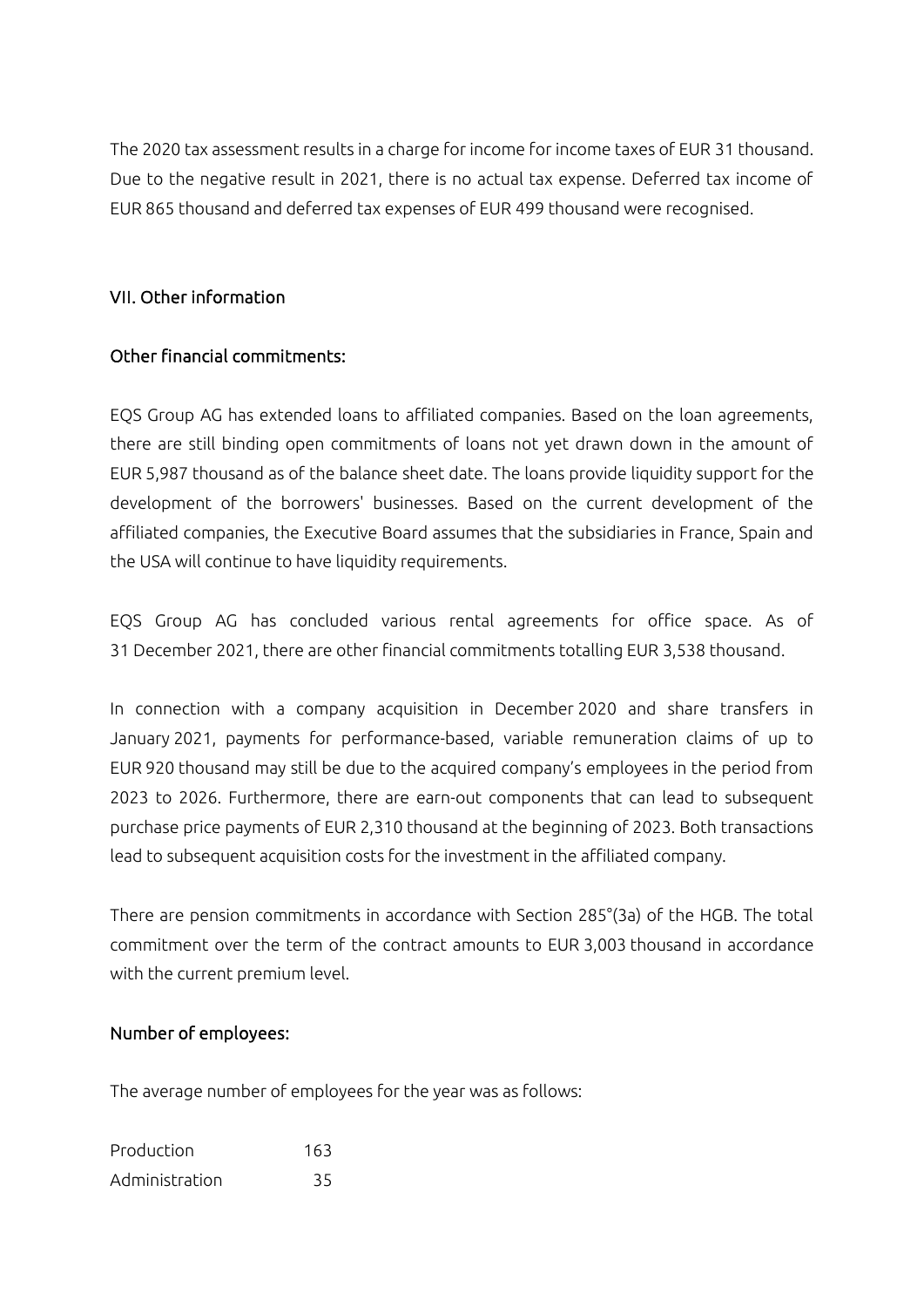| Sales           | 36  |
|-----------------|-----|
| Total (rounded) | 235 |

### Executive Board:

The Executive Board of Directors consists of the following people:

- Achim Weick, CEO, Munich
- Christian Pfleger, COO, Munich
- André Silvério Marques, CFO, Munich
- Marcus Sultzer, CRO, Pullach i. Isartal

The Executive Board's emoluments in the 2021 financial year were EUR 1,859 thousand (previous year: EUR 1,492 thousand), thereof variable ones of EUR 10 thousand (previous year: EUR 160 thousand). Of the total remuneration, EUR 198 thousand (previous year EUR 135 thousand) is attributable to insurance premiums.

As of the balance sheet date, there is a loan receivable of EUR 237 thousand from the Executive Board member André Silvério Marques. The loan has a term until 30 April 2022 and was used to purchase 59,500 no-par value shares (11,900 before share split) in the EQS Group AG as part of the management stock option plan. The loan has an interest rate of 2% p.a. The repayment amount in the financial year was EUR 19 thousand.

The other board activities of the members of the Executive Board mainly comprise functions as managing directors at EQS Group AG affiliated companies or subsidiaries.

In detail, the members of the Executive Board also carry out the following additional roles on supervisory bodies:

• Achim Weick

Waag & Zübert Value AG, Nuremberg (Chairman of the Supervisory Board) Bayerische Börse AG, Munich (Member of the Exchange Council)

#### Supervisory Board: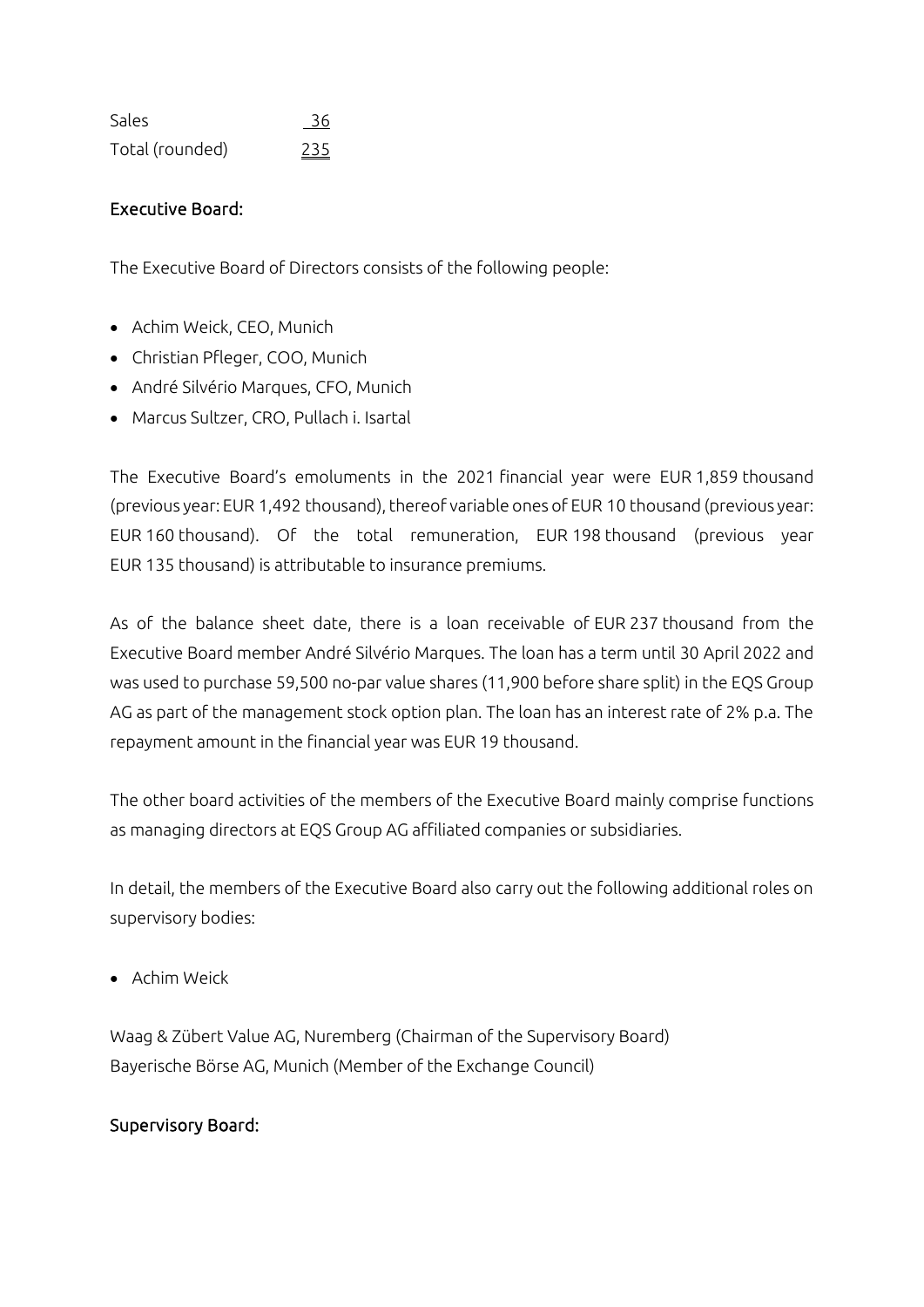- Robert Wirth, Graduate Media Marketing Business Management Specialist, Entrepreneur and Investor, Amberg (Chairman)
- Laurenz Nienaber, M.Sc., Investor and Managing Director of LMN Capital GmbH, Munich (Deputy Chairman)
- Kerstin Lopatta, Professor for Accounting, Auditing and Sustainability, University of Hamburg, Hamburg (since 14 May 2021)
- Rony Vogel, Graduate Engineer and MBA, Entrepreneur and Investor, Munich

Other supervisory board mandates: Solutiance AG, Potsdam (Chairman of the Supervisory Board) Deskcenter AG, Leipzig (Supervisory Board) CanPharma GmbH, Oranienburg (Member of the Advisory Board)

• Peter Conzatti, M.A. and MBA, Funds Manager, Bad Homburg (until 14 May 2021)

The Supervisory Board members receive a fixed remuneration totalling EUR 175 thousand for their work in the 2021 financial year.

### Group affiliation:

As the parent company, EQS Group AG prepares consolidated financial statements (for the largest and at the same time smallest group of companies) in accordance with IFRS. These consolidated financial statements are published in the Federal Gazette.

### Auditor's fee:

For the 2021 financial year, fee expenses for the auditor totalling EUR 120 thousand (previous EUR 104 thousand) were recognised. Of this amount, EUR 120 thousand (previous year EUR 93 thousand) is attributable to auditing services and EUR 0 thousand (previous year EUR 11 thousand) to other services. Furthermore, expenses for auditing services from the previous year of EUR 24 thousand were recognised in the 2021 financial year.

### Derivative financial instruments not recognised at fair value: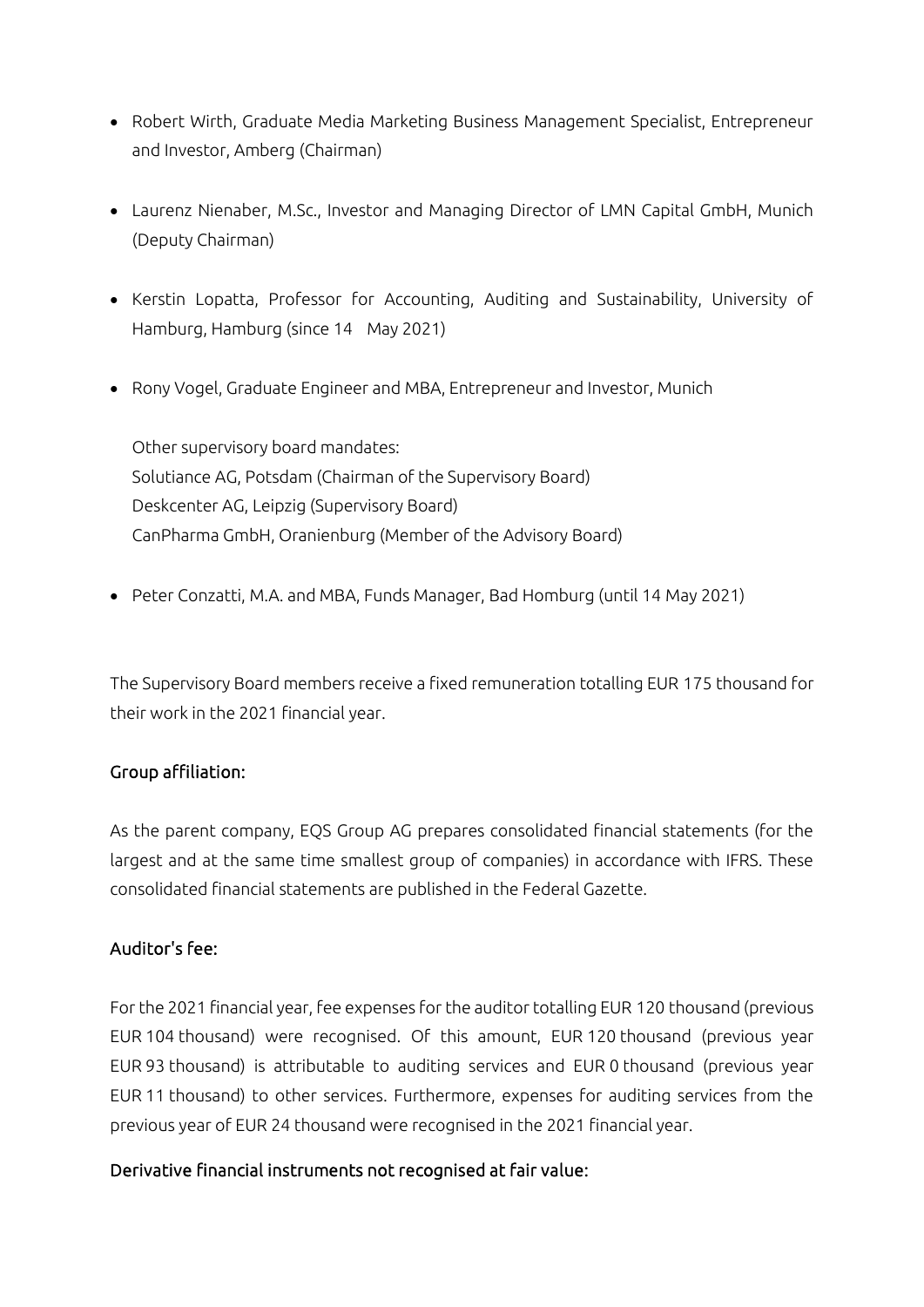For the long-term loan with a nominal amount of EUR 7,000 thousand, EQS Group AG uses an interest rate cap to hedge against an increase in the interest rate. The derivative has a balance of EUR 23 thousand as of 31.12.2021. The interest rate cap's interest rate limit is 0.00% The derivative's term corresponds to the loan term.

### Guarantee agreements:

There is an unlimited guarantee for the financial security of the French subsidiary's going concern. Based on the planned development of the company's financial and earnings position, we currently anticipate a limited utilisation of approximately EUR 400 thousand from the guarantee issued for the 2022 financial year.

For the financial security of the Swiss subsidiary's going concern, there is a subordination agreement for the loan granted in the amount of CHF 6,000 thousand.

### Events of particular significance after the balance sheet date:

Although it is difficult to assess the impact, the coronavirus is likely to affect the global economy on both the demand and supply side. Nevertheless, no significant impact is still to be expected on EQS' business.

Likewise, the current war in Ukraine poses a significant risk to the global economy. Another escalation of the crisis within Europe or even on a global level might have serious economic consequences. The direct revenue share of our Russian business which might, in the worst case, be completely affected by sanctions, is below 3%.

Amounts owed to credit institutions include bridge financing from the acquisition of ICS International Compliance Software Beteiligungs Group GmbH (with its subsidiary Business Keeper GmbH), Berlin, in the amount of EUR 50,411 thousand. The loan is repayable and has a term until 13 June 2022 and can be extended twice by six months each time. An unscheduled repayment in the amount of EUR 5,000 thousand was agreed as well as an amendment to the covenant clauses with the contract dated 4 February 2022. A fee of EUR 125 thousand is due for these amendments to the loan agreement.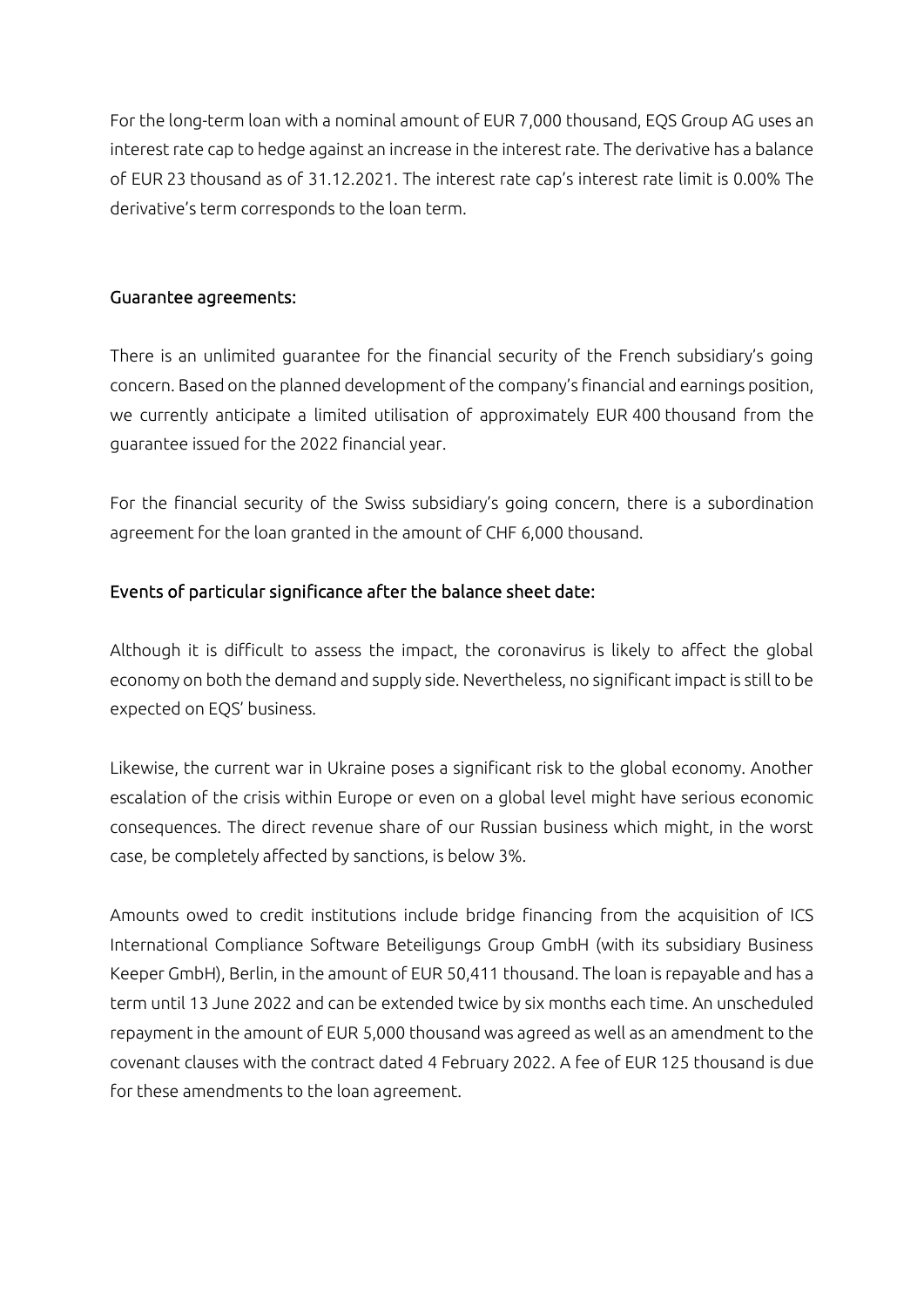The Executive Board of the company resolved on 25 February 2022, with the approval of the Supervisory Board on 25 February 2022, to increase the company's share capital from EUR 8,659,476.00 by EUR 1,443,246.00 to EUR 10,102,722.00 by issuing 1,443,246 new registered no-par value shares, each with a notional value of EUR 1.00 of the company's share capital, by utilising the Authorised Capital 2021 created by resolution of the company's Annual General Meeting on 14 May 2021. A total of 1,364,736 (approx. 94.6%) of the 1,443,246 new shares offered were placed. The capital increase still requires registration in the commercial register to become effective. The implementation of the capital increase is expected to be entered in the commercial register on 29 March 2022. This results in gross issue proceeds of EUR 45,036,288. The proceeds will be used to (partially) repay loans and invest in building a product range for ESG and the related acquisitions.

### Appropriation of earnings:

The Executive Board proposes to the Annual General Meeting that the balance sheet profit as of 31.12.2021 amounting to EUR 2,835 thousand (EUR 6,305 thousand of which profit carried forward) should be carried forward in full to the new account.

Munich, 16 March 2022

CCSan)

Achim Weick Christian Pfleger (Chairman of the Board) (Executive Board)

l brist

Marcus Sultzer **André Silvério Marques** (Executive Board) (Executive Board)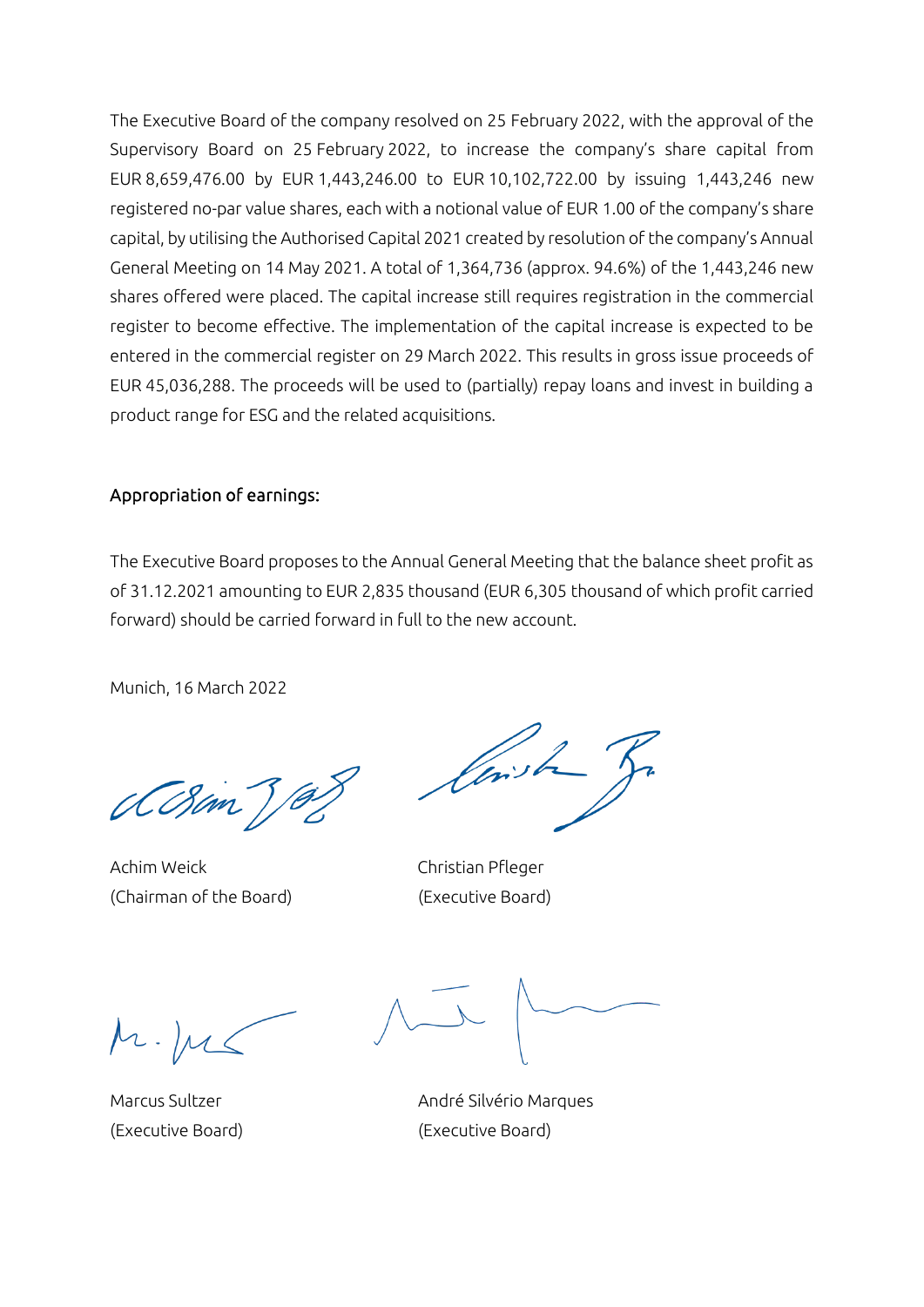# A. Basic Company Information

# Business Model

EQS Group AG is an international technology provider for compliance and investor relations (RegTech). In addition to its head office in Munich, the Group has locations in the world's financial capitals and technology centres in Berlin, Kochi (India) and Belgrade (Serbia).

Our "Best Digital Solutions" minimise risks by complying with local regulations, reaching global investors and media, and all relevant audiences.

Our target is to develop EQS Group AG into the leading European cloud provider for global investor relations & corporate compliance solutions by 2025.

We use the capital from investors to offer our customers digital platforms, products and services. Our employees create the necessary innovations and cultivate customer and partner relationships.

EQS Group AG is a full-service digital provider: its products and services include a global newswire, mandatory reporting service, investor targeting and contact management, and insider list management. These are bundled in the EQS COCKPIT cloud-based platform to optimise investor relations, communications and compliance officers' work processes. In addition, EQS Group AG offers software applications for approval management, whistleblower and case management, directive management and supplier management. Its offer is rounded off by websites, digital reports and webcasts for investor communication.

The Compliance segment comprises all products required to fulfil regulatory obligations. Due to harmonised legal requirements for all customers, this offering exclusively includes cloud solutions. We further differentiate between Software-as-a-Service (SaaS) customers and filing customers in our sales and offering strategy in the Compliance segment. Our marketing and sales activities are mainly aimed at companies, but also at organisations or public bodies that invest in the area of compliance due to legal regulations or out of conviction.

The Investor Relations (IR) segment includes the products in Finance & Corporate Communication and is aimed exclusively at listed companies.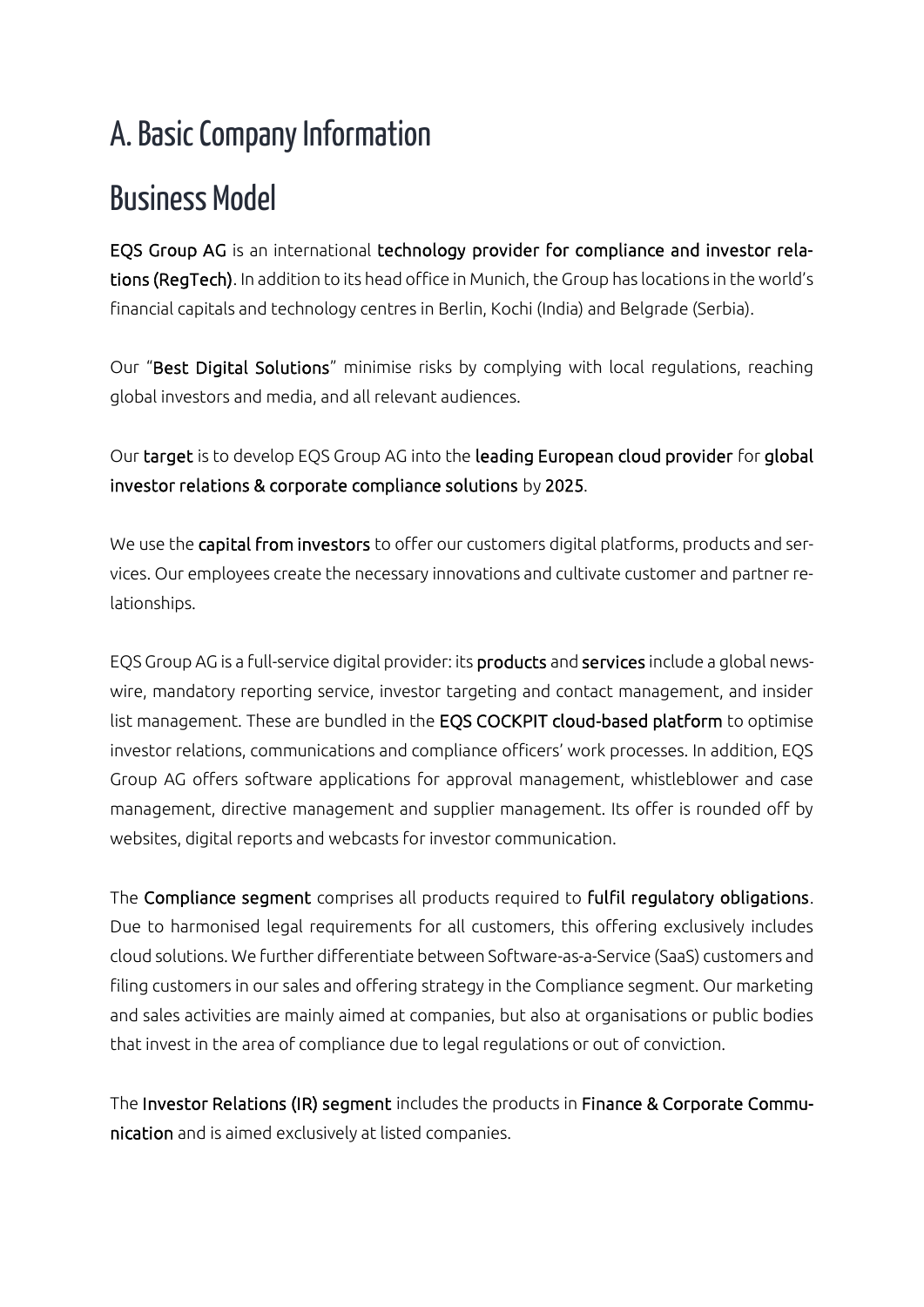We generate extensive SaaS revenue in both segments from the provision of cloud software. In addition to receiving recurring revenue for report conversion and financial information filing, the holding of video and audio webcasts, and ongoing subscription revenue from hosting and maintaining these applications. In the News segment, we receive revenue per news item depending on the distribution network selected. One-time revenue results from the setting up of websites, apps, charts, tools or digital reports.

We use financial and non-financial performance indicators to **measure our corporate success** at Group and company level.

### The most important financial performance indicators are revenue (growth) and EBITDA.

EBITDA is calculated as the total income (revenue, other income and own cost capitalised) minus cost of services, personnel expenses, other expenditure and write-off.

The most important non-financial performance indicators are number of new SaaS customers and the new ARR. The new ARR is defined as the newly acquired recurring annualised order volume.

Other non-financial performance indicators include customer satisfaction and employee satisfaction. We measure customer satisfaction using the Net Promoter Score, the difference between the customer recommendation rate and the rejection rate, in anonymous online questionnaires. The survey is aimed in particular at Group customers and asks about satisfaction with the services, the new products and customer service. Employee satisfaction is measured using a global survey in which employees rate their satisfaction with the employer on a scale of 1 to 5 in an anonymous online questionnaire. The choice of 1 stands for very dissatisfied and 5 for very satisfied. The survey focuses on measuring employee satisfaction with pay, working hours, internal cooperation, internal communication and development opportunities.

Each performance indicator correlates directly to our ability to deliver returns to our capital providers. Ultimately though, committed employees are crucial for our customer satisfaction and loyalty and the Group's success.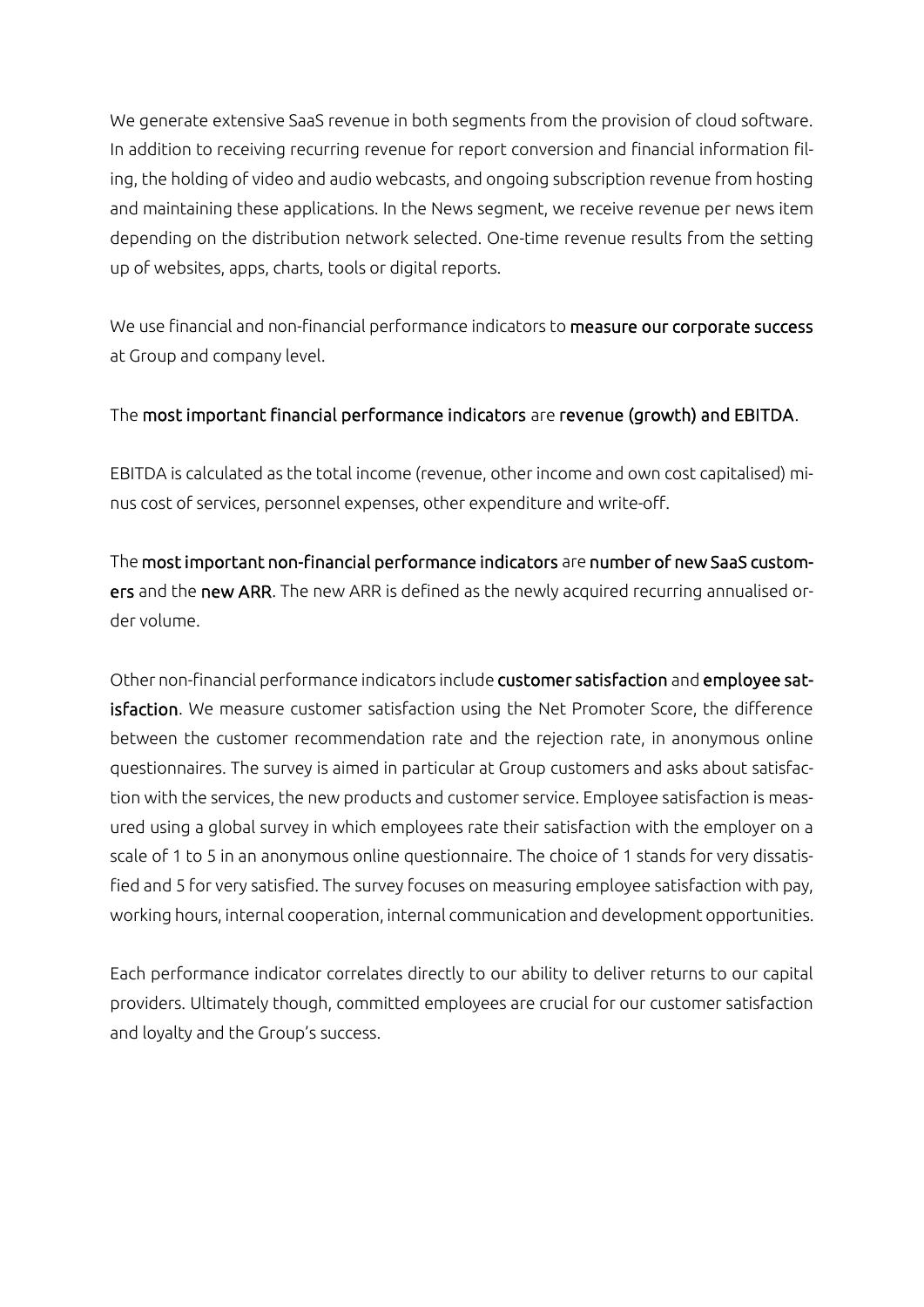### Research and Development

The ongoing further development of existing products and the new development of cloud solutions ensure that the applications meet our customers' current and future requirements and form the basis for our future growth. As in the previous year, 2021 was characterised by our product drive and resulted in continued high product development expenses.

The EQS COCKPIT, our centralised, cloud-based platform which is being (further) developed for investor relations and Compliance is at the heart of product development. In the Investor Relations segment, both the further development of the existing applications CRM, mailing and Investors as well as new applications such as Roadshow Manager and Sentiment Analysis were driven forward.

The focus in the Compliance segment was on the development of new applications. In 2021, for example, the Approval Manager, an application used to check and digitally manage conflicts of interest were further developed. Our Policy Manager which manages policies centrally and in a version-safe manner and which has already been completed in 2021, will, in future, be linked to the Rulebook, the policy management solution of the company C2S2 GmbH which was acquired. Likewise, the development of a platform for compliance was started. Completion of the Compliance COCKPIT is planned for 2022. This significantly expands the product offering in the Compliance area and adopts the platform approach from the Investor Relations area.

In total, internally generated intangible assets in the amount of € 2.32 million were capitalised in the 2021 financial year (previous year: € 1.67 million), of which € 1.78 million in the IR segment and € 544thousand in Compliance. This represents 43 % of all research and development costs (€ 5.43 million). These also include programming services of the wholly-owned subsidiary EQS Webtechnologies Pvt. Ltd. in India and of EQS Group DOO in Serbia totalling € 627 thousand that were invoiced to EQS Group AG. Amortisation of internally generated intangible assets amounted to  $\epsilon$  835 thousand in the period under review (previous year: EUR 807 thousand).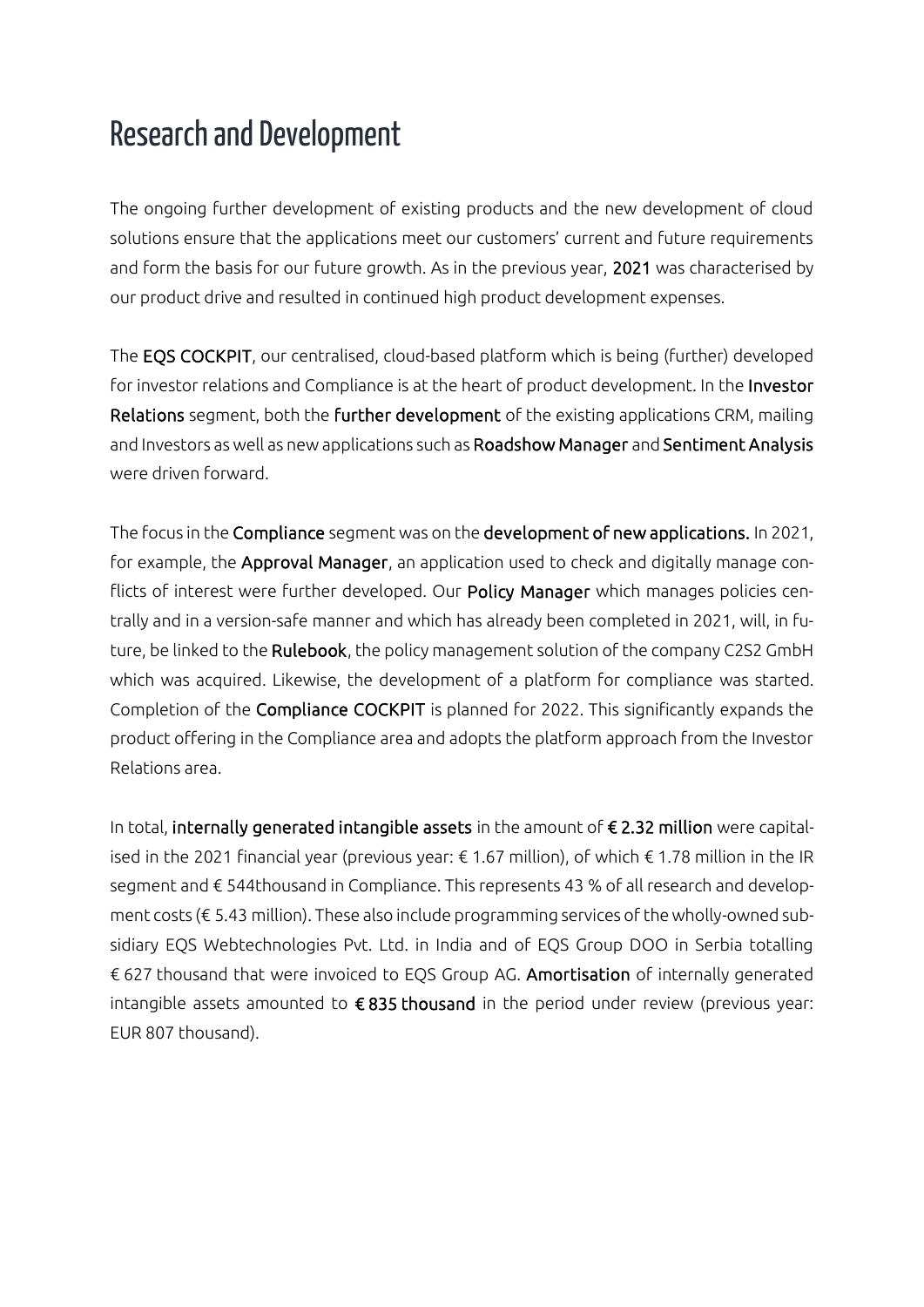# B. Economic Report

# The Economic and Regulatory Environment

In 2021, the global economy has recovered significantly from the setback in 2020 (real global GDP: -3.4 %) caused by the COVID-19 pandemic. In terms of real gross domestic product (GDP), an increase of  $5.5$  % is expected, according to the World Bank's semi-annual report<sup>1</sup> published in January 2022. But, the pandemic still continues unchanged at the beginning of 2022. It is, in particular, the spread of the Omikron variant that has taken on a whole new dimension. At the same time, the proportion of severe courses seems to be decreasing significantly in many countries and the first indications of a possible switch to an endemic are visible. Acute problems in the supply chains, scarcity of offers, price increases for raw materials and energy as well as inflation concerns remain as possible consequences of the pandemic for 2022, but also for the following years and are of high relevance for economic growth. Likewise, the current war in Ukraine poses a significant risk to the global economy. Another escalation of the crisis within Europe or even on a global level might have serious economic consequences.

Accordingly, the economic situation in Germany in 2021 was also characterised by the recovery after the recession years of 2020 (real gross domestic product (GDP): -4.9 %), even though underproportionally compared to the global economy. It is, in particular, the supply chain bottlenecks that are an obstacle to growth for the export-oriented German economy. For 2021, the *Statistisches Bundesamt* [German Federal Statistical Office]<sup>2</sup> expected an increase of the real GDP in Germany of 2.7 %. However, the German economy has not yet reached the precrisis level again.

Given the global economic recovery from the pandemic, the increase of the stock prices in 2021 continued globally and in Germany which had begun after the price collapse in March of 2020. Starting from 13,890 points at the beginning of 2021, the German leading index DAX rose by +14 % to 15,885 points as of 31 December 2021. The number of IPOs and listings in the Prime and General Standard in Germany of 19 also significantly exceeds to the previous year's figure of 7. By contrast, the number of companies listed on the regulated market (Prime or General Standard) continued to fall as a result of delistings and insolvencies. As a result,

<sup>1</sup>Worldbank, Global Economic Prospects, Jan. 2022

<sup>2</sup>https://www.destatis.de/DE/Presse/Pressemitteilungen/2022/01/PD22\_020\_811.html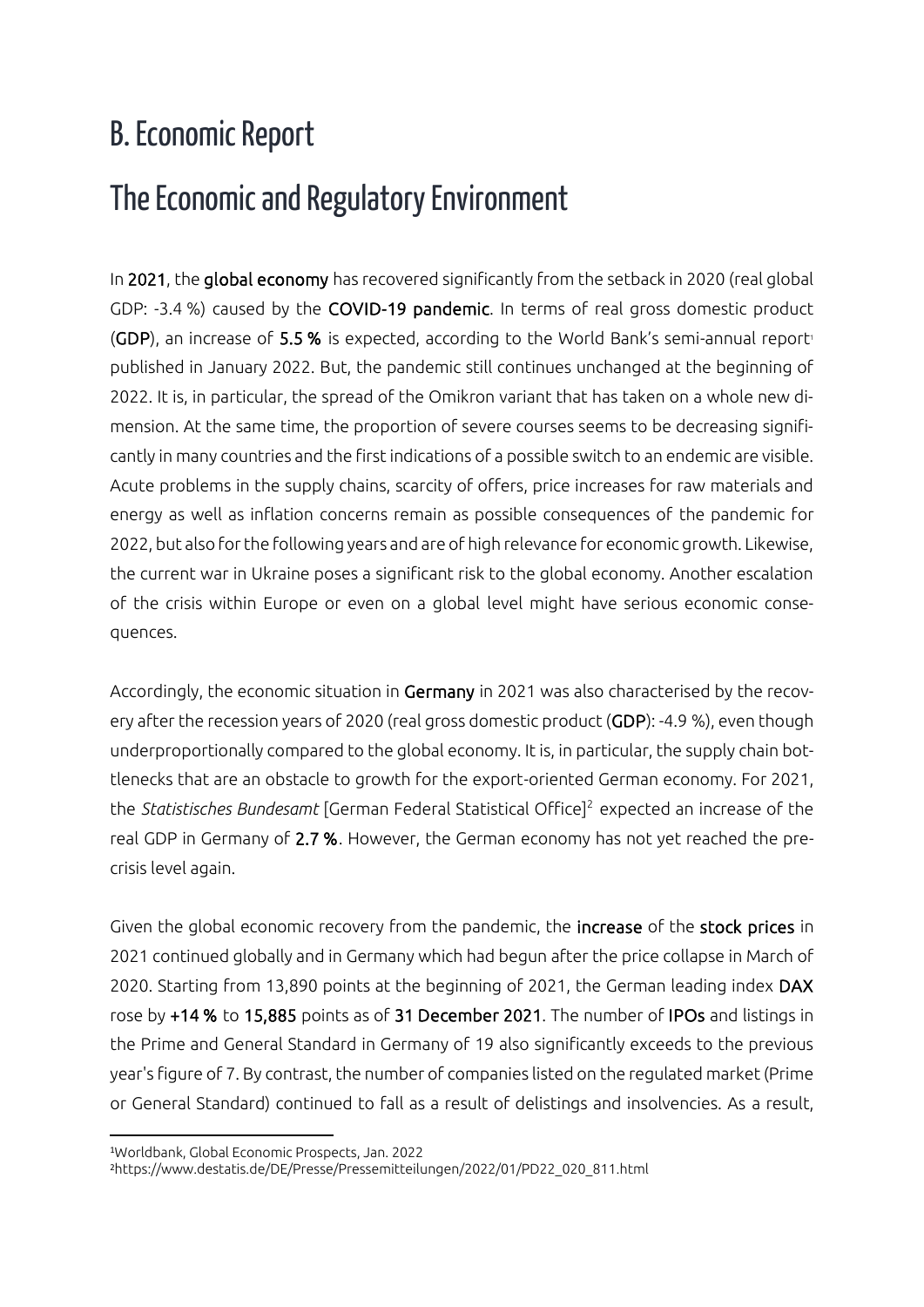there were 8 fewer companies as of 31 December 2018, and therefore only 430 in the regulated market as of 31 December 2020. Companies also withdrew from the Scale and Basic Board over-the-counter segments. As a result, there were only 114 companies listed in these segments as of 31 December 2021 (decline on previous year: -7).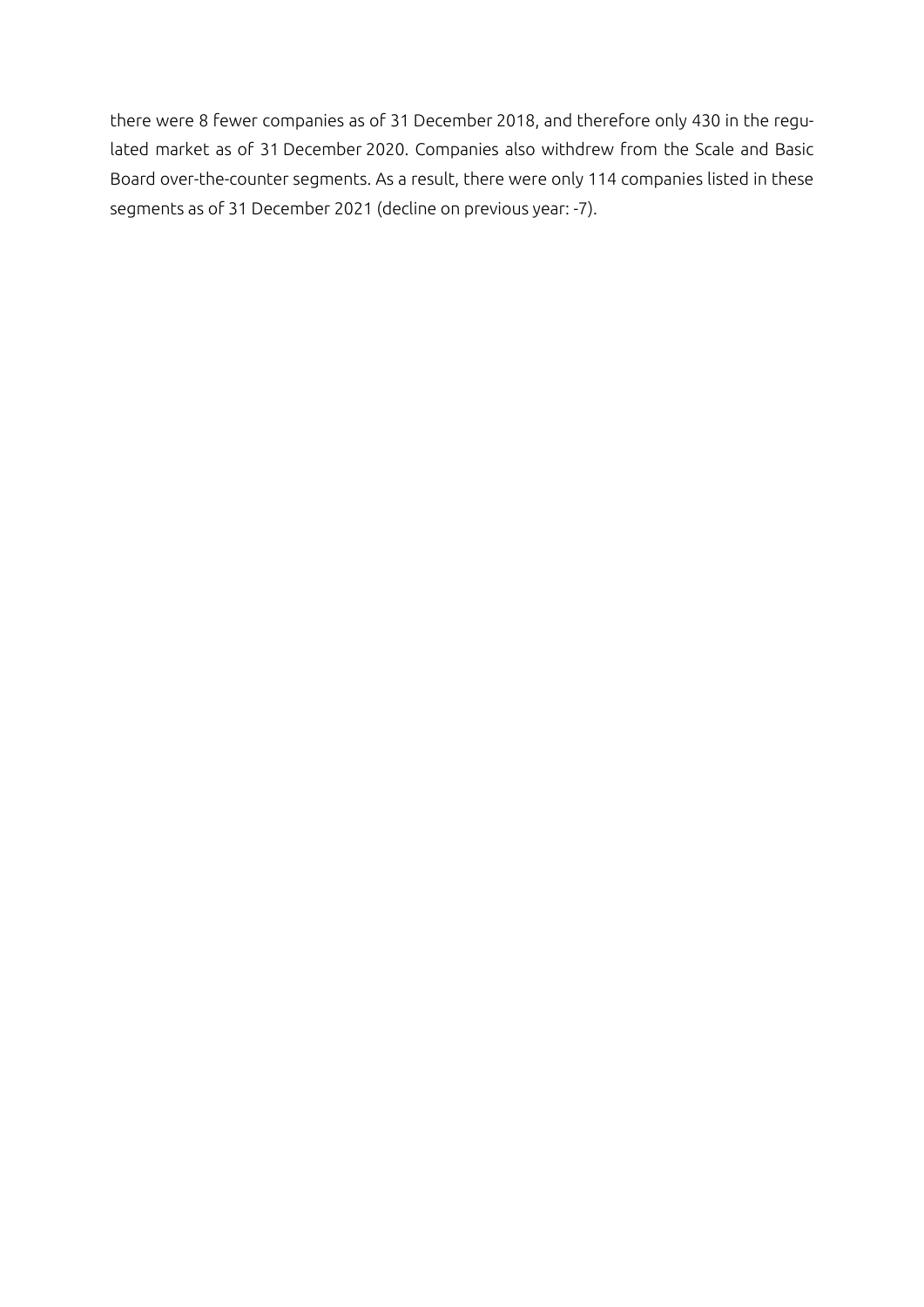### Result of operations

EQS Group AG's result of operations is significantly influenced by the trend of rising regulations in the area of compliance for companies and organisations. One important regulation, the European Whistleblower Directive, has been in effect since December 2021. However, many countries have not yet transposed the Directive to national law, including Germany.

In order to position the EQS Group perfectly AG for this growth market and to achieve the leading market position, we made the strategic decision to also grow inorganically through company acquisitions. As a result, a purchase agreement was already concluded for 100% of the shares in Got Ethics A/S, Denmark, also a leading SaaS provider of digital whistleblowing systems, in Q4 of 2020. The share acquisition became effective upon payment of the base purchase price in January 2021. A purchase agreement for 100 % of the shares in Business Keeper GmbH, Berlin, (International Compliance Software Beteiligungs Group GmbH), a leading provider on the German for digital whistleblowing systems, was also signed in June 2021.

Furthermore, an investment agreement and an option agreement on the remaining shares in C2S2 GmbH, Bonn, an innovative SaaS provider for policy management, was signed in December 2020. This became effective in January 2021 when the purchase price was paid, the option was exercised in April 2021. The German subsidiary of Got Ethics A/S and C2S2 GmbH were each merged into EQS Group AG in 2021 with retroactive effect from 1 January 2021.

EQS Group AG was able to increase sales revenues by +20% to €34.94 million in financial year 2021 (previous year: €29.02 million) and was therefore significantly above the target range forecast for 2021 (+8% to +12%).

The Investor Relations segment benefited from the scheduled migration of existing clients to the new IR COCKPIT, which resulted in growth of +15% at the upper end of the forecast for 2021 (+5% to +15%).

In the Compliance segment, demand for the LEI issuing service was above target. At the same time, there was significant growth impetus from the whistleblowing systems product area and from the new ESEF regulation in the area of filing. In addition, the segment benefited from the merger of the acquired C2S2 GmbH into EQS Group AG. Overall, the revenue growth of +17% was above the forecast for 2021 (+10%-+15%). Revenues with affiliated companies increased disproportionately by +66%, due to the strong revenue growth by the subsidiaries, not least as a result of the acquisitions made.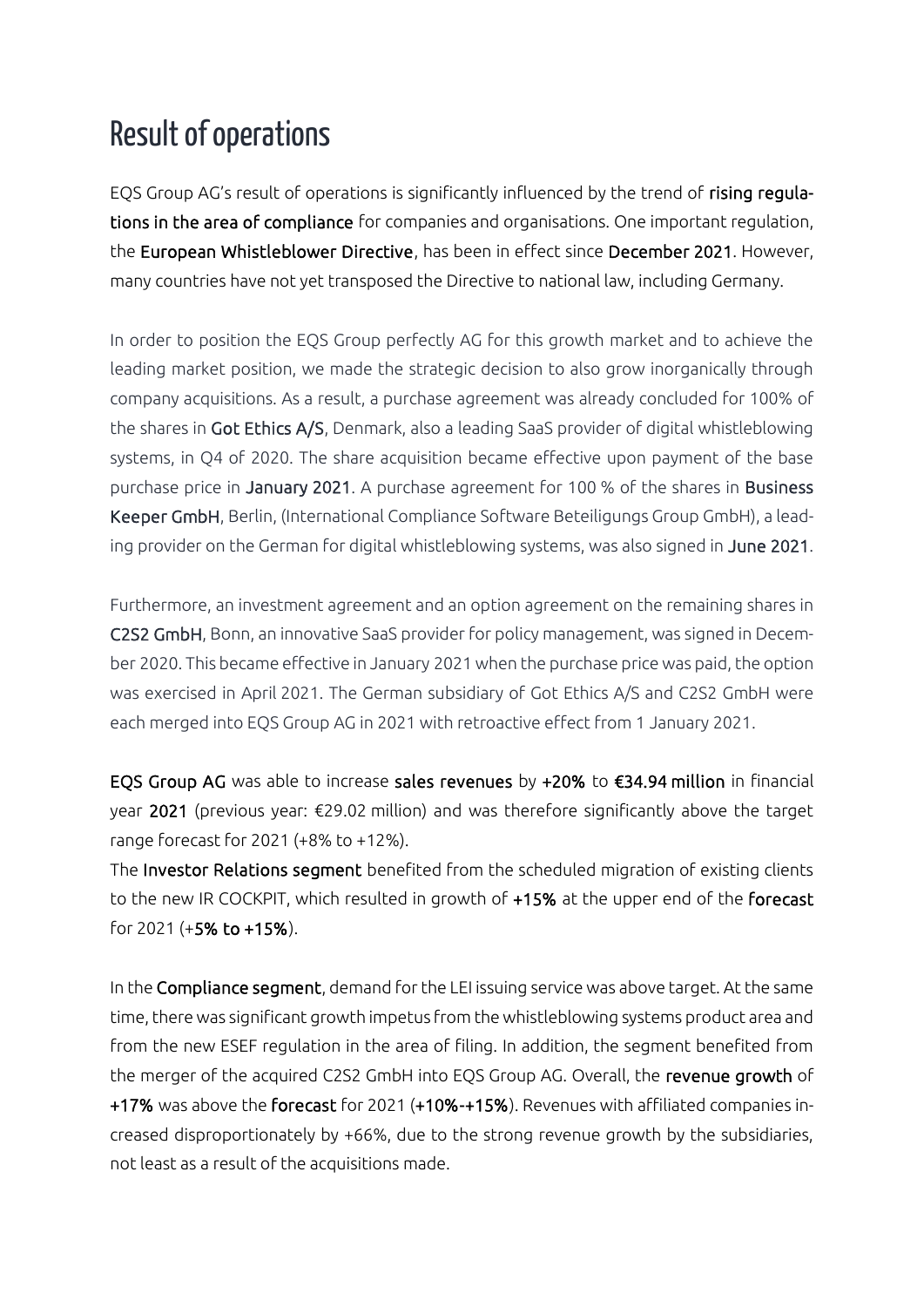The total income, i.e. sales revenues plus capitalised personal contributions, changes in inventories and other operating income, increased by +19% to €37.64 million (previous year: €31.51 million). In particular, the capitalised personal contributions included in this item rose as a consequence of higher development costs to €2.32 million (previous year: €1.67 million). The other operating income of €388 thousand (previous year: €781 thousand) was considerably lower than the previous year. In the 2021 financial year, there was a reversal of an already adjusted loan to EQS Asia Ltd, as a result of a repayment of €239 thousand, which was recognised as other operating income.

Operating expenses, i.e. purchased services, personnel expenses, depreciation and amortisation and other operating expenses, increased disproportionately by +32% to €38.64 million (previous year: €29.33 million). Decisive factors for the strong increase in expenses in 2021 were high growth in personnel in sales, customer support and IT as well as a significant increase in expenses for legal advice in the course of the company acquisitions as well as marketing and IT expenses.

For example, the largest expense item, personnel expenses, increased by +34% to €18.66 million (previous year: €13.91 million). On average, EQS Group AG employed 235 people during the year (previous year: 205).

Due to an improved product mix, purchased services increased disproportionately to revenue by +13% to €8.22 million (previous year: €7.28 million).

Other operating expenses, on the other hand, rose significantly by +42% to €9.66 million (previous year: €6.79 million). On the one hand, expenses for IT infrastructure and marketing continued to rise compared to the previous year. On the other hand, expenses for legal advice and by affiliated companies increased significantly in the course of the acquisitions.

The EBITDA fell compared in line with expectations by -69% year-on-year to  $\epsilon$ 1.10 million (previous year: €3.54 million) and was therefore slightly above the target expectation (€0- 1 million).

Depreciation on intangible assets and property, plant and equipment increased significantly by +54% year-on-year to €2.10 million (previous year: €1.36 million) as a result of depreciation on intangible assets by C2S2 GmbH, which was merged in 2021. Amortisation of intangible assets capitalised in the course of the mergers, mainly goodwill, amounted to approximately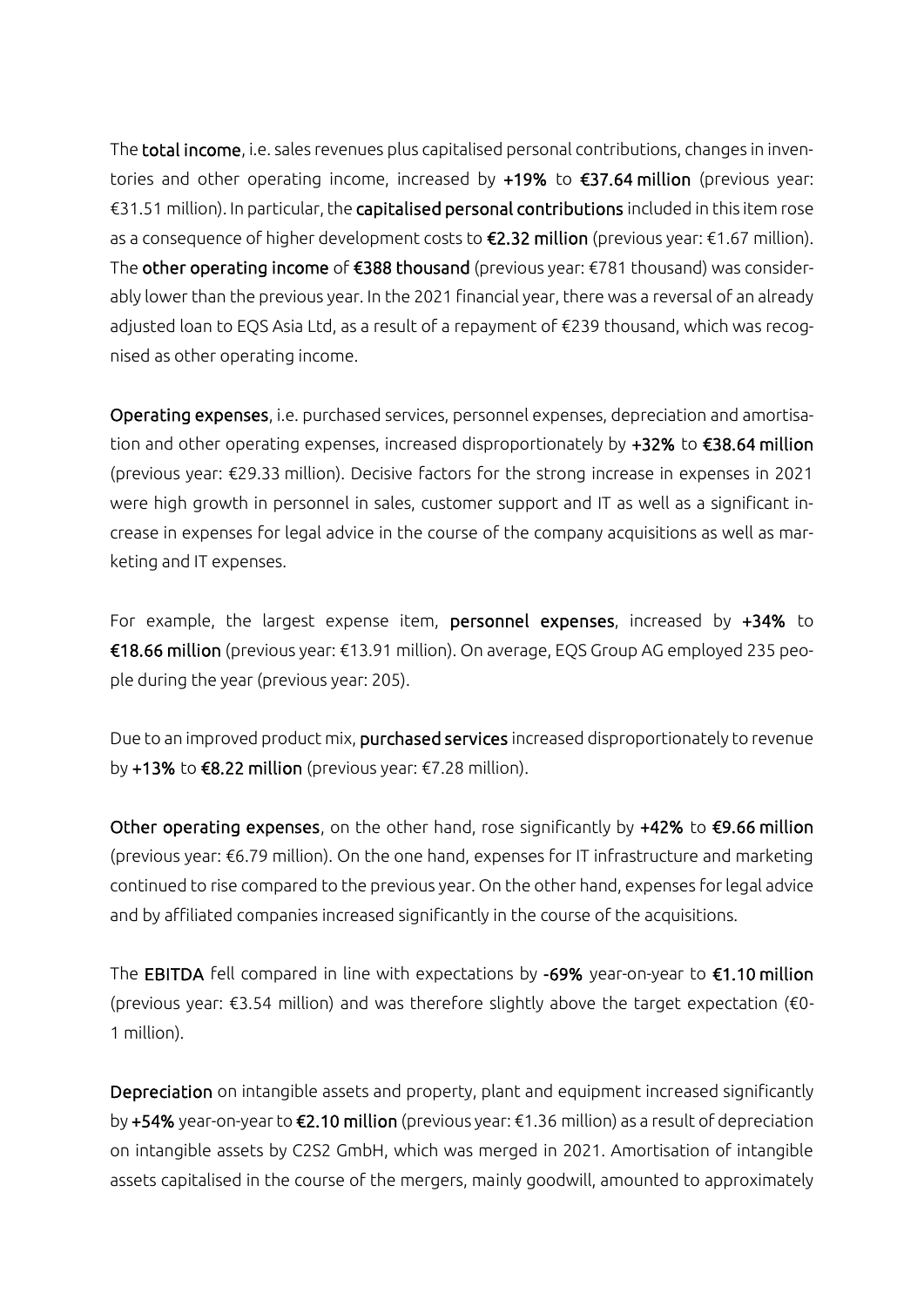€0.7 million (previous year: €0.0 million). The EBIT therefore amounted to -€995 thousand (previous year: €2.18 million).

The financial result, consisting of income from investments and -expenses, results from profit transfer as well as interest income and -expenses, was significantly lower at -€2.80 million (previous year: -€903 thousand). The comparatively high expenses are due in particular to interest expenses from financial liabilities (€1.67 million) as well as unscheduled depreciation on the investment in the German subsidiary EQS Financial Markets & Media GmbH, which implements media planning for capital measures. The carrying amount of the investment in the subsidiary EQS Financial Markets & Media GmbH was fully written off by €1.42 million in 2021. The business segment is not in the EQS Group AG's strategic focus and is therefore not actively being pursued further. The loss before taxes was corresponding high at -€3.80 million (previous year: profit before taxes of €1.27 million). Due to the addition of deferred taxes in the amount of €366 thousand, the net loss for the 2021 financial year was -€3.47 million (previous year: -€171 thousand).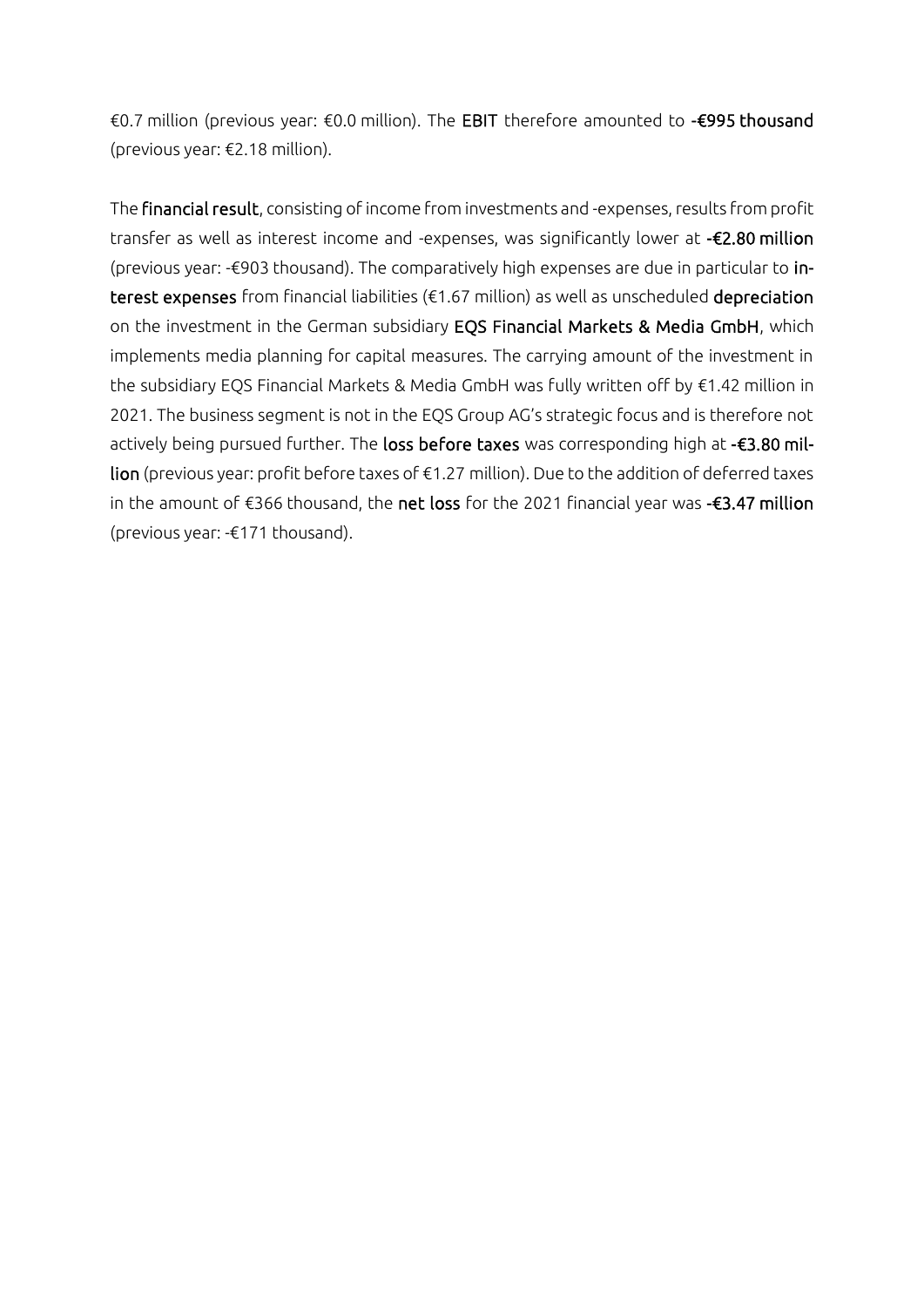### Net assets and financial position

As a result of the acquisitions of Business Keeper GmbH, Got Ethics A/S and C2S2 GmbH and the associated capital increases, the balance sheet total rose by +235% to €163.91 million as of 31 December 2021 (previous year:: €48.92 million). The increase in financial assets was correspondingly strong, from €23.03 million to €134.81 million.

Intangible assets increased by +75% to €16.25 million (previous year: €9.27 million) due to the merger of C2S2 GmbH and additional own work capitalised. This includes goodwill of €4.6 million as of 31 December 2021 (previous year: €0.0 million). At €919 thousand, property, plant and equipment was almost unchanged from the previous year as of the balance sheet date (previous year: €926 thousand).

Compared to the previous year, trade account receivables increased as of the reporting date by +5% to €3.33 million (previous year: €3.18 million). The increase, which is significantly disproportionate to sales, is primarily due to the increasing share of advance payments on annual contracts (deferred income). Deferred tax assets from losses carried forward rose as a result of investments to €1.65 million (previous year: €790 thousand).

Equity rose significantly to €74.91 million as of 31 December 2021 as a result of the capital increases against cash contributions (€35.04 million). As a result of the net loss for the year, the balance sheet profit fell to  $\epsilon$ 2.84 million ( $\epsilon$  6.31 million). The notes to the financial statements contain information pursuant to Section 160°(1)°(2) AktG (German Stock Corporation Act) on the Group's holdings of treasury shares.

Provisions increased by +17% to €1.43 million (previous year: €1.22 million), while trade account payables rose by +76% to €1.28 million (previous year: €727 thousand). This is related in particular to higher expenses in the areas of IT and marketing and related accounts payable settlements as of 31 December 2021. The granting of a vendor loan by the seller of the Business Keeper Group in the amount of €17 milllion led to a significant increase in other liabilities to €17.54 million (previous year: €578 thousand). Deferred income increased by +38% to €3.55 million as a result of higher customer prepayments (previous year: €2.57 million). Deferred tax liabilities increased due to intangible assets to €3.40 million (previous year: €2.60 million).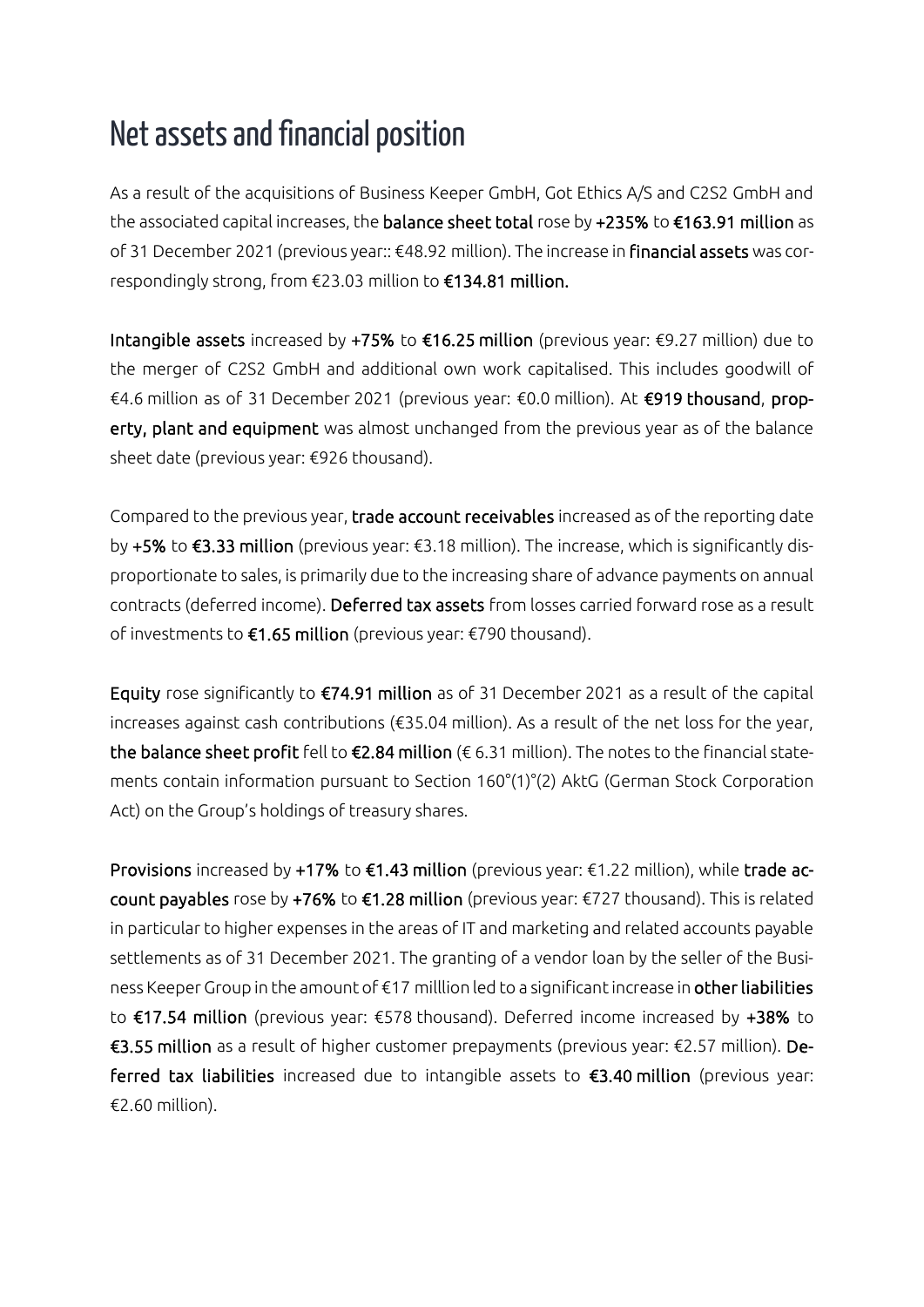As of the reporting date 31 December 2021, cash and cash equivalents amounted to €4.35 million (31.12.2020: €10.55 million). Financial debt from banks increased significantly in 2021 to €59.50 million due to the loans taken out for the purchase of Business Keeper GmbH and Got Ethics A/S (31.12.2020: €4.60 million). Accordingly, there is a net debt (cash and cash equivalents less amounts owed to credit institutions and the vendor loan) of €55.15 million as of 31 December 2021 (31/12/2020: net liquidity of €5.96 million). The equity ratio decreased to 46% as of the balance sheet date as a result of taking out a new loan to purchase companies (31.12.2020: 72%).

The refinancing of payment obligations due in the coming 3-15 months from the bank loans from Commerzbank and from the vendor loan in a total amount of  $\epsilon$  72 million will be carried out partly through inflows of funds from a capital increase and partly through a long-term loan.

Due to the low level of turnover in foreign currencies (20% to 25%), which are mainly in hard currencies (CHF, GBP, HKD, USD) and partly characterised by mutually opposing developments, currency hedging transactions are not currently being used. All loans are also denominated in euros. The Group uses short-term liquidity planning and rolling multi-year liquidity planning to manage its liquidity. A hedging was carried out by means of an interest derivative for the bank loan for the acquisition of Got Ethics A/S which is subject to a variable interest rate.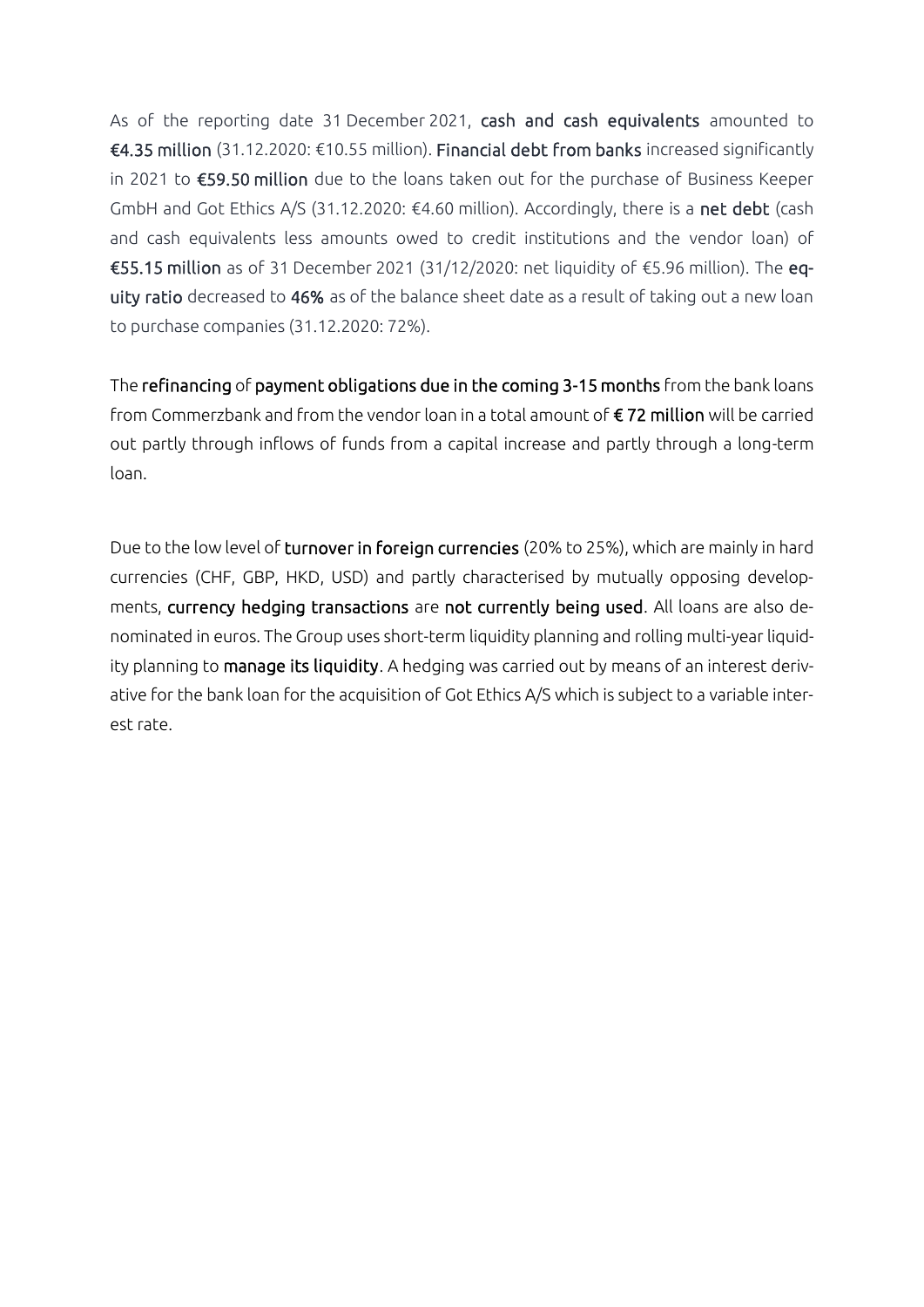# Course of Business – Summary

EQS Group AG's goal is to become the leading European cloud provider for global investor relations and corporate compliance solutions (RegTech) by 2025.

EQS Group AG's result of operations is significantly influenced by the trend of rising regulations in the area of compliance for companies and organisations. One important regulation, the European Whistleblower Directive, has been in effect since December 2021. However, many countries have not yet transposed the Directive to national law, including Germany.

In order to position EQS Group AG perfectly for this and to achieve the leading market position, we have decided to also grow inorganically through acquisitions. For instance, two competitors were acquired in 2021, Got Ethics A/S, Copenhagen, one of leading providers for whistleblowing systems on the Danish market and Business Keeper GmbH, Berlin (International Compliance Software Beteiligungs Group GmbH), one of the leading providers for digital whistleblowing systems on the German market. Furthermore, C2S2 GmbH, Bonn, was acquired which is a SaaS provider in policy management.

From the company's point of view, the focus in the 2021 business year was on gaining as many customers as possible for the whistleblowing systems. Revenues increased by +21% and were thus in the range of the forecast for 2021 which had been adapted in June. Operating expenses developed over-proportionally to the revenue trend and grew by +32 %. Decisive factors for the strong increase in 2021 were planned investments in marketing, sales, customer support and IT as well as a significant increase in expenses for legal advice in the course of the acquisitions. The EBITDA fell accordingly by -69% to €1.10 million (€3.54 million) compared to the previous year, but was therefore slightly better than forecast in the previous year's financial statements.

Net debt increased due to the financing of acquisitions to €59.50 million and led to a corresponding decline in the equity ratio to 46% as of the balance sheet date (31.12.2020: 72%).

The repayment or refinancing of maturing loan liabilities totalling €72 million is scheduled for the upcoming 3-15 months. Part of the liabilities will be repaid by the funds of the capital increase carried out in March 2022.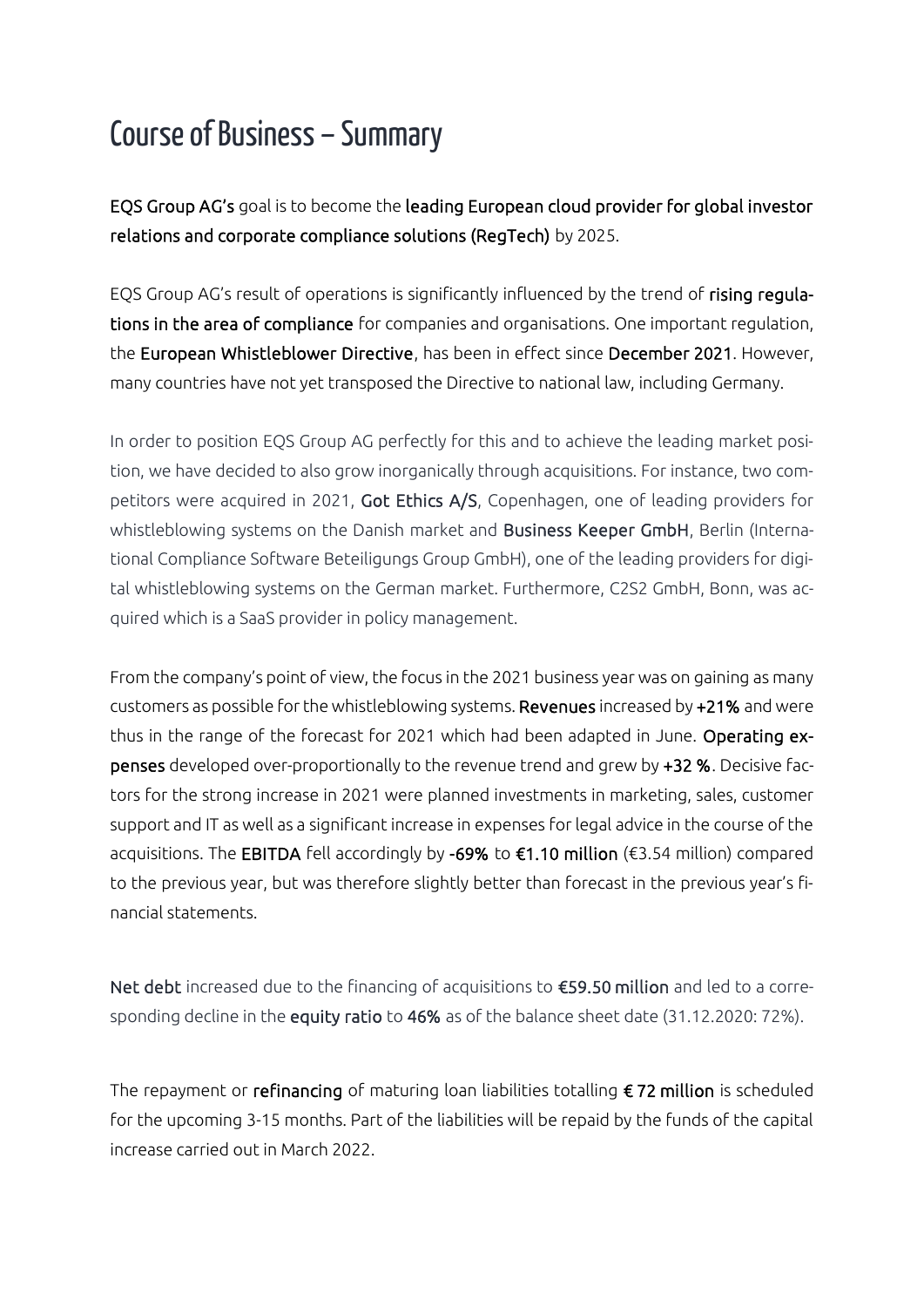# C. Report on Forecast, Risk and Opportunities Forecast Report

In 2021, the global economy has recovered significantly from the setback caused by the COVID-19 pandemic. However, the pandemic continues unchanged at the beginning of 2022. It is, in particular, the spread of the Omikron variant that has taken on a whole new dimension. In contrast, the proportion of severe courses seems to be decreasing significantly in many countries and the first signs of a possible change to an endemic are visible. Acute problems in supply chains, scarcity of offers, price increases for raw materials and energy as well as inflation concerns remain highly relevant for economic growth as potential consequences of the pandemic for 2020 and beyond. For 2022, the World Bank expects real GDP growth in the global economy of 4.1 %. Likewise, the current war in Ukraine poses a significant risk to the global economy. Another escalation of the crisis within Europe or even on a global level might have serious economic consequences. The direct revenue share of our Russian business which might, in the worst case, be completely affected by sanctions, is below 3 % in the Group.

The following forecasts on the business, financial and earnings development of EQS Group in the 2022 financial year are subject to the proviso that the COVID-19 pandemic does not have a strong negative impact on our business and that the war in Ukraine remains restricted in terms of time and region. In the event of an expansion of the war, far-reaching consequences for the business development might arise.

Taking these assumptions into account, we forecast a revenue increase of +15 % to +30 % to then € 35.7 million to € 40.4 million for the 2022 business year.

We are planning a revenue increase of +20 % to +40 % for the Compliance segment for the 2022 financial year. We expect an implementation of the European Whistleblower Directive in national law in Germany by mid-2022 and the high increase in revenue in the product area of whistleblowing systems associated therewith.

In the Investor Relations segment, we expect a lower number of IPOs in 2022 than in 2021, due to the high volatility of the stock markets. We therefore expect revenue growth of +5% to +15%. This increase is due, in particular, to the business expansion with the new IR COCK-PIT.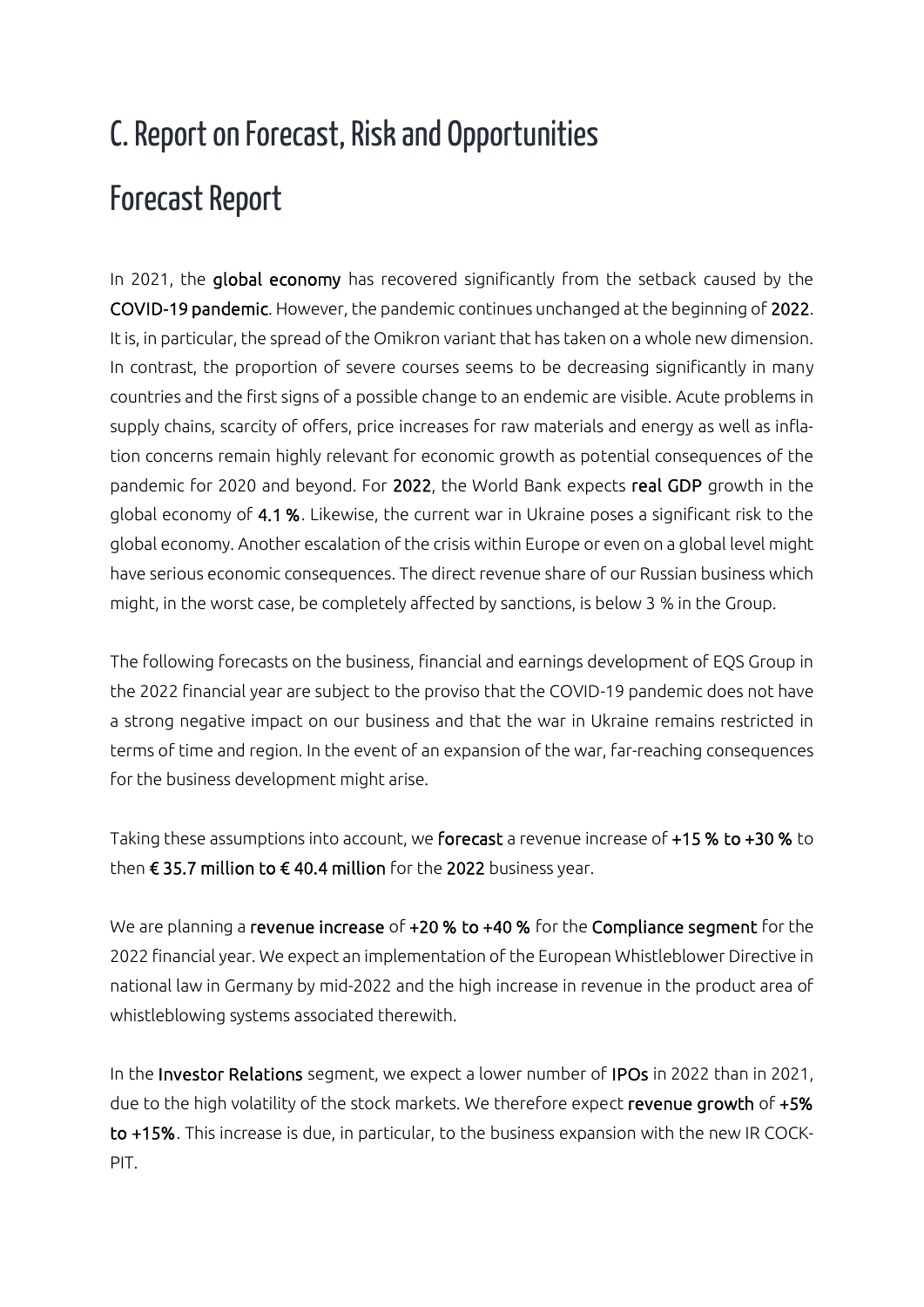For 2022, we expect an above-average increase of the EBITDA to  $\epsilon$  3 million to  $\epsilon$  6 million due to the implementation of the European Whistleblower Directive.

With regard to the new ARR key figure, which quantifies the contractually newly concluded recurring business volume, we are expecting a volume of € 6.0 million to € 9.0 million.

In the area of new SaaS customers, the focus in 2022 is (like in the previous year) on the number of companies and organisations using the EQS Group's whistleblowing system. The plan is to win at least 1,500 customers.

We are expecting consistently high staff satisfaction for 2022 (2021: 4.02 out of 5 achievable levels). We also expect customer satisfaction as measured by the Net Promoter Score to remain stable at a high level in 2022 (2021: 48).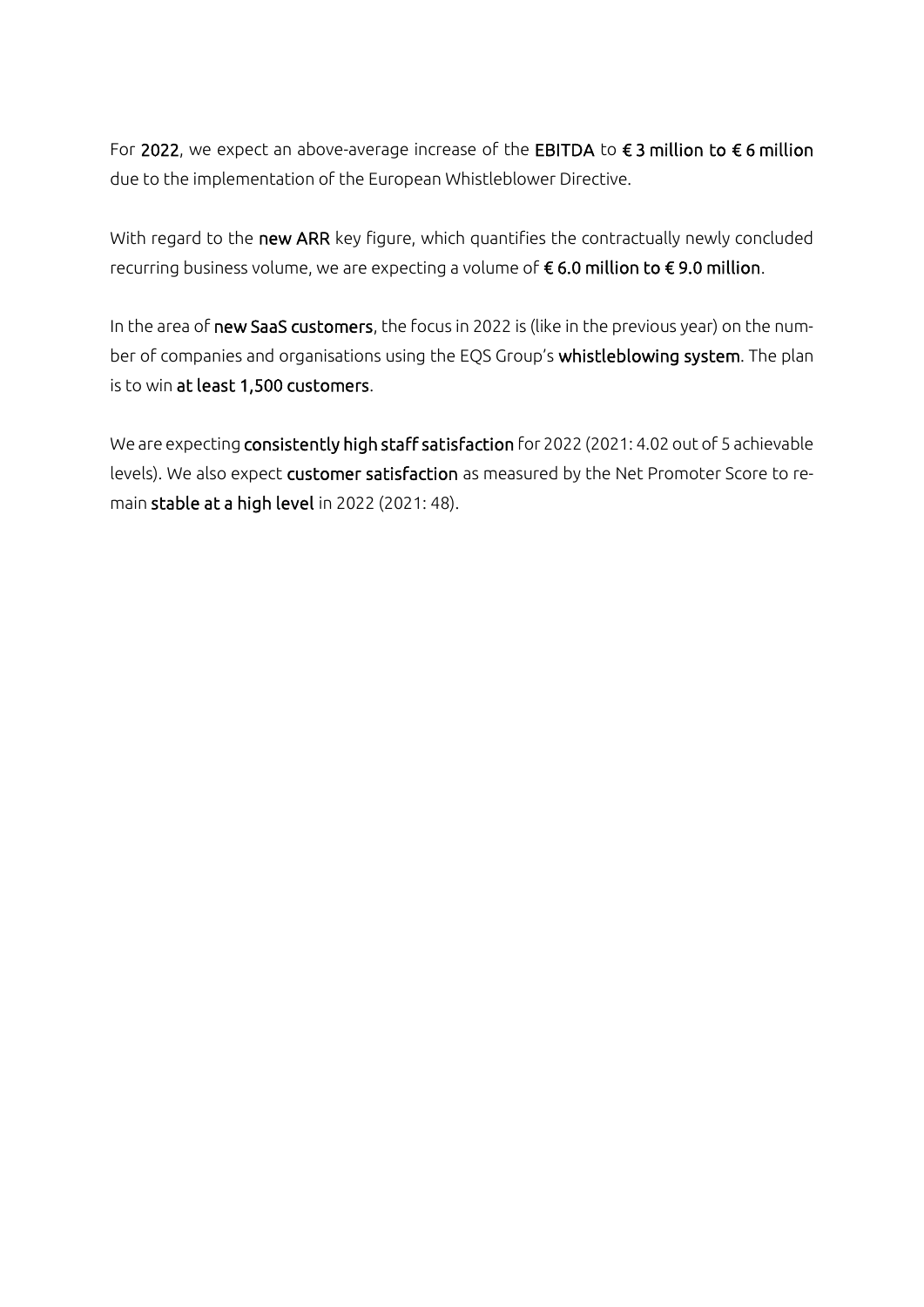### Risk Report

EQS Group's risk policy is an integral part of the corporate policy. Our goal is to continuously increase the value of the Group while generating appropriate returns over the long term. Since the pursuit of the objective is directly linked to potential risks, the responsible handling of risks constitutes the key principle of our risk policy.

Systematic risk management for the early identification and assessment of risks, as well as the use of appropriate measures to reduce risks, are regarded as an ongoing task of the Executive Board and a management task in every area of the Group. The Group's risk policy also takes into account that the willingness to take risks is a necessary prerequisite for exploiting opportunities.

The following paragraphs relate to potential risks of the Group of companies, where EQS Group AG is the shareholder and therefore would be impacted directly or indirectly in the future.

### Business environment risks

EQS Group's long-term development is influenced considerably by basic economic conditions on domestic and foreign markets. Economic trends, legal conditions and capital market developments play an important role. The Brexit has not had any negative effects on EQS Group's business to date. Regulation on the financial market in Great Britain is expected to continue to remain comparatively high in general. However, the probability of loss in terms of politicallegal risks increases from very low to low as a result of the war in Ukraine. The share of the Russian business in revenue is below 3 % so that potential impacts are limited as to their amount. The risks arising from the global COVID-19 pandemic in relation to the economic development have remained high. At the same time, the pandemic has triggered a boost for digitisation in companies, which has led to higher demand for EQS Group's digital solutions. Overall, the economic risks have increased slightly.

In the area of legal framework conditions, the continuous expansion of reporting and compliance obligations (including MAR, MiFID II, ESEF, ARUG II, EU Whistleblower Directive, CSRD) in companies is leading to additional business opportunities for EQS Group. As a result, the potential customer base has also increased to include non-listed companies, organisations and public bodies, as well as the portfolio of services offered by EQS Group. In the course of the European regulatory initiatives, the product portfolio (including the new IR COCKPIT, Insider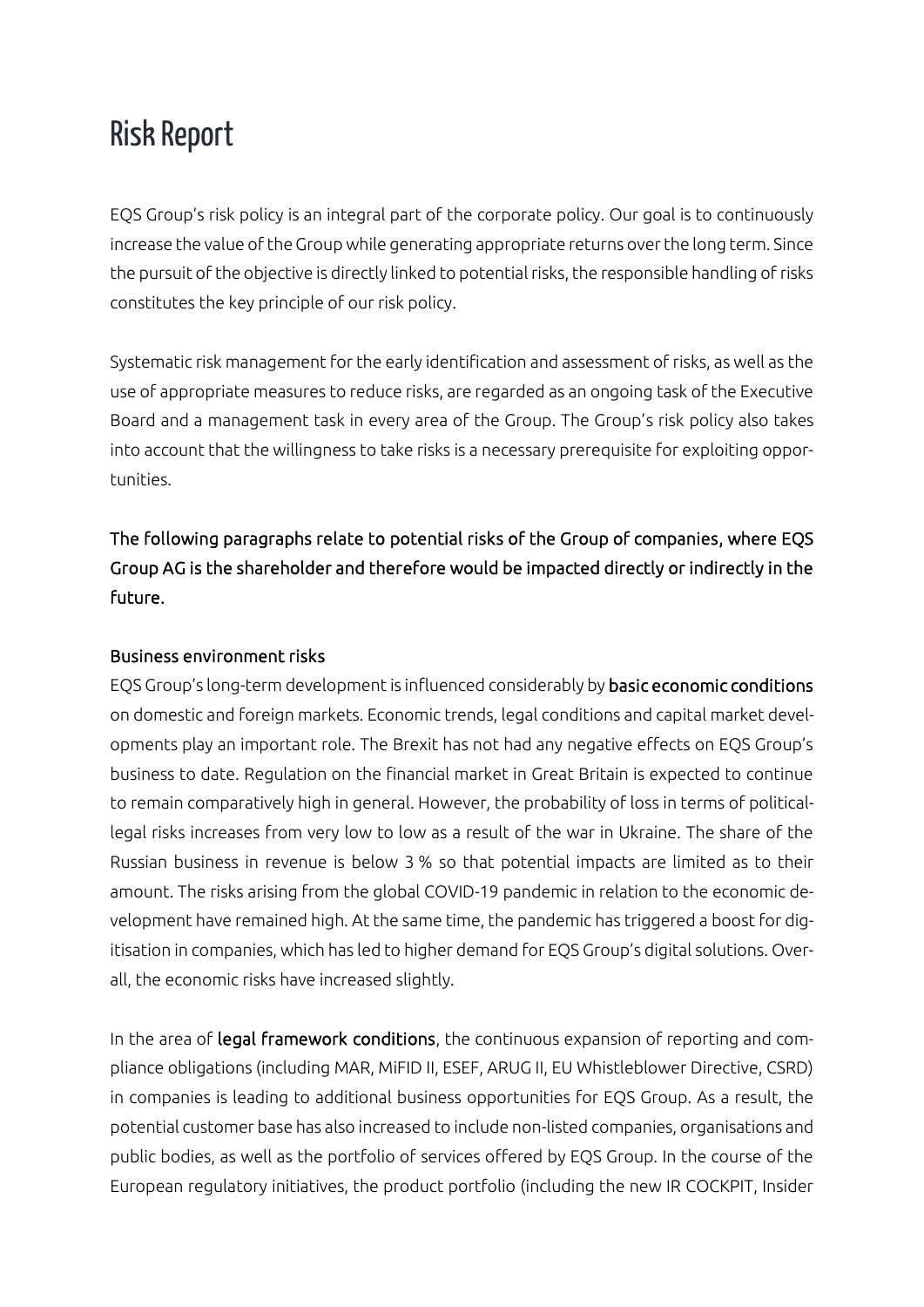Manager, LEI, XBRL, Integrity Line) was further strengthened through the acquisition of Business Keeper GmbH and Got Ethics A/S and the market position in Europe was further strengthened. At the same time, further compliance products are being developed in the form of the Policy Manager, Third Party Manager and Approval Manager software applications. The expansion of the business to include compliance is also increasing the proportion of revenue that is not dependent on economic cycles.

The risk of competition, in particular through lower prices, is a significant risk. Our range of product packages allows us to defend our prices and provide bundled value added for customers. The acquisition of Business Keeper GmbH and Got Ethics A/S has reduced the risk in the area of whistleblowing. In the future, we see the further expansion of our differentiation from competitors as the key to our success. The risk of EQS Group in the area of market and industry development has further decreased compared to the previous year as a result of the increased demand for digital solutions and the improvement in the competitive position.

### Group-specific risks

The term group-specific risks includes risks such as growth, product, service, tax and personnel risks. Potential risks arise primarily in the areas of internationalisation, product development and IT security. The analysis of group-specific risk factors during the reporting period resulted in a higher level of risk compared to the previous year. The many growth activities within EQS Group are continuously checked using market research, business case calculations and extensive discussions between sales, development and management.

EQS Group AG's internationalisation strategy is already well advanced. The operational break-even of a new Company is expected after approximately five years. The continuous expansion of the companies led to a further reduction of losses from the foreign expansion of the last years in 2021 and a significant number of the companies is already operationally profitable. At the same time, further subsidiaries have been added in Denmark, Italy, Austria and Spain in 2021. The further business development in Russia remains to be seen due to the current political development. The war in Ukraine and the associated sanctions for Russia may mean an increased risk for the subsidiary in Russia in the future.

In the Investor Relations field, the expansion of the business relationship with existing customers and in the course of the successful migration of existing customers to the new IR COCKPIT, confirmed our market position. At the same time, the revenue is diversified with our customers to a large extent. 95 % of our customers represent an under one percent share of the revenue and one single customer's share of the revenue never exceeds five percent of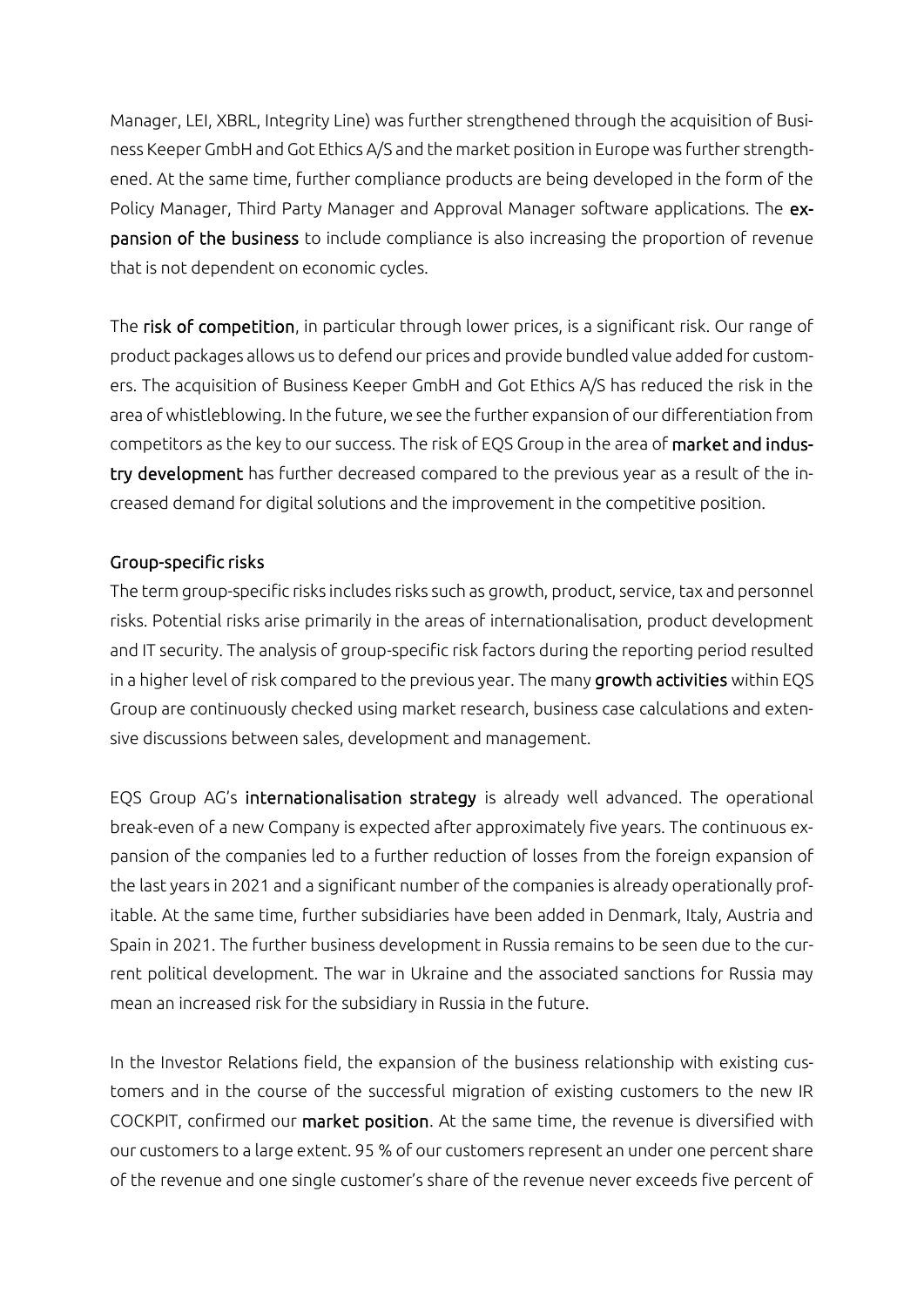the total revenue. By entering the compliance market and due to further regulations, products are also being offered to non-listed companies as well as public institutions and organisations. In addition to the Compliance segment, sales partnerships also play an important role in the success story of our business. Prior to the entry into force of the EU Whistleblower Directive, a number of partnerships were concluded in 2021. It is still fraught with uncertainty whether these partnerships can be activated and contribute meaningfully to the success. So, the cooperation partner risk has increased in 2021. The extensive new development of products for the Compliance COCKPIT result in a continued high risk assessment in the area of product and performance risks. The probability of loss decreases on the other hand as the development focuses are on standardised cloud software instead of project services for individual customers. Overall, there is an increase in company-specific risks due to the expansion of business.

### Personnel risks

A continuing need for skilled workers, fluctuation and the loss of key employees represent a risk situation in the personnel area. The risk probability with regard to the loss of employees in key positions is to be assessed as higher compared to the previous year's level, as the fluctuation has increased as a result of the company acquisitions. At the same time, the dependency on the German employment market is decreasing and therefore so is the group risk due to the continuous development of the technology location in India and also Serbia since 2021. So, personnel risks have remained comparably high.

The sales growth and extensive investments in new products, business areas and geographic markets increase the complexity of management. More control structures, as e.g., fortnightly strategy meetings, quarterly review meetings with the individual companies and comprehensive cost controlling have gradually been introduced to take the increased complexity into account.

### IT risks

There is a consistently higher level of risk in IT risks during the period under review. As a technology company, EQS Group AG places great importance on constantly modernising the IT infrastructure to optimise safety, high availability and speed factors and facilitate efficient work processes. This was underpinned by the renewal of the ISO 27001 certification in 2021 and the extensive expansion of the Information Security team. Likewise, EQS Group AG is covered against damages from internal or external cyber-attacks with its global cybersecurity insurance and further increased it in 2021. Nevertheless, the risk is very high in the area of data security and intellectual property rights, following the steady rise in the number of attacks on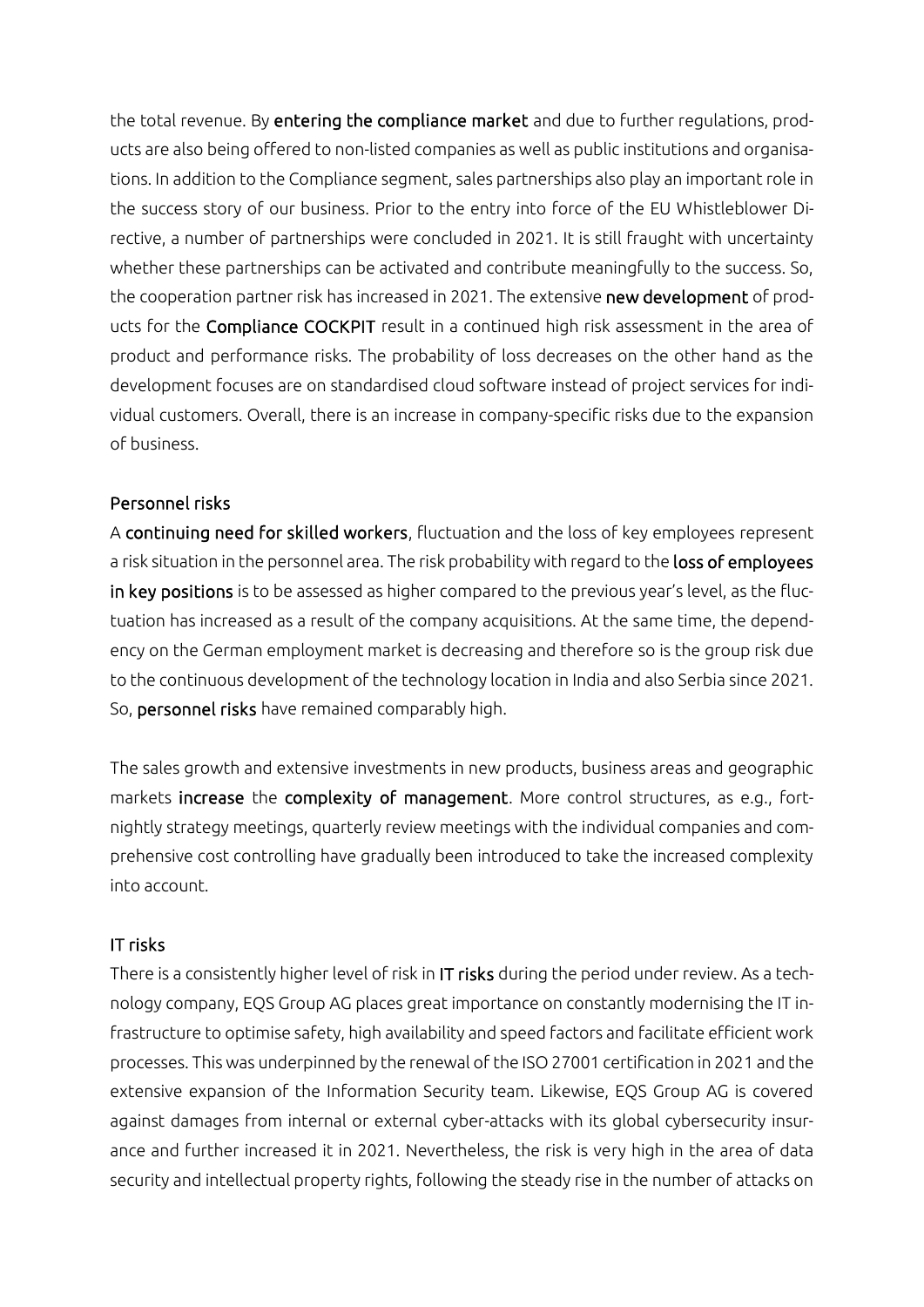IT infrastructures. For this reason, EQS Group AG is constantly working on new security measures and regularly holds internal training sessions in order to raise the awareness for potential attacks and information security among employees.

### Financial risks

Financial risks include investment risks, liquidity risks, credit risks as well as non-payment risks, liability risks and exchange rate risks.

The investment risks as well as the profitability risk of investments increased as a result of new investments compared to the previous year. Extensive experience in our operating business or other related business areas and software development geared closely to customer needs help us, however, to manage the investment risks though and to keep the probability of loss low. The probability of a liquidity risk has increased due to the significant increase in short- and medium-term financial debt. This means that the probability of a credit and/or solvency risk significant increased compared to the previous year.

The repayment or refinancing of maturing loan liabilities totalling  $\epsilon$  72 million is scheduled for the upcoming 3-15 months. The funds required for the planned repayment of liabilities in an amount of € 37 million will be taken from the capital increases performed. The subsequent financing of the remaining liabilities should be made by raising a long-term bank loan in the course of the 2022 financial year and is not yet secured at the current time.

Our payment default risk is diversified due to the relatively low turnover per individual customer and the high creditworthiness of listed companies and groups compared to the market. Agreements are also used for advance payment and credit card payments in some areas to minimise the risk. Despite the negative effects on certain sectors as a result of the COVID-19 pandemic, there was no significant deterioration in credit balances here.

The risk potential due to exchange rate risks mainly results from the parent company's balance sheet items in relation to subsidiaries (among others, inter-company loans) and from foreign subsidiaries' start-up losses. Exchange rate risks have decreased due to the significant improvement in the foreign companies' operating performance. In addition, the scope of external foreign currency transactions is limited, as bank loans are denominated exclusively in euros. Similarly, the various currency transactions with CHF, GBP, USD, among others, result in limited mutual hedging.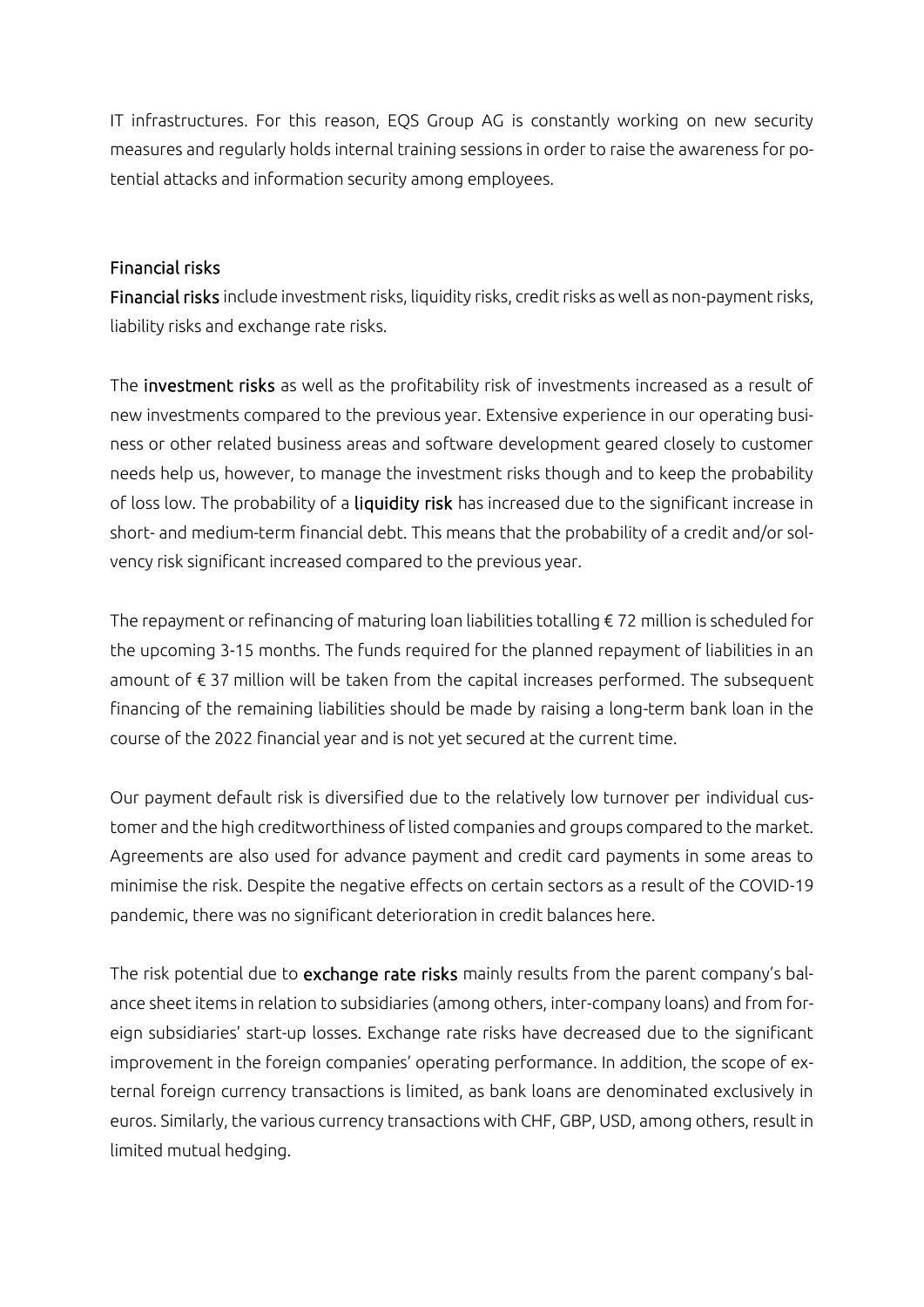### Other risks

In the case of organisational and management risk, there was no substantial change compared to the previous year in the points of documentation, control and monitoring risk, and information and communication management.

### Overall risk situation

The overall risk for EQS Group is assessed on the basis of the risk management system. Thanks to the combination of the planning, management and control systems used and the quantification of risk in the form of allocated risk capital and the analysis of risk correlations, a realistic statement can be made about EQS Group AG's overall risk situation and its development.

EQS Group's overall risk as of the reporting date, 31 December 2021, has increased compared to the previous year. On the one hand, risks are as unavoidable as a result of corporate growth, as investments in product development are as part of the overall strategy. On the other hand, the expansion into new markets in particular and product diversification reduces the dependency on the domestic market and gradually ensures the diversification of risks.

The acquisition of Business Keeper GmbH, Got Ethics A/S and C2S2 GmbH, the digitalisation drive and the operational progress of the foreign companies have led to a reduction in the external risk. At the same time, the Group-specific risk has increased. More investments in new markets and products increase growth risks. Advancing digitisation and a focus on IT also increase the risks in the area of IT security. The higher financial risks caused by the financing of the acquisitions have led to a significant increase in liquidity and solvency risk in the short term, but were the prerequisite for giving EQS Group AG a significantly better starting position for the future revenue and profit growth. EQS Group AG is convinced that these investments will create a significant increase in the goodwill for the future. The further development of the Ukraine war or unexpected effects from the COVID-19 pandemic may lead to negative effects on the planned business development of EQS Group AG in the current financial year 2022. The planned business development is also based on the assumption of the implementation of the European Whistleblower Directive into national law in Germany by mid-2022.

The following paragraphs relate to potential risks of the Group of companies, where EQS Group AG is the shareholder and therefore would be impacted directly or indirectly in the future.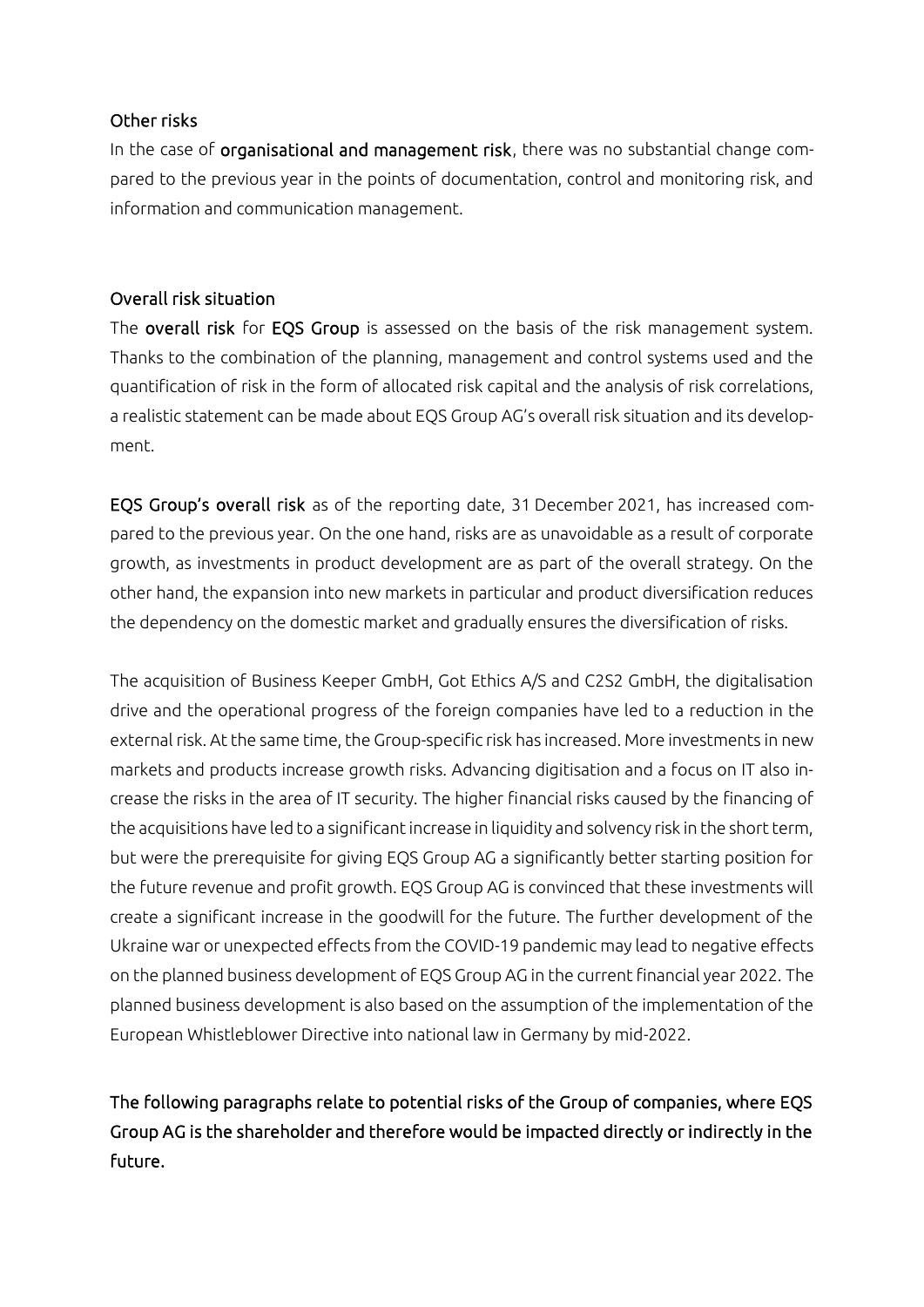### Opportunities Report

In addition to risks, the Group's opportunities arising from its strategy are also regularly assessed. We divide them in three categories, opportunities from the development of framework conditions, corporate strategy opportunities and performance opportunities.

### Opportunities from the development of framework conditions

This opportunity category describes the potential for value growth based on favourable market developments, adjustments to legislation and changes in the regulatory environment or trends in the industry environment and in customer behaviour.

The following opportunities arise in this area for the current 2022 financial year:

The trend towards further increasing regulations in the area of compliance and sustainability for companies and organisations is concretised in the European Whistleblower Directive which came into effect in December 2021. Significant revenue growth is possible due to that in the current year.

### Corporate strategy opportunities

Corporate strategy opportunities arise from the implementation of overarching Group strategies.

The expansion of our IR COCKPIT platform to include further applications such as the Roadshow Manager or Sentiment Analysis offer additional revenue potential in the medium term. A significant increase in recurring revenue of around  $\epsilon$  0.5 to  $\epsilon$  1.0 million is also expected in 2022, which will continue in subsequent years.

The expansion of the Compliance COCKPIT to include additional modules will enable higher average sales per customer in future. Revenue in the double-digit millions range are possible from this over the next few years.

#### Performance opportunities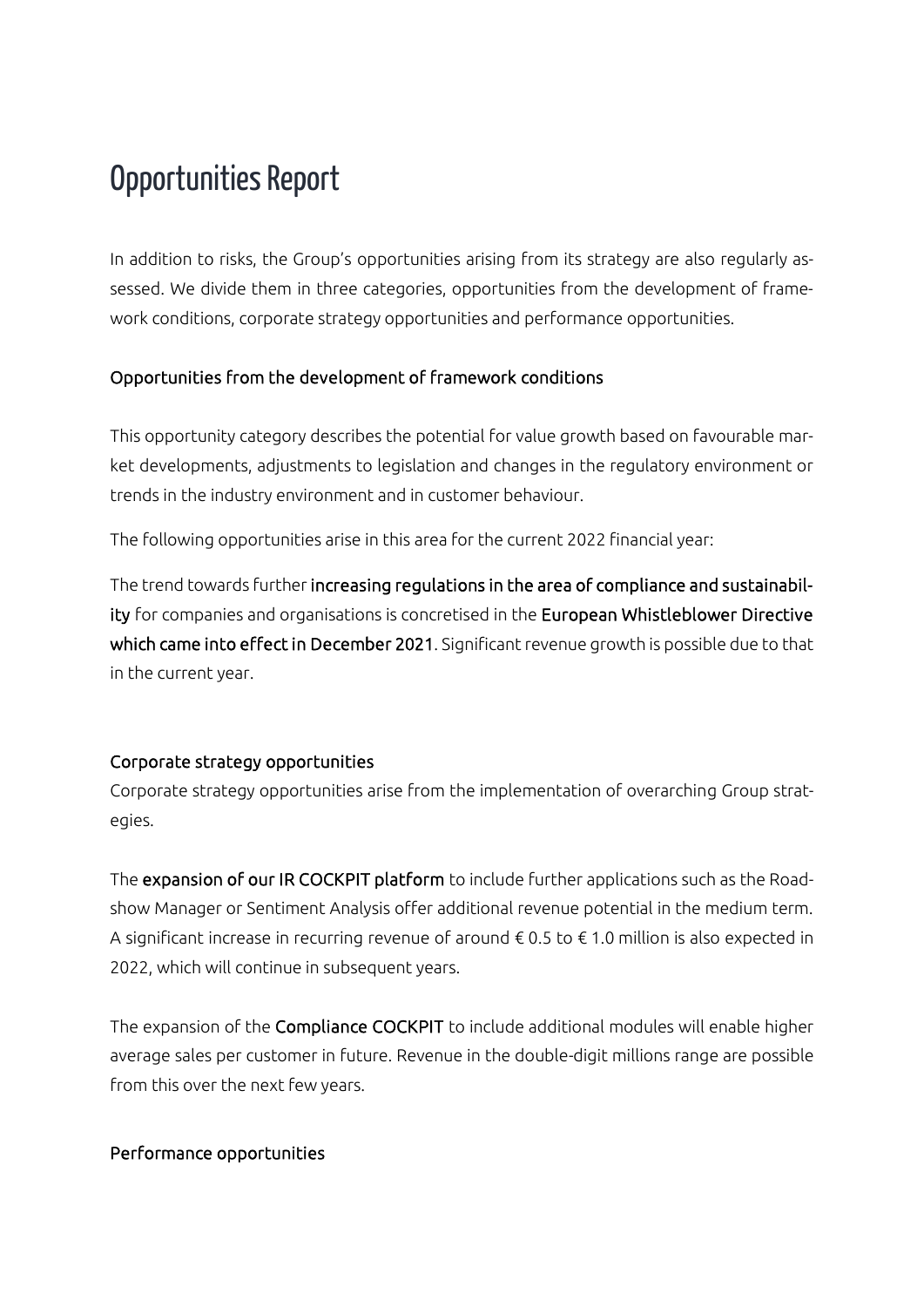Performance opportunities are closely linked to the Group's business activities. These include efficiency improvements as well as value enhancement potential, where the monetary effect cannot be directly quantified.

These opportunities also include the introduction of a purchasing software to optimise purchasing processes and conditions by bundling purchases. Likewise, the controlling software which was introduced to evaluate all available data on business development is also used. It enables detailed analyses and therefore supports corporate management and decision-making.

The linking of various departments' ERP systems will continue in 2022. The migration of financial accounting to the latest version of the ERP system will enable a close linking of sales and financial accounting in the future and might result in efficiency gains as well as further improve the availability of current data.

Munich, 16 March 2022

(CBan)

Achim Weick Christian Pfleger (Chairman of the Board) (Executive Board)

lens t

(Executive Board) (Executive Board)

Marcus Sultzer André Silvério Marques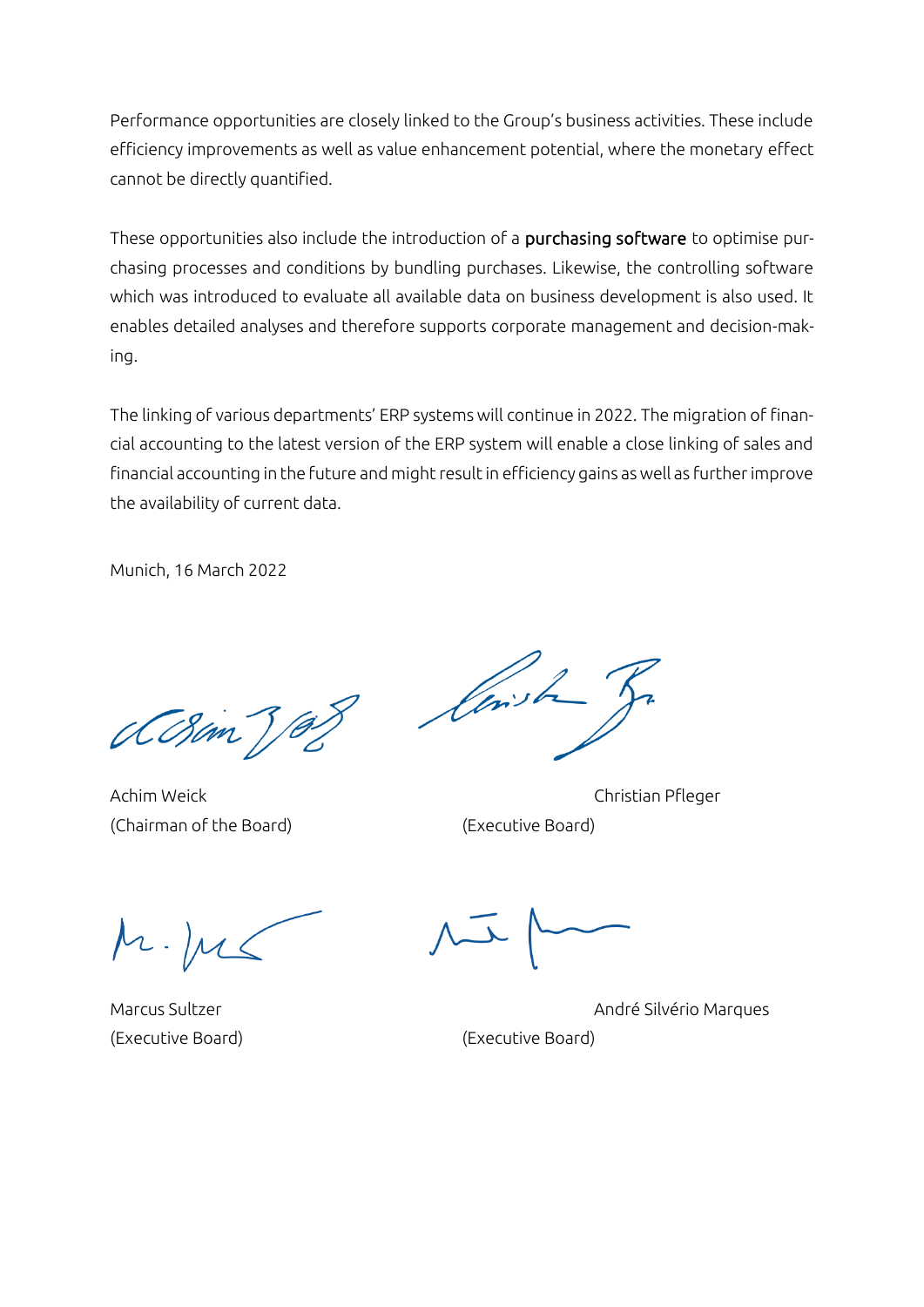#### EQS Group AG, Munich List of shareholdings for the Financial Year from January 1 to December 31, 2021

(Appendix 2 to the notes)

| Name and registered office of the company                                                              | Currency   | <b>Exchange Rate</b> | Share in euity                                                       | Date of<br>first | Equity in local<br>currency | Result in local<br>currency |  |
|--------------------------------------------------------------------------------------------------------|------------|----------------------|----------------------------------------------------------------------|------------------|-----------------------------|-----------------------------|--|
|                                                                                                        |            | Dec. 31, 2021        | %                                                                    | investment       | Dec. 31, 2021               | Dec. 31, 2021               |  |
| Financial Markets & Media GmbH, Munich, Germany*                                                       | <b>EUR</b> |                      | 100.00%                                                              | Sep. 24, 2007    | 412 kEUR                    | 0 kEUR                      |  |
| EQS Blockchain Media GmbH, Munich, Germany                                                             | <b>EUR</b> |                      | indirect participation<br>via<br>Financial Markets<br>& Media GmbH   | Jan. 17, 2019    | -2 kEUR                     | 0 kEUR                      |  |
| EquityStory RS LLC., Moskow, Russia                                                                    | <b>RUB</b> | 85.3004              | 100.00%                                                              | Dec. 3, 2008     | 44,784 kRUB                 | 15,059 kRUB                 |  |
| EQS GROUP AG, Zurich, Switzerland                                                                      | CHF        | 1.0331               | 100.00%                                                              | Nov. 9, 2012     | -175 kCHF                   | 482 kCHF                    |  |
| EQS Asia Ltd., Hong Kong                                                                               | <b>HKD</b> | 8.8333               | 100.00%                                                              | Dec. 12, 2012    | -16,937 kHKD                | -780 kHKD                   |  |
| EQS TodayIR Ltd, Hong Kong                                                                             | <b>HKD</b> | 8.8333               | 100% indirect<br>participation via<br>EQS Asia Ltd.                  | Apr. 24, 2014    | 5,109 kHKD                  | 2,171 kHKD                  |  |
| EQS Group (Shenzhen) Ltd, Shezhen, China                                                               | CNY        | 7.1947               | 100% indirect<br>participation via<br>EQS TodayIR Ltd.               | Apr. 24, 2014    | -5,009 kCNY                 | -608 kCNY                   |  |
| TodayIR (Taiwan) Holdings Limited, Hong Kong                                                           | <b>HKD</b> | 8.8333               | 100% indirect<br>participation via<br>EQS Asia Ltd.                  | Apr. 24, 2014    | -4,406 kHKD                 | 427 kHKD                    |  |
| EQS Digital IR Pte. Ltd., Singapore                                                                    | SGD        | 1.5273               | 100% indirect<br>participation via<br>EQS Asia Ltd.                  | Apr. 24, 2014    | -1,026 kSGD                 | 41 kSGD                     |  |
| EQS Web Technologies Pvt. Ltd., Cochi, India                                                           | <b>INR</b> | 84.2292              | 99.96%                                                               | Jun. 19, 2014    | 103,874 kINR                | 23,237 kINR                 |  |
| EQS Group Ltd., London, Great Britain                                                                  | GBP        | 0.84028              | 100.00%                                                              | Dec. 17, 2015    | -1,203 kGBP                 | 34 kGBP                     |  |
| EQS Group Inc., New York, USA                                                                          | <b>USD</b> | 1.1326               | 100.00%                                                              | Dec. 22, 2015    | -4,207 kUSD                 | -710 kUSD                   |  |
| EQS GROUP SAS, Paris, France                                                                           | <b>EUR</b> |                      | 100.00%                                                              | Jul. 17, 2017    | -3,076 kEUR                 | -744 kEUR                   |  |
| EQS Group A/S, Copenhagen, Denmark                                                                     | <b>DKK</b> | 7.4364               | 100.00%                                                              | Jan. 11, 2021    | -3,857 kDKK                 | -1,166 kDKK                 |  |
| EQS Group S.r.l., Milan, Italy                                                                         | <b>EUR</b> |                      | 100.00%                                                              | Feb. 23, 2021    | -345 kEUR                   | -355 kEUR                   |  |
| EQS Group doo, Belgrade, Serbia                                                                        | <b>RSD</b> | 11.5821              | 100.00%                                                              | May 10, 2021     | 2,964 kRSD                  | 1,209 kRSD                  |  |
| EQS Group GmbH, Vienna, Austria                                                                        | <b>EUR</b> |                      | 100.00%                                                              | Jul. 3, 2021     | -37 kEUR                    | -72 kEUR                    |  |
| ICS International Compliance Software<br>Beteiligungs Group GmbH, Frankfurt/Main, Germany              | <b>EUR</b> |                      | 100.00%                                                              | Jul. 14, 2021    | 23,006 kEUR                 | -1 kEUR                     |  |
| Business Keeper GmbH (eh. ICS International Compliance<br>Software Beteiligungs GmbH), Berlin, Germany | <b>EUR</b> |                      | 100% indirect<br>participation via<br>ICS Beteiligungs<br>Group GmbH | Jul. 14, 2021    | 972 kEUR                    | -22,019 kEUR                |  |
| EOS Group Regtech S.L.U.<br>(eh. Business Keeper Espana S.L.U.), Madrid, Spain                         | <b>EUR</b> |                      | 100.00%                                                              | Jul. 14, 2021    | $-112$ kEUR                 | -45 kEUR                    |  |

\* Profit and loss transfer agreement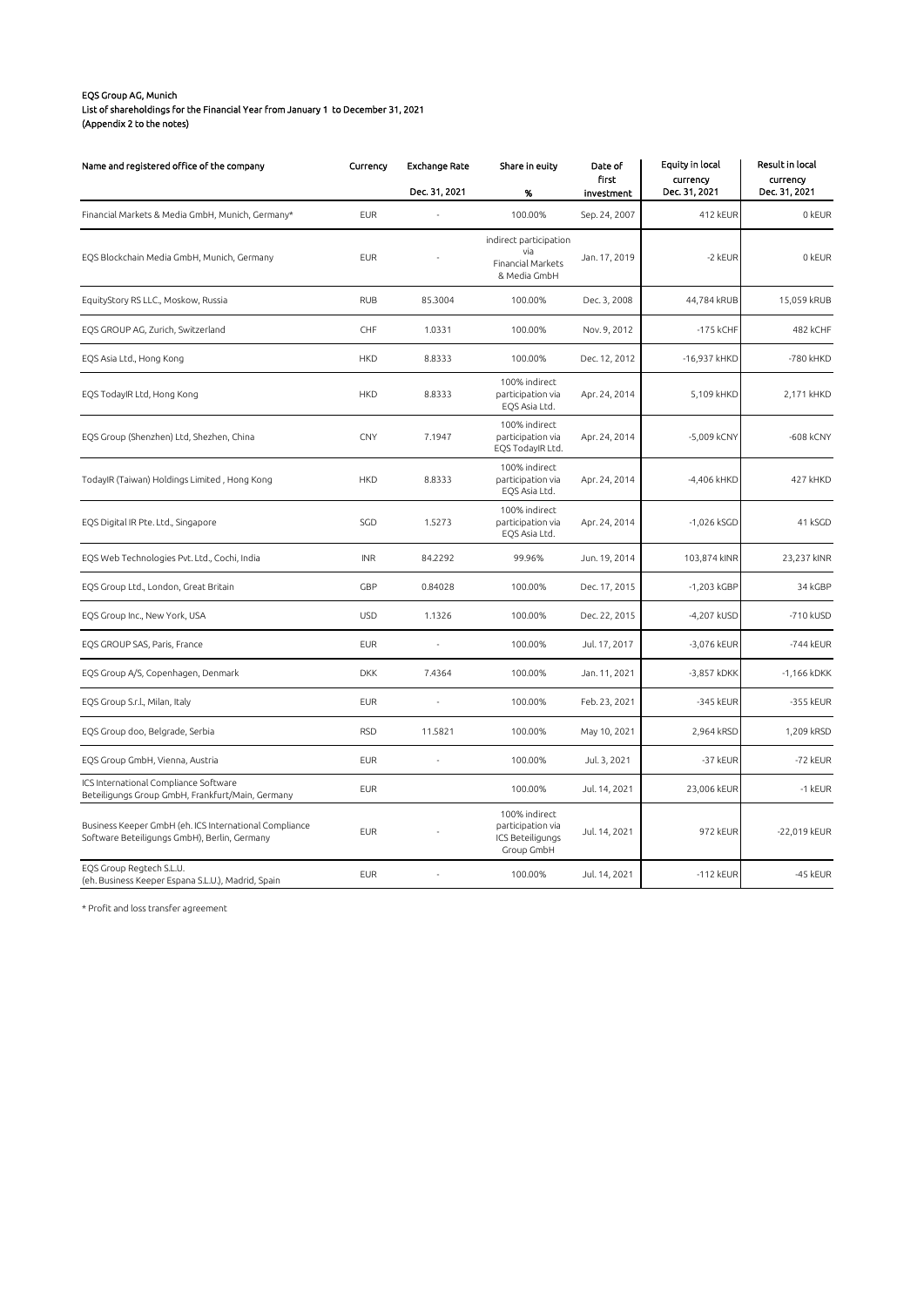#### **EQS Group AG, Munich Assets analysis for the Financial Year from January 1 to December 31, 2021 (Appendix 1 to the notes)**

|                                                                                                                                                                                                | Acquisition and production costs |                                           |                         |                         |                         |                                |                             | Accumulated depreciation                 |                                           |                         |                         |                         |                         | <b>Book Values</b>          |                              |                             |
|------------------------------------------------------------------------------------------------------------------------------------------------------------------------------------------------|----------------------------------|-------------------------------------------|-------------------------|-------------------------|-------------------------|--------------------------------|-----------------------------|------------------------------------------|-------------------------------------------|-------------------------|-------------------------|-------------------------|-------------------------|-----------------------------|------------------------------|-----------------------------|
|                                                                                                                                                                                                | Jan. 1, 2021<br><b>EUR</b>       | Additions due<br>to mergers<br><b>EUR</b> | Rebooking<br><b>EUR</b> | Additions<br><b>EUR</b> | Write-ups<br><b>EUR</b> | <b>Disposals</b><br><b>EUR</b> | Dec. 31, 2021<br><b>EUR</b> | Balance<br>carried forward<br><b>EUR</b> | Additions due<br>to mergers<br><b>EUR</b> | Rebooking<br><b>EUR</b> | Additions<br><b>EUR</b> | Disposals<br><b>EUR</b> | Write-ups<br><b>EUR</b> | Dec. 31, 2021<br><b>EUR</b> | Dec. 31, 2021<br><b>EUR</b>  | Dec. 31, 2020<br><b>EUR</b> |
| Intangible assets                                                                                                                                                                              |                                  |                                           |                         |                         |                         |                                |                             |                                          |                                           |                         |                         |                         |                         |                             |                              |                             |
| 1. Internally-created industrial property rights<br>and similar rights and assets<br>2. Concessions, industrial property rights and similar rights<br>and values and similar rights and assets | 9,910,568.52                     | 479,443.88                                | 0.00                    | 2,437,625.86            | 0.00                    | 0.00                           | 12,827,638.26               | 2,042,084.69                             | 335,102.85                                | 0.00                    | 851,161.00              | 0.00                    | 0.00                    | 3,228,348.54                | 9,599,289.72                 | 7,868,483.83                |
| as well as licences to such rights and assets                                                                                                                                                  | 4,959,179.86                     | 926.600.00                                | 0.00                    | 147,495.00              | 0.00                    | 0.00                           | 6,033,274.86                | 3,560,784.00                             | 0.00                                      | 0.00                    | 433,978.32              | 0.00                    |                         | 0.00 3,994,762.32           | 2.038.512.54                 | 1,398,395.86                |
| 3. Goodwill                                                                                                                                                                                    | 0.00                             | 5,129,509.81                              | 0.00                    | 0.00                    | 0.00                    | 0.00                           | 5,129,509.81                | 0.00                                     | 0.00                                      | 0.00                    | 512.950.59              | 0.00                    | 0.00                    | 512,950.59                  | 4,616,559.22                 | 0.00                        |
|                                                                                                                                                                                                | 14.869.748.38                    | 6,535,553.69                              | 0.00                    | 2,585,120.86            | 0.00                    | 0.00                           | 23,990,422.93               | 5,602,868.69                             | 335,102.85                                | 0.00                    | 1,798,089.91            | 0.00                    |                         | 0.00 7,736,061.45           | 16,254,361.48                | 9.266.879.69                |
| II. Tangible assets                                                                                                                                                                            |                                  |                                           |                         |                         |                         |                                |                             |                                          |                                           |                         |                         |                         |                         |                             |                              |                             |
| property, plant and equipment                                                                                                                                                                  | 3.525.637.28                     | 34,071.14                                 | 0.00                    | 274,405.25              | 0.00                    | 46,945.24                      | 3,787,168.43                | 2,599,563.88                             | 13,011.14                                 | 0.00                    | 301,516.06              | 0.00                    |                         | 45,994.12 2,868,096.96      | 919,071.47                   | 926,073.40                  |
| III. Financial assets                                                                                                                                                                          |                                  |                                           |                         |                         |                         |                                |                             |                                          |                                           |                         |                         |                         |                         |                             |                              |                             |
| 1. Shares in affiliated companies                                                                                                                                                              | 8.639.090.42                     | 0.00                                      | 0.00                    | 110.664.743.05          | 0.00                    | 0.00                           | 119,303,833.47              | 1.405.141.87                             | 0.00                                      | 0.00                    | 1,418,309.00            | 0.00                    | 0.00                    | 2,823,450.87                | 116.480.382.60               | 7,233,948.55                |
| 2. Loans to affiliated companies                                                                                                                                                               | 19,038,549.54                    | 0.00                                      | $-294.853.00$           | 5,028,316.82            | 0.00                    | 2.826.870.09                   | 20,945,143.27               | 3,793,105.88                             | 0.00                                      | $-294.853.00$           | 0.00                    | 238.660.93              | 0.00                    | 3.259.591.95                |                              | 17,685,551.32 15,245,443.66 |
| 3. Participations                                                                                                                                                                              | 14,976.00                        | 200.00                                    | 0.00                    | 0.00                    | 0.00                    | 14,976.00                      | 200.00                      | 0.00                                     | 0.00                                      | 0.00                    | 0.00                    | 0.00                    | 0.00                    | 0.00                        | 200.00                       | 14,976.00                   |
| 4. Other loans                                                                                                                                                                                 | 538,043.59                       | 0.00                                      | 0.00                    | 154,554.88              | 0.00                    | 50,963.85                      | 641,634.62                  | 0.00                                     | 0.00                                      | 0.00                    | 0.00                    | 0.00                    | 0.00                    | 0.00                        | 641,634.62                   | 538,043.59                  |
|                                                                                                                                                                                                | 28.230.659.55                    | 200,00                                    | $-294.853.00$           | 115,847,614.75          | 0.00                    | 2.892.809.94                   | 140.890.811.36              | 5.198.247.75                             | 0.00                                      | $-294.853.00$           | 1.418.309.00            | 238,660,93              |                         | 0.00 6,083,042.82           | 134,807,768.54 23,032,411.80 |                             |
|                                                                                                                                                                                                | 46,626,045.21                    | 6,569,824.83                              | $-294,853.00$           | 118,707,140.86          | 0.00                    | 2,939,755.18                   | 168,668,402.72              | 13,400,680.32                            | 348.113.99                                | $-294,853.00$           | 3,517,914.97            | 238,660.93              |                         | 45,994.12 16,687,201.23     | 151.981.201.49 33.225.364.89 |                             |